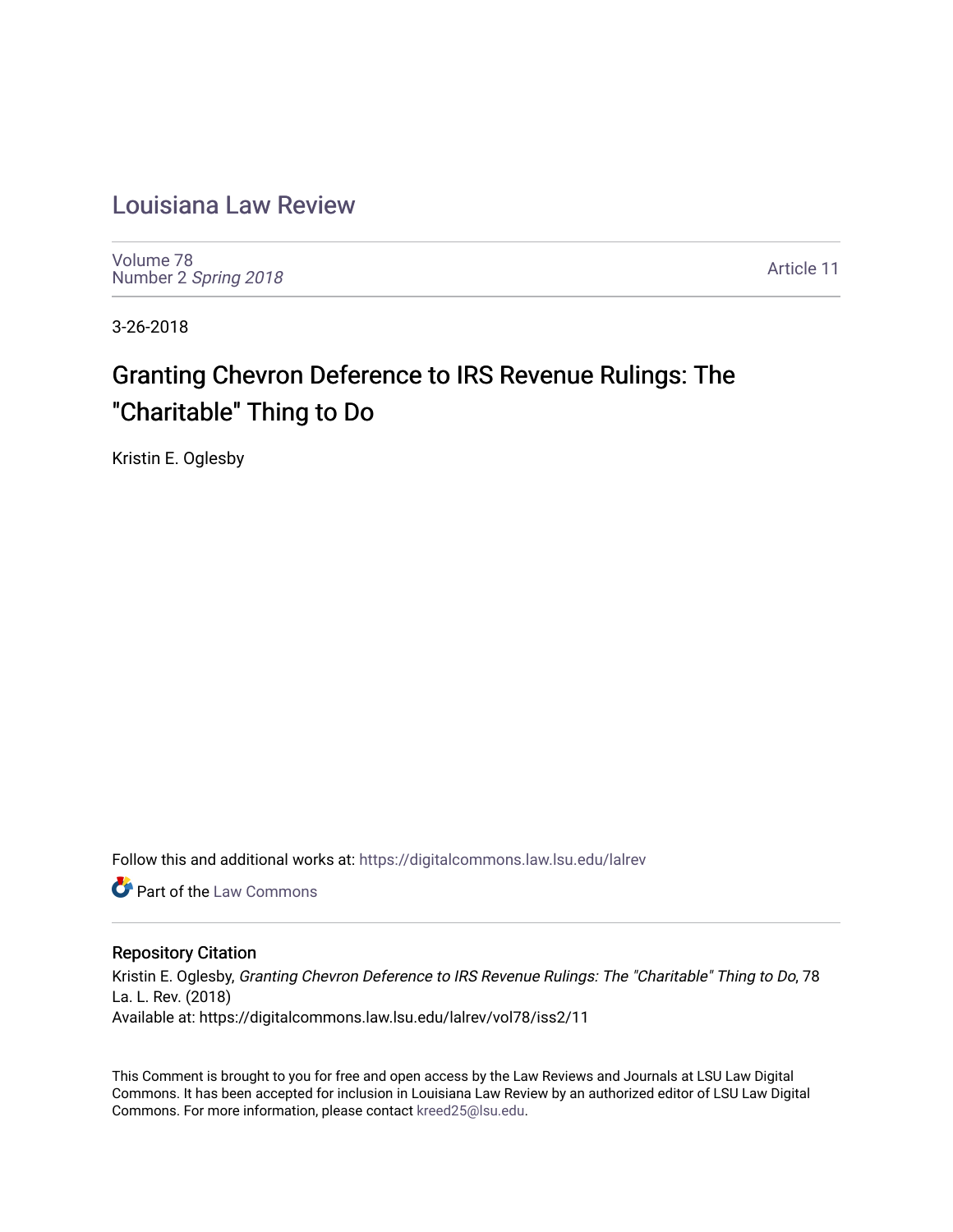## **Granting** *Chevron* **Deference to IRS Revenue Rulings: The "Charitable" Thing to Do**

## TABLE OF CONTENTS

| I.  | Revenue Rulings and Standards of Judicial Deference 635<br>A. Chevron: The Starting Point in Any Deference Discussion  637<br>Skidmore: Skidding Away from Any Real Deference 638<br><b>B.</b><br>$C_{\cdot}$ |  |
|-----|---------------------------------------------------------------------------------------------------------------------------------------------------------------------------------------------------------------|--|
| Π.  | Christensen, Mead, and Associated Problems  643                                                                                                                                                               |  |
| Ш.  | Substantially Deferring to Revenue Rulings: Meeting Mead 647<br>A. Force and Effect of Law: The Congressional Grant  647                                                                                      |  |
| IV. | The Future of Revenue Rulings and the Appropriate Deference<br>B. Unrelated Business Income and the Notion<br>C.<br>D. Complexity of Charitable Organizations                                                 |  |
| V.  | А.<br><b>B.</b><br>Revenue Rulings Actually Save Taxpayer Dollars 667<br>C.<br>Certainty, Reliance, and Consistency: Avoiding<br>D.                                                                           |  |
|     |                                                                                                                                                                                                               |  |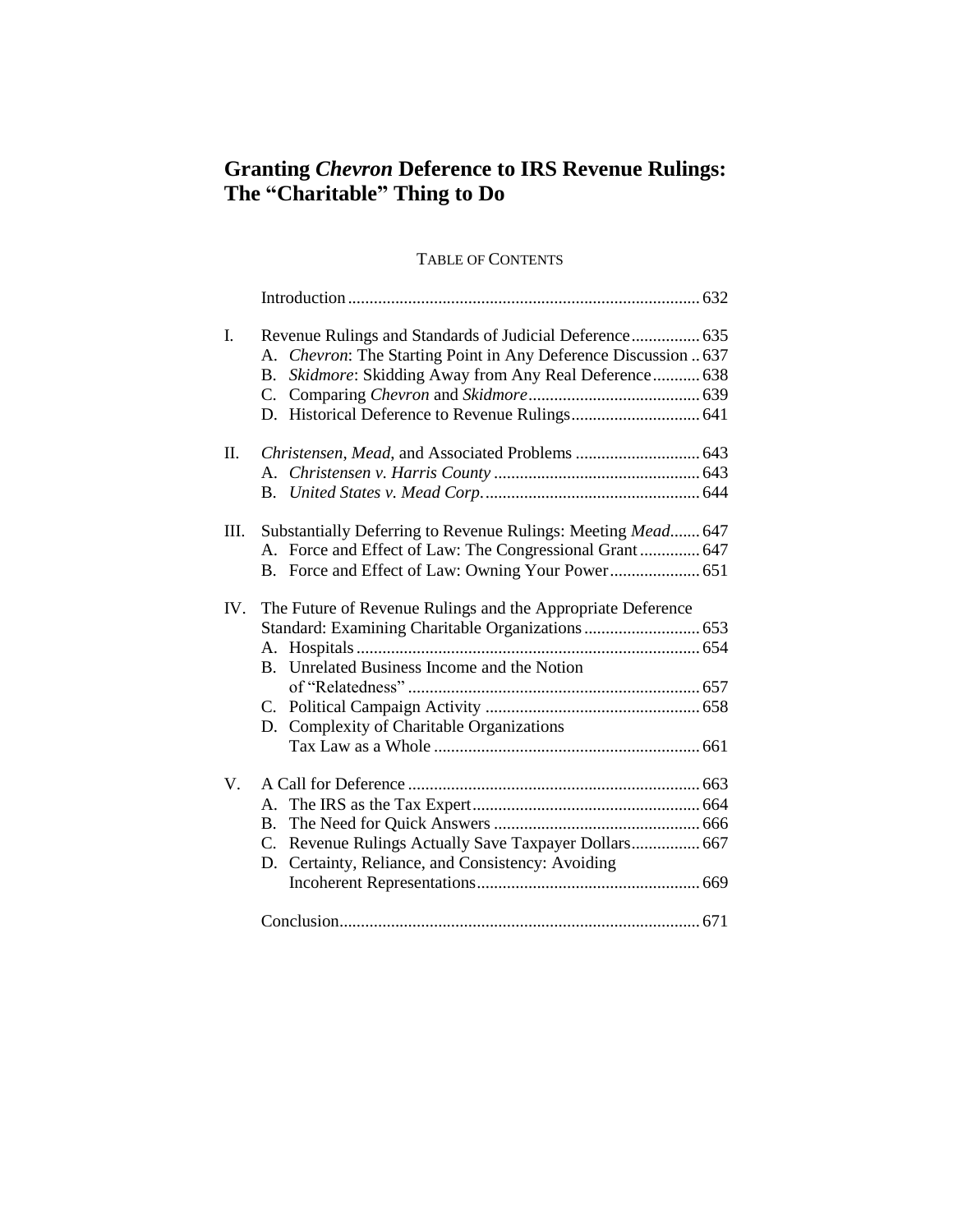#### **INTRODUCTION**

A simple fact of life is that all people—taxpayers and evaders alike despise taxes and the Internal Revenue Service ("IRS"). General perceptions view the IRS as having "inherent advantages over taxpayers,"<sup>1</sup> taking hard-earned money from and effectively irritating Americans each April. Because the main objective of the IRS is to raise money for the government, taxpayers perceive that the agency acts in a manner that calls reasonableness into question.<sup>2</sup> Although factually the IRS typically does not engage in excessively unreasonable practices,<sup>3</sup> taxpayers nonetheless may feel victimized by the IRS's rules. Organizations that associated themselves with the Tea Party certainly felt victimized in 2013 when news broke that IRS employees had been subjecting groups associated with conservative political views to more rigorous standards than nonconservative organizations.<sup>4</sup> What makes taxpayers feel even more wronged—often raising attitudes toward the IRS from mere distaste to raging hatred—is when one taxpayer is treated in an unequal, and presumably unfavorable, manner than his next-door neighbor.<sup>5</sup>

A general duty of consistency is imposed on the  $IRS$ ,  $6$  but when courts from state to state—and even courts within states—fail to adhere to the same principles for similarly situated taxpayers, people get even angrier. Such is the case with IRS revenue rulings, which are published by the IRS

Copyright 2017, by KRISTIN E. OGLESBY.

<sup>1.</sup> Irving Salem et al., *ABA Section of Taxation Report of the Task Force on Judicial Deference*, 57 TAX LAW. 717, 723 (2004).

<sup>2.</sup> *Id.* at 725.

<sup>3.</sup> *See* TREAS. INSP. GEN. FOR TAX ADMIN., 2015-2016 SEMIANN. REP. *passim*, https://www.treasury.gov/tigta/semiannual/semiannual\_mar2016.pdf [https://perma .cc/5P47-67D8].

<sup>4.</sup> *See* TREAS. INSP. GEN. FOR TAX ADMIN., 2013-10-053, INAPPROPRIATE CRITERIA WERE USED TO IDENTIFY TAX-EXEMPT APPLICATIONS FOR REVIEW (2013), https://www.treasury.gov/tigta/auditreports/2013reports/201310053fr.pdf (last updated May 14, 2013) [https://perma.cc/E9ZT-RTG9]; *IRS Finally Reveals List of Tea Party Groups Targeted for Extra Scrutiny*, WASH. TIMES (June 5, 2016), http://www.washingtontimes.com/news/2016/jun/5/irs-reveals-list-of-teaparty-groups-targeted-for-/ [https://perma.cc/5ZR7-PM7S].

<sup>5.</sup> *See generally* Richard J. Wood, *Supreme Court Jurisprudence of Tax Fairness*, 36 SETON HALL L. REV. 421 (2006).

<sup>6.</sup> The IRS Mission is to provide United States' taxpayers top quality service by helping them understand and meet their tax responsibilities and enforce the law with integrity and fairness to all taxpayers. IRM 1.1.1.2 (June 2, 2015); *see also* I.R.C. § 7803(a)(3) (2012); United States v. Kaiser, 363 U.S. 299, 308 (1960) (Frankfurter, J., concurring).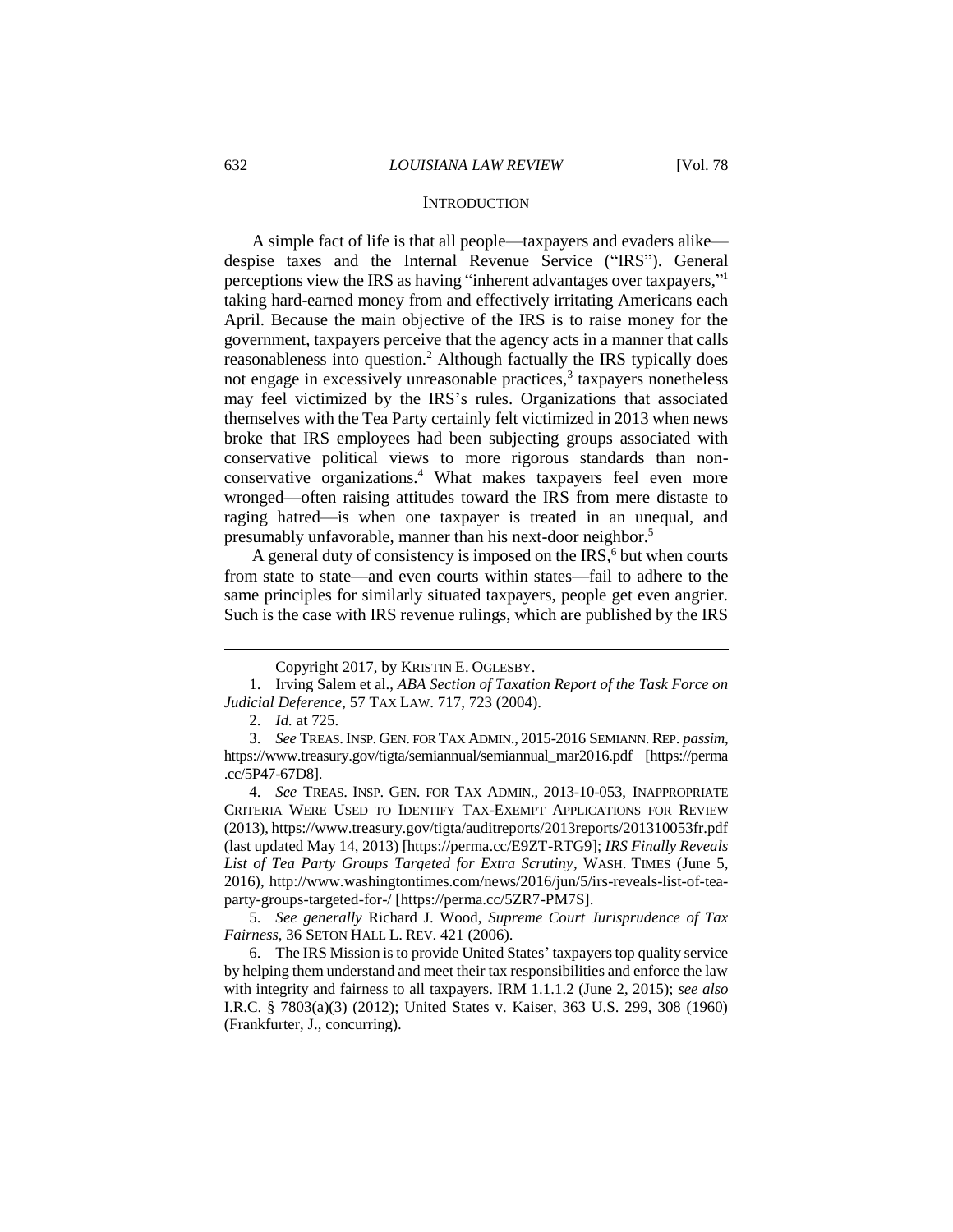and are said to carry the effect of law, though they often are disregarded or applied inconsistently by courts.<sup>7</sup> Perhaps if the IRS provided its employees and United States' taxpayers with more robust guidance in the form of practical revenue rulings, there would not have been an opportunity for the Tea Party targeting that occurred within the IRS Exempt Organization Division.<sup>8</sup>

The Supreme Court of the United States has not issued a definitive opinion on the deference that reviewing courts should accord revenue rulings, but the Court has offered guidance as to how courts should interpret and defer to administrative rulings generally.<sup>9</sup> A circuit split exists regarding the appropriate treatment of revenue rulings.<sup>10</sup> Because revenue rulings are not subject to the same level of scrutiny that Treasury regulations receive<sup>11</sup> and because the IRS explicitly provides that revenue rulings do not carry the same force that regulations are accorded, $12$  many scholars argue that revenue rulings should be afforded some lesser standard of deference.<sup>13</sup>

9. *See, e.g.*, Skidmore v. Swift & Co., 323 U.S. 134 (1940); Chevron U.S.A. v. Nat. Res. Def. Council, 467 U.S. 837 (1984); United States v. Mead Corp., 533 U.S. 218 (2001).

10. *See* discussion *infra* Part I.C.

11. *See* discussion *infra* Part I.

12. Treas. Reg. § 601.601(d)(2)(v)(d) (as amended in 1989) ("Revenue Rulings published in the Bulletin do not have the force and effect of Treasury Department Regulations . . . .").

13. *See, e.g.*, Linda Galler, *Emerging Standards for Judicial Review of IRS Revenue Rulings*, 72 B.U. L. Rev. 841, 857–69 (1992); Peter A. Lowy & Juan F. Vasquez, Jr., *How Revenue Rulings Are Made, and the Implications of That Process For Judicial Deference*, 101 J. TAX'N 230, 234 (2004) (stating that it is abundantly clear that revenue rulings are not entitled to *Chevron* deference);

<sup>7.</sup> *See, e.g.*, Tedokon v. Comm'r., 84 T.C.M. (CCH) 657, at 4–5 (2002) (finding revenue ruling "commanded deference"); Trinova Corp. and Subsidiaries v. Comm'r, 108 T.C. 68 (1997) (disagreeing with the Second and Ninth Circuits' level of deference to revenue rulings), *rev'd sub nom*. Aeroquip-Vickers, Inc. v. Comm'r, 347 F.3d 173, 180 (6th Cir. 2003) (reversing the Tax Court's decision and acknowledging a change in direction and that in light of recent Supreme Court cases, revenue rulings should receive some degree of deference).

<sup>8.</sup> *See* Nicholas Confessore et al., *Confusion and Staff Troubles Rife at I.R.S. Office in Ohio*, N.Y. TIMES (May 18, 2013), http://www.nytimes.com/2013/05/19 /us/politics/at-irs-unprepared-office-seemed-unclear-about-the-rules.html?\_r=0 [https://perma.cc/8VX4-C9MN]. The IRS Exempt Organization department administers tax law governing charities, private foundations, and other entities exempt from federal income tax. *See About Us*, IRS, https://www.irs.gov /charities-non-profits/about-irs-exempt-organizations (last visited Nov. 16, 2017) [https://perma.cc/T2M6-C2TV].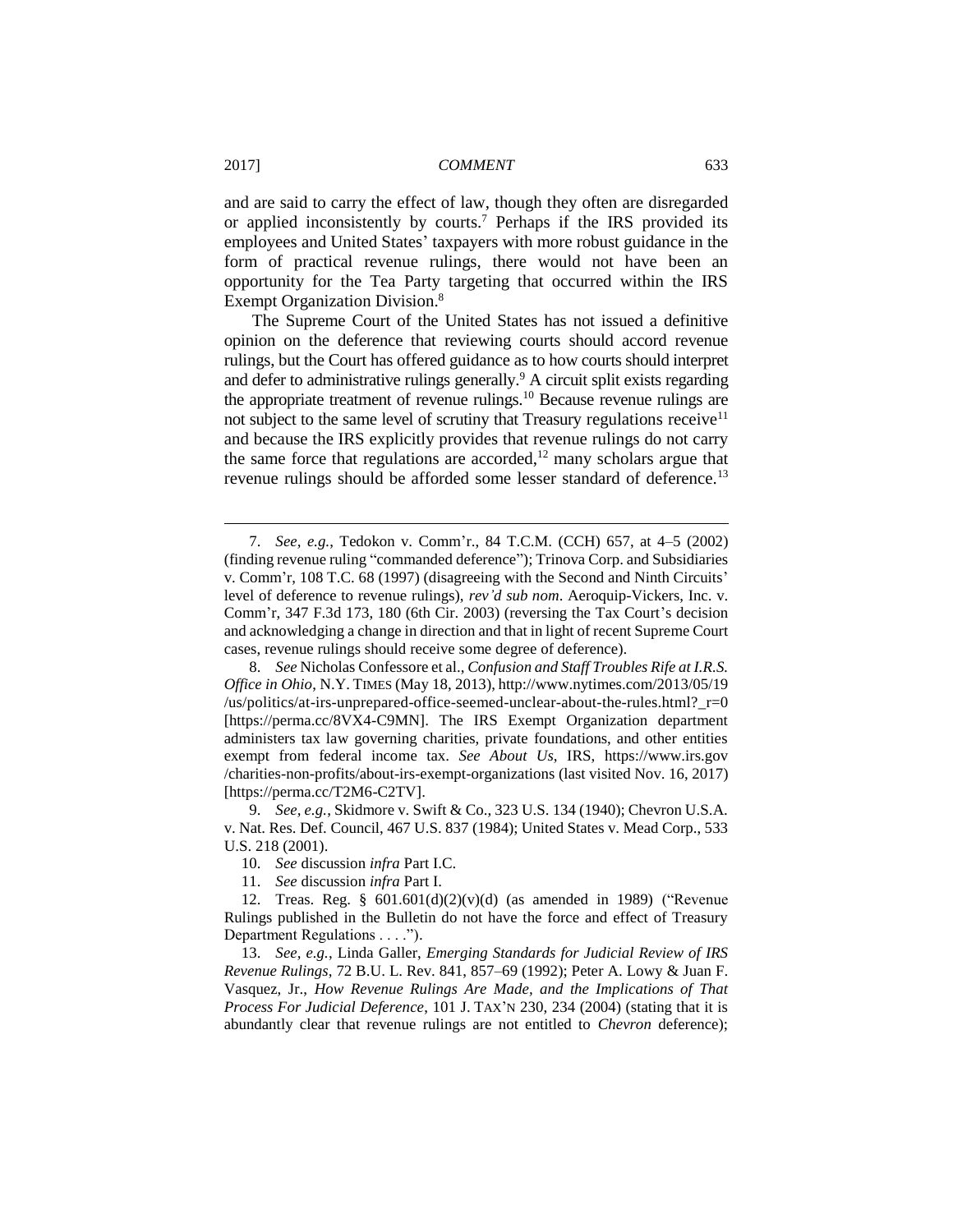Nonetheless, the regulations also provide that revenue rulings are "published to provide precedents to be used in the disposition of other cases, and may be cited and relied upon for that purpose."<sup>14</sup> Controversy exists as to whether the explicit disclaimer—codified in the Federal Treasury regulations<sup>15</sup>—that revenue rulings do not rise to the level of Treasury regulations necessarily strips revenue rulings of the force and effect of law.<sup>16</sup> Nevertheless, applying any standard less than substantial deference to revenue rulings conflicts with principles of administrative law and contradicts established jurisprudence.<sup>17</sup> Applying a lesser standard, such as considering revenue rulings merely persuasive, effectively allows courts to inject their own analyses into the meaning of the statute at issue, only looking to agency interpretations to determine if the interpretations may persuade a court otherwise.<sup>18</sup>

Part I of this Comment examines the legal principles behind revenue rulings, discussing the two main standards of deference that may be afforded to administrative rulings generally and assessing how various courts have treated revenue rulings. Part II discusses applicability of the standards of deference to IRS revenue rulings in light of the Supreme Court decision in *United States v. Mead Corp*<sup>19</sup> and the problems that have arisen post-*Mead*. Particularly, this Part explores the standards behind agency promulgations that have the force and effect of law. Part III assesses revenue rulings and discusses the various reasons why the rulings are entitled to substantial judicial deference. Part IV offers a solution to alleviate the uncertainty of the deference afforded to revenue rulings, focusing on revenue rulings in the context of charitable organizations. Part V advocates a call for deference to revenue rulings as supported by the examination in Part IV. This Comment concludes by arguing that revenue

 $\overline{a}$ 

17. *See* discussion *infra* Part IV.B.

18. *See* Russell L. Weaver, *The Emperor Has No Clothes:* Christensen*,*  Mead*, and Dual Deference Standards*, 54 ADMIN. L. REV. 173, 174 (2002); *see also* Ronald M. Levin, Mead *and the Prospective Exercise of Discretion*, 54 ADMIN L. REV. 771, 772 (2002).

Salem et al., *supra* note 1, at 744 (recommending that federal courts should give revenue rulings *Skidmore* deference).

<sup>14.</sup> Treas. Reg. § 601.601(d)(2)(v)(d).

<sup>15.</sup> *Id.*

<sup>16.</sup> *Compare* Salem et al., *supra* note 1, at 744 (providing that revenue rulings are not entitled to *Chevron* deference because they do not have the same force of law as Regulations), *with* Ryan C. Morris, *Substantially Deferring to Revenue Rulings After* Mead, 2005 B.Y.U. L. REV. 999, 1040 (2005) ("A wide variety of reasons suggest that revenue rulings are the type of administrative pronouncement that deserves *Chevron* deference . . . .").

<sup>19.</sup> Mead Corp. v. United States, 533 U.S. 218 (2001).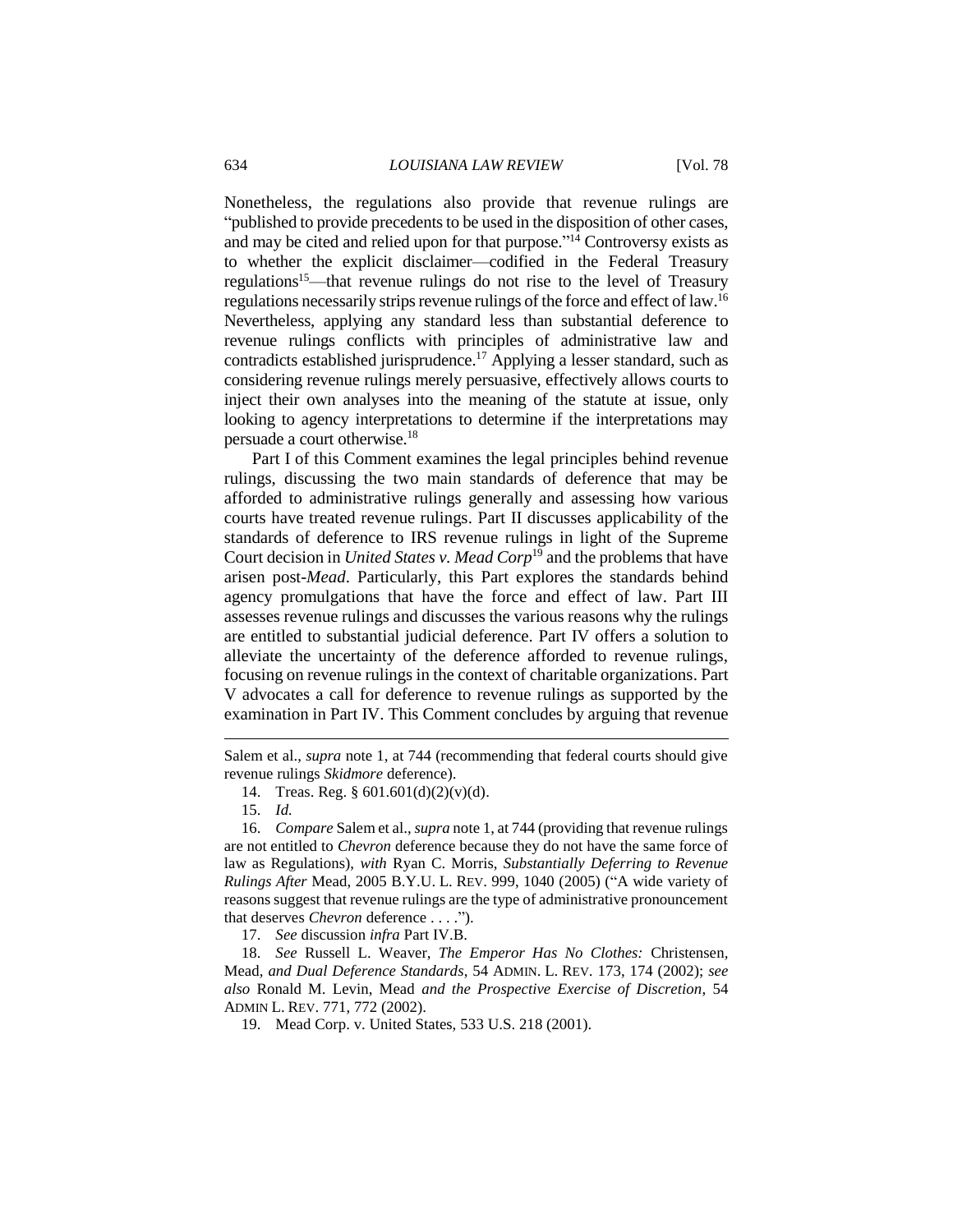rulings are entitled to *Chevron* deference as it is both plausible and logical given the level of certainty taxpayers desire, the expertise of the IRS, the method by which revenue rulings are generated, the penalties associated with noncompliance, and the social policies particular to charitable organizations.

## I. REVENUE RULINGS AND STANDARDS OF JUDICIAL DEFERENCE

IRS revenue rulings are official interpretations of substantive tax  $law<sup>20</sup>$ and are the "second most important" pronouncements made by the IRS.<sup>21</sup> Defined as official interpretations by the IRS, revenue rulings are published to inform and provide guidance to taxpayers, IRS officials, and other parties concerned with principles of taxation.<sup>22</sup> The issuance of revenue rulings may offer interpretations of the Internal Revenue Code ("IRC" or "Code"), Treasury regulations, and caselaw as applied to hypothetical fact patterns.<sup>23</sup> Formally, these promulgations represent the IRS's position on how the law applies to a particular set of facts.<sup>24</sup> They are formatted in a way that discusses hypothetical facts, applies the appropriate law to the proposed facts, and sets forth the proper outcome and reasons in support of such outcome.<sup>25</sup>

The IRS issues revenue rulings to promote correct and uniform application of tax laws by its IRS employees and to assist taxpayers in attaining maximum voluntary compliance.<sup>26</sup> To those ends, the revenue rulings inform IRS personnel of the internal revenue laws, related statutes, treaties, regulations, and statements of procedures affecting the rights and duties of taxpayers.<sup>27</sup> The IRS instructs taxpayers to rely on revenue rulings as guidance in applying the particular tax law to substantially similar facts.<sup>28</sup> In the event that taxpayers choose to ignore the principles established in revenue rulings, they may face penalties associated with

27. *Id.*

<sup>20.</sup> Treas. Reg. § 601.601(d)(2)(i)(a), (v)(a); *see also* Rev. Proc. 89-14, § 3.01, 1989-1 C.B. 814.

<sup>21.</sup> Stichting Pensioenfonds Voor de Gezondheid v. United States, 129 F.3d 195, 198 (D.C. Cir. 1997).

<sup>22.</sup> Treas. Reg. § 601.201(a)(6) (1967).

<sup>23</sup>*. See* IRM 32.2.3.1 (Sept. 16, 2016) (discussing revenue rulings).

<sup>24.</sup> Rev. Proc. 2002-1, 2002-1 C.B. 1.

<sup>25.</sup> *See* Bankers Life & Cas. Co. v. United States, 142 F.3d 973, 978 (7th Cir. 1998).

<sup>26.</sup> Treas. Reg. § 601.601(d)(2)(iii) (as amended in 1989).

<sup>28.</sup> Treas. Reg. § 601.601(d)(2)(v)(e).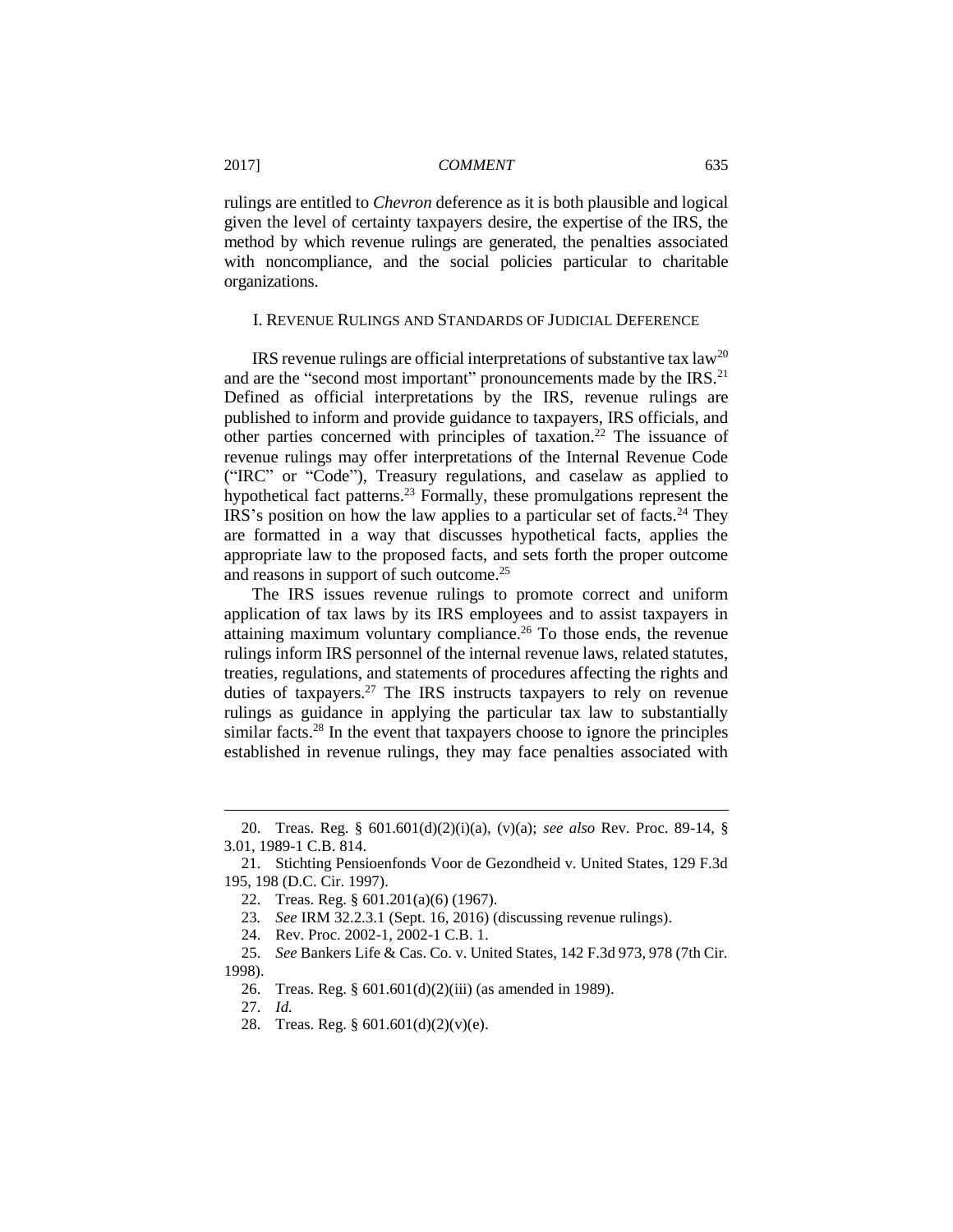noncompliance for "[n]egligence or disregard of rules or regulations."<sup>29</sup> As revenue rulings are effectively binding to the applications of similar facts, they represent more than just pure guidance documents or policy statements by the IRS; as statements of the IRS's position on the law as applied to similar facts, revenue rulings also provide standards governing IRS taxation treatment unless and until the standard is altered by a subsequent IRS promulgation.<sup>30</sup>

Revenue rulings and Treasury regulations are the principal means by which taxpayers receive guidance in interpreting the  $IRC$ <sup>31</sup> nonetheless, these means are far from comprehensive and still result in uncertainty regarding IRC provisions.<sup>32</sup> Revenue rulings differ, however, from Treasury regulations, which are authorized by IRC § 7805, and many other provisions of the IRC. Regulations are the most formal and authoritative interpretations of the IRC. $33$  Regulations are issued by the Treasury Department after extensive review within both the department and the  $IRS<sup>34</sup>$  and are among the highest authorities in administrative pronouncements. <sup>35</sup> The United States Supreme Court consistently has held that courts must defer to regulations in general<sup>36</sup> if the regulations are "reasonable."<sup>37</sup> Regulations generally are afforded a force of law status.<sup>38</sup> Conversely, revenue rulings do not have the force and effect of regulations<sup>39</sup> but "are published to provide precedents to be used in the

<sup>29.</sup> Treas. Reg. § 1.6662-2 (as amended in 2003).

<sup>30.</sup> Ehren K. Wade, *Just What the Doctor Ordered?: Health Care Reform, the IRS, and Negotiated Rulemaking*, 66 ADMIN. L. REV. 199, 206 (2014).

<sup>31.</sup> Donald L. Korb, *The Four R's Revisited: Regulations, Rulings, Reliance, and Retroactivity in the 21st Century: A View from Within*, 46 DUQ. L. REV. 323, 324 (2008).

<sup>32.</sup> *See* discussion *infra* Part V.B.–C.

<sup>33.</sup> Korb, *supra* note 31, at 326.

<sup>34.</sup> *See* GAIL LEVIN RICHMOND, FEDERAL TAX RESEARCH: GUIDE TO MATERIALS AND TECHNIQUES 128–29 (7th ed. 2007).

<sup>35.</sup> *See, e.g.*, United States v. Correll, 389 U.S. 299, 307 (1967).

<sup>36.</sup> Boeing Co. v. United States, 537 U.S. 437, 447–50 (2003); United States v. Cleveland Indians Baseball Co., 532 U.S. 200, 219 (2001); Cottage Sav. Ass'n v. Comm'r, 499 U.S. 554, 560–61 (1991).

<sup>37.</sup> David A. Brennen, *Treasury Regulations and Judicial Deference in the Post-*Chevron *Era*, 13 GA. ST. U. L. REV. 387, 429 (1997) (stating that typically, courts look at "long-standing interpretations that appear acceptable to Congress and reliance on historical court precedents [as] legitimate means of establishing the reasonableness of an interpretation").

<sup>38.</sup> *See* Mayo Found. for Med. Educ. & Research v. United States, 562 U.S. 44, 51 (2011).

<sup>39.</sup> Treas. Reg. § 601.601(d)(2)(v)(d) (as amended in 1989).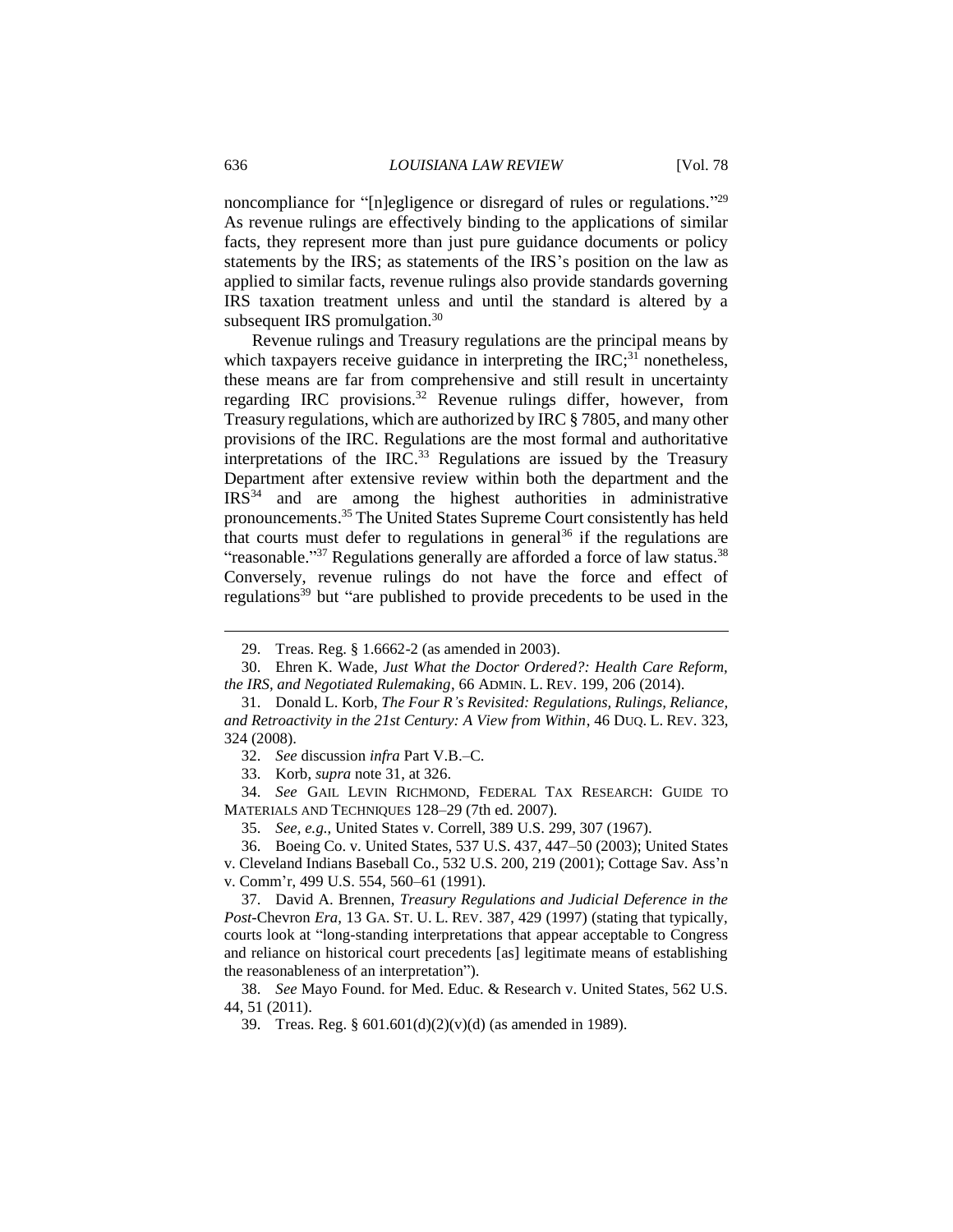disposition of other cases, and may be cited and relied upon for that purpose." <sup>40</sup> Although the Supreme Court has provided explicitly that Treasury regulations promulgated under notice-and-comment rulemaking<sup>41</sup> carry the force and effect of law sufficient to meet what is required for the highest level of deference, $42$  the Court has not denied such status to revenue rulings.

#### *A.* Chevron*: The Starting Point in Any Deference Discussion*

*Chevron U.S.A. v. Natural Resources Defense Council, Inc.* is where any inquiry into the level of judicial deference accorded to administrative promulgations in the modern era should begin.<sup>43</sup> The issue before the Supreme Court in *Chevron* concerned the Environmental Protection Agency's ("EPA") interpretation of the definition of "stationary source" under the Clean Air Act Amendments of 1977.<sup>44</sup> Overturning the appellate court's decision and upholding the EPA's interpretation, the Supreme Court created a two-part test that became the standard for judicial review of agency decision-making.<sup>45</sup> This decision was based on the idea that "[t]he power of an administrative agency to administer a congressionally created . . . program necessarily requires the formulation of policy and the making of rules to fill any gap left . . . by Congress<sup>146</sup> and creates a general

 $\overline{a}$ 

*Id.* 

<sup>40.</sup> *Id.*

<sup>41.</sup> The Administrative Procedure Act requires that an agency must publish notice of its proposed rulemaking and afford interested persons the opportunity to submit comments to make binding rulemaking. 5 U.S.C. § 553(b)–(d) (2012).

<sup>42.</sup> *See Mayo*, 562 U.S. at 51.

<sup>43.</sup> Chevron U.S.A. v. Nat. Res. Def. Council, 467 U.S. 837 (1984).

<sup>44.</sup> *Id.* at 840.

<sup>45.</sup> *Id*. at 842–43. The Court provided that review of an agency's promulgations begins with the following analysis:

First, always, is the question whether Congress has directly spoken to the precise question at issue. If the intent of Congress is clear, that is the end of the matter; for the court, as well as the agency, must give effect to the unambiguously expressed intent of Congress. If, however, the court determines Congress has not directly addressed the precise question at issue, the court does not simply impose its own construction on the statute, as would be necessary in the absence of an administrative interpretation. Rather, if the statute is silent or ambiguous with respect to the specific issue, the question for the court is whether the agency's answer is based on a permissible construction of the statute.

<sup>46.</sup> *Id*. at 843.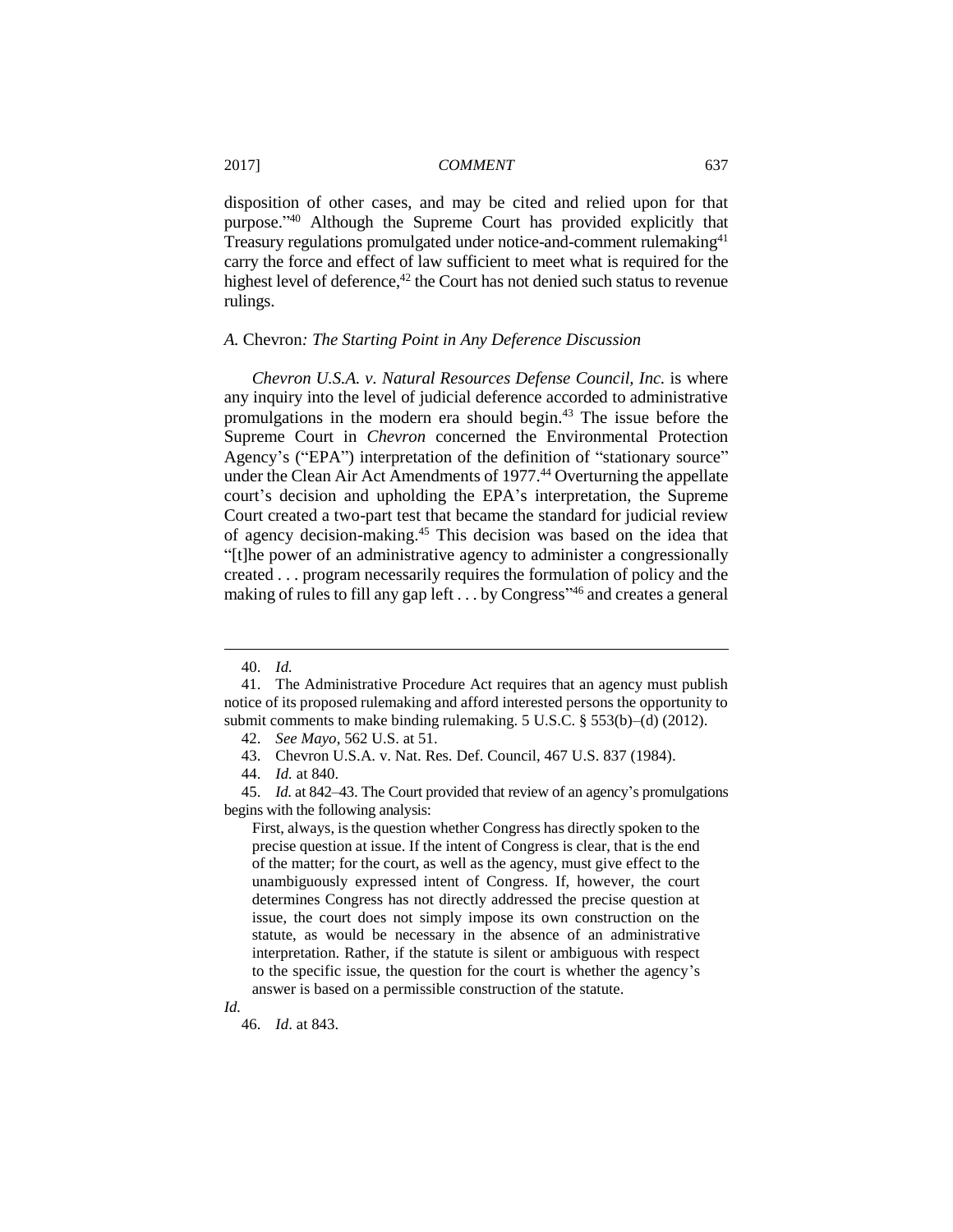stance of deference toward an administrative agency's interpretation of the statute entrusted to that particular agency—the agency's enabling statute.<sup>47</sup>

Under a *Chevron* analysis, courts are instructed to undertake a twostep process: first, it must determine whether the agency's own enabling statute at issue is clear or ambiguous.<sup>48</sup> If the statute is clear, the analysis stops because no interpretation, and thus no deference, is necessary.<sup>49</sup> If, however, the statute is ambiguous, a court must defer to any reasonable interpretations of the statute promulgated by the agency.<sup>50</sup> If the requirements for *Chevron* deference are not met, an agency promulgation is not necessarily stripped of all deference because another standard of deference exists.<sup>51</sup>

## *B.* Skidmore*: Skidding Away from Any Real Deference*

Like *Chevron*, *Skidmore v. Swift & Co.* set forth a standard of deference for administrative promulgations and required the Court to consider the validity of an agency's interpretation.<sup>52</sup> Specifically, the Court was tasked with defining "working time" for purposes of overtime pay under the Fair Labor Standards Act.<sup>53</sup> Though Congress was silent, the Court determined that the Department of Labor had the authority to investigate practices regarding overtime pay, and, as such, the Department could seek injunctions to restrain violations of the Act.<sup>54</sup> Pursuant to this grant of authority, the Department's Wage and Hour Division issued an interpretive bulletin that addressed "working time." <sup>55</sup> The Department of Labor also filed an amicus curiae brief, outlining how it would apply the standards for "working time" to the facts at bar.<sup>56</sup> In line with historical practice and policy, the Court found that the views of the Labor Division were neither conclusive nor binding on courts.<sup>57</sup> Instead, the bulletin was found to be a result of the Division's "official duty, based upon more specialized experience and broader investigations and information than is

- 55. *Id.* at 138.
- 56. *See id.* at 139.
- 57. *Id.*

<sup>47.</sup> Morris, *supra* note 16, at 1040.

<sup>48.</sup> *Chevron*, 467 U.S. at 842.

<sup>49.</sup> *Id.* at 843.

<sup>50.</sup> *See id.*

<sup>51.</sup> *See* Skidmore v. Swift & Co., 323 U.S. 134 (1940).

<sup>52.</sup> *Id.*

<sup>53.</sup> *Id.* at 135–36.

<sup>54.</sup> *See id.* at 137.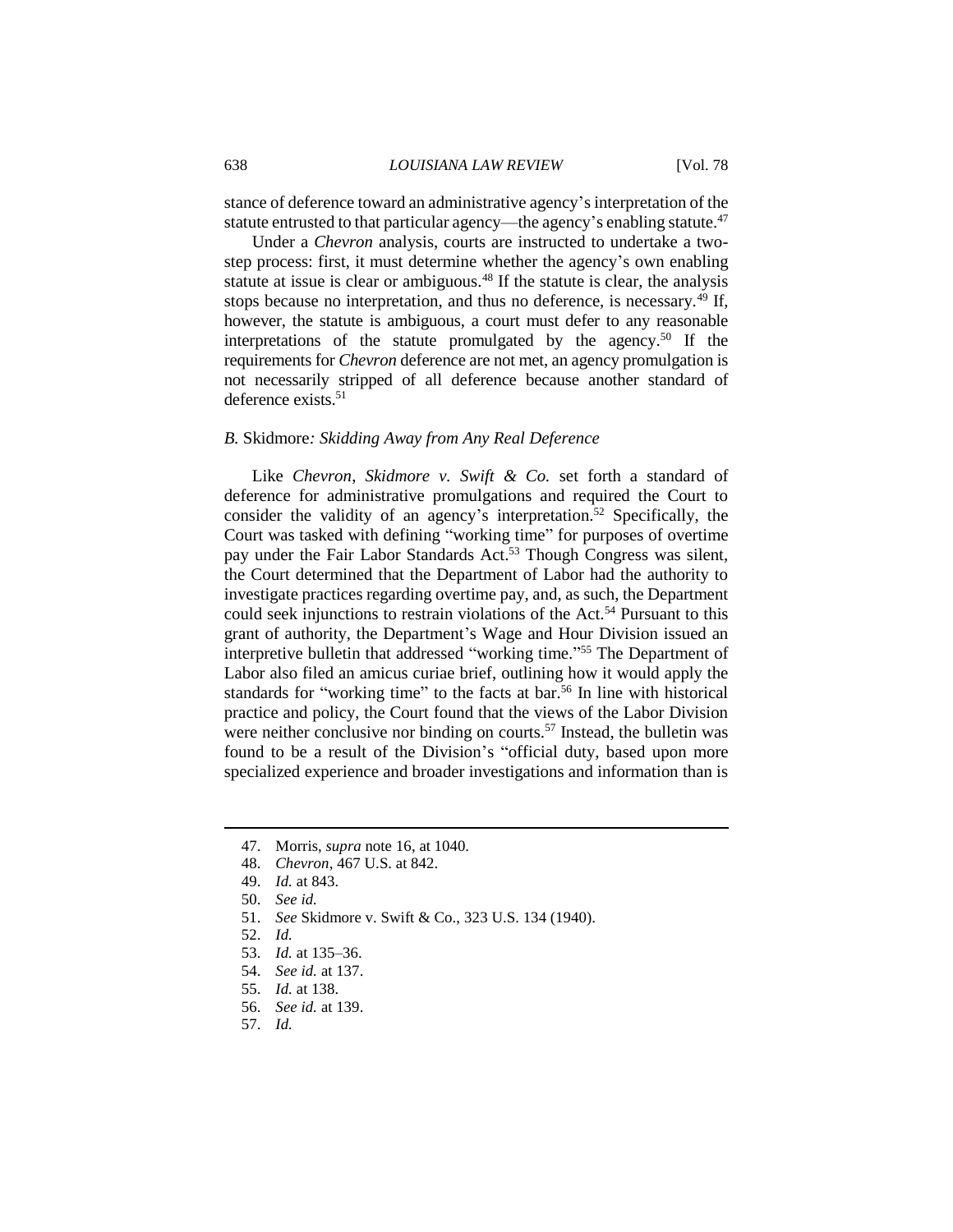likely to come to a judge in a particular case." <sup>58</sup> In terms of a *Chevron* approach, the *Skidmore* Court essentially said that the document setting forth the agency's position being reviewed did not constitute an agency policy choice and thus was not within the scope of *Chevron*. <sup>59</sup> Rather, the document was an agency interpretation of the policy choices made by Congress in the statute.<sup>60</sup> As such, courts were not required to defer to this bulletin but could use it as guidance and accord any particular weight deemed appropriate.<sup>61</sup>

*Skidmore* provided the following factors for courts to consider in assessing the appropriate level of judicial deference toward agency views: "the thoroughness evident in its consideration, the validity of its reasoning, its consistency with earlier and later pronouncements, and all those factors which give it power to persuade, if lacking power to control."<sup>62</sup> The *Skidmore* standard is appropriate for more informal agency interpretations and is a contingency standard for when *Chevron* fails.<sup>63</sup> Because Congress gave the courts express interpretive responsibility regarding the Fair Labor Standards Act via statute, as opposed to the agency administrator, the *Skidmore* Court created a standard by which certain agency rulings are considered merely persuasive.<sup>64</sup> This standard is much less deferential than *Chevron*. 65

## *C. Comparing* Chevron *and* Skidmore

The rationale that underlies according agency pronouncements *Skidmore* deference stems from the idea that agencies have specialized experience compared to the courts as well as a greater opportunity to investigate and obtain relevant information.<sup>66</sup> This level of deference vests the reviewing court with final arbitrating power on whether the agency's interpretation

<sup>58.</sup> *Id.*

<sup>59.</sup> John F. Cloverdale, Chevron*'s Reduced Domain: Judicial Review of Treasury Regulations and Revenue Rulings After* Mead, 55 ADMIN. L. REV. 39, 54–55 (2003).

<sup>60.</sup> *Id.*

<sup>61.</sup> *See Skidmore*, 323 U.S. at 140.

<sup>62.</sup> *Id.*

<sup>63.</sup> Bradley Lipton, *Accountability, Deference, and the* Skidmore *Doctrine*, 119 YALE L. J. 2096, 2123 (2010).

<sup>64.</sup> *Skidmore*, 323 U.S. at 140.

<sup>65.</sup> *See generally* Chevron U.S.A. v. Nat. Res. Def. Council, 467 U.S. 837 (1984).

<sup>66.</sup> Morris, *supra* note 16, at 1025.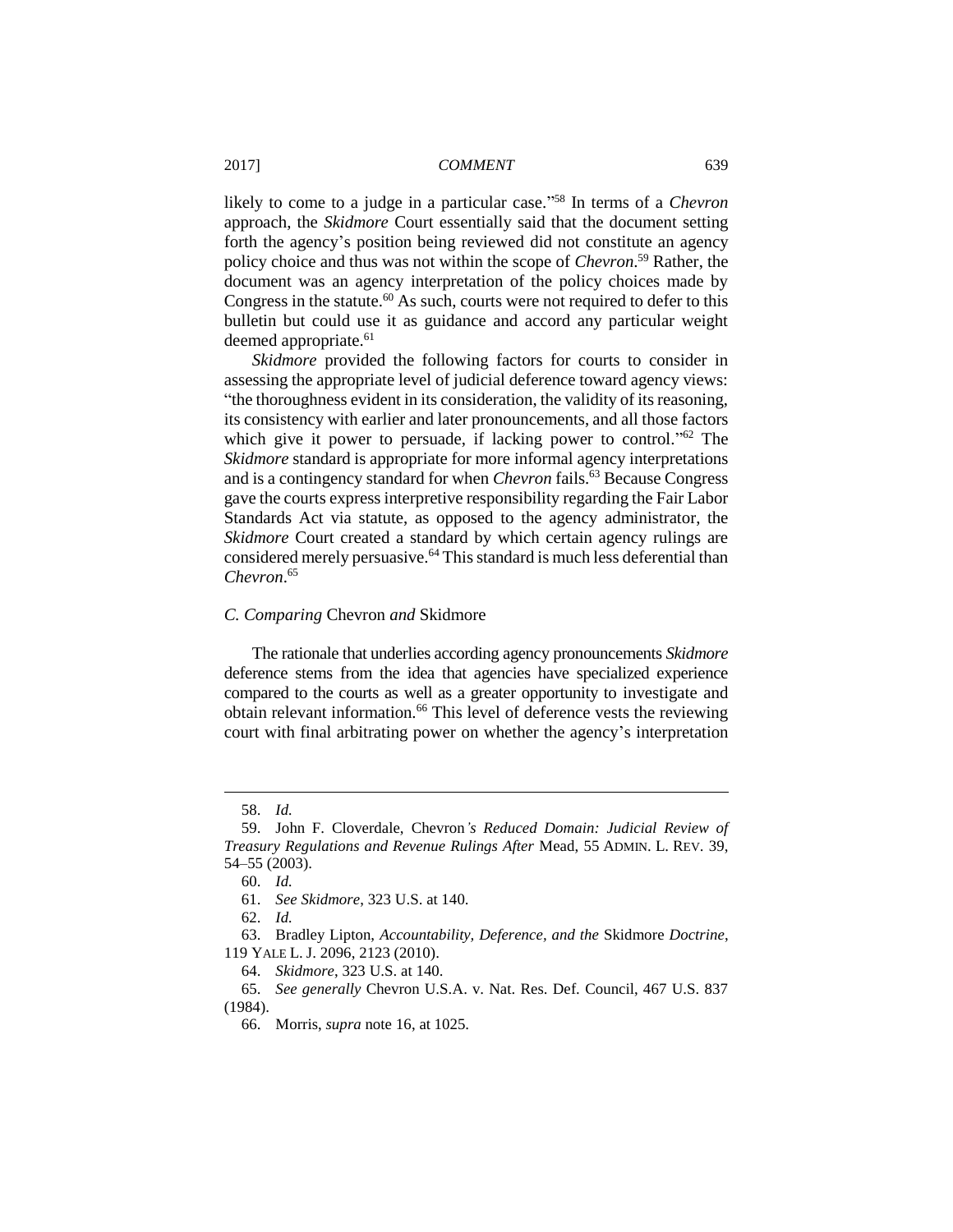is persuasive,  $67$  leaving a wide opportunity for courts to disregard agency interpretations completely if they so choose.<sup>68</sup>

*Chevron* rests on the presumption that Congress wanted agencies, rather than courts, to act as the primary interpreters of their respective statutory schemes.<sup>69</sup> As such, under *Chevron*, agency interpretations are entitled to deference as a matter of right.<sup>70</sup> Courts are bound by mandatory deference to the agency interpretation so long as the requisite two prongs are met.<sup>71</sup> Conversely, *Skidmore* involves a balancing of interests and vests the judiciary with much more discretion regarding deferential treatment of agency interpretations.<sup>72</sup> If the reviewing court is satisfied that an agency has demonstrated expertise and did not act in an unreasonable manner, *Skidmore* allows—but does not require—courts to defer to the agency interpretation.<sup>73</sup>

The test provided by *Chevron* and the presumption in favor of agency interpretations as authoritative serve as an analytic barrier against active judicial review of agency decisions unless such decisions are unreasonable.<sup>74</sup> Contrarily, under *Skidmore*, courts are free to adopt whatever interpretation of statutes they so choose.<sup>75</sup> *Skidmore* "makes clear that the weight given to the agency interpretation is always ultimately up to the court." <sup>76</sup> Whereas *Chevron* makes the interpretation binding on courts, *Skidmore* effectively makes the agency "earn" judicial acknowledgement of its position.<sup>77</sup>

77. *Id.*

<sup>67.</sup> *See Skidmore*, 323 U.S. at 140; Kristin E. Hickman, *The Need for* Mead*: Rejecting Tax Exceptionalism In Judicial Deference*, 90 MINN. L. REV. 1537, 1552 (2006).

<sup>68.</sup> *See, e.g.*, Gonzales v. Oregon, 546 U.S. 243, 269 (2006) (discussing how under *Skidmore*, the Court was following an agency's rule only to the extent that it is persuasive, and that in this particular case, the Attorney General's opinion was not persuasive and thus received no deference); Hall v. EPA, 273 F.3d 1146, 1156 (9th Cir. 2001) (rejecting the EPA's interpretation of the Clean Air Act).

<sup>69.</sup> *See* United States v. Mead Corp., 533 U.S. 218, 229–30 (2001).

<sup>70.</sup> Thomas W. Merrill & Kristin Hickman, Chevron*'s Domain*, 89 GEO. L.J. 833, 856 (2001).

<sup>71.</sup> Chevron U.S.A. v. Nat. Res. Def. Council, 467 U.S. 837, 843–44 (1984).

<sup>72.</sup> *See* Merrill & Hickman, *supra* note 70, at 858–59.

<sup>73.</sup> *See* Hickman, *supra* note 67, at 1553.

<sup>74.</sup> Eric R. Womack, *Into the Third Era of Administrative Law: An Empirical Study of the Supreme Court's Retreat from* Chevron *Principles in* United States v. Mead, 107 DICK. L. REV. 289, 301 (2002).

<sup>75.</sup> Salem et al., *supra* note 1, at 755.

<sup>76.</sup> Merrill & Hickman, *supra* note 70, at 856.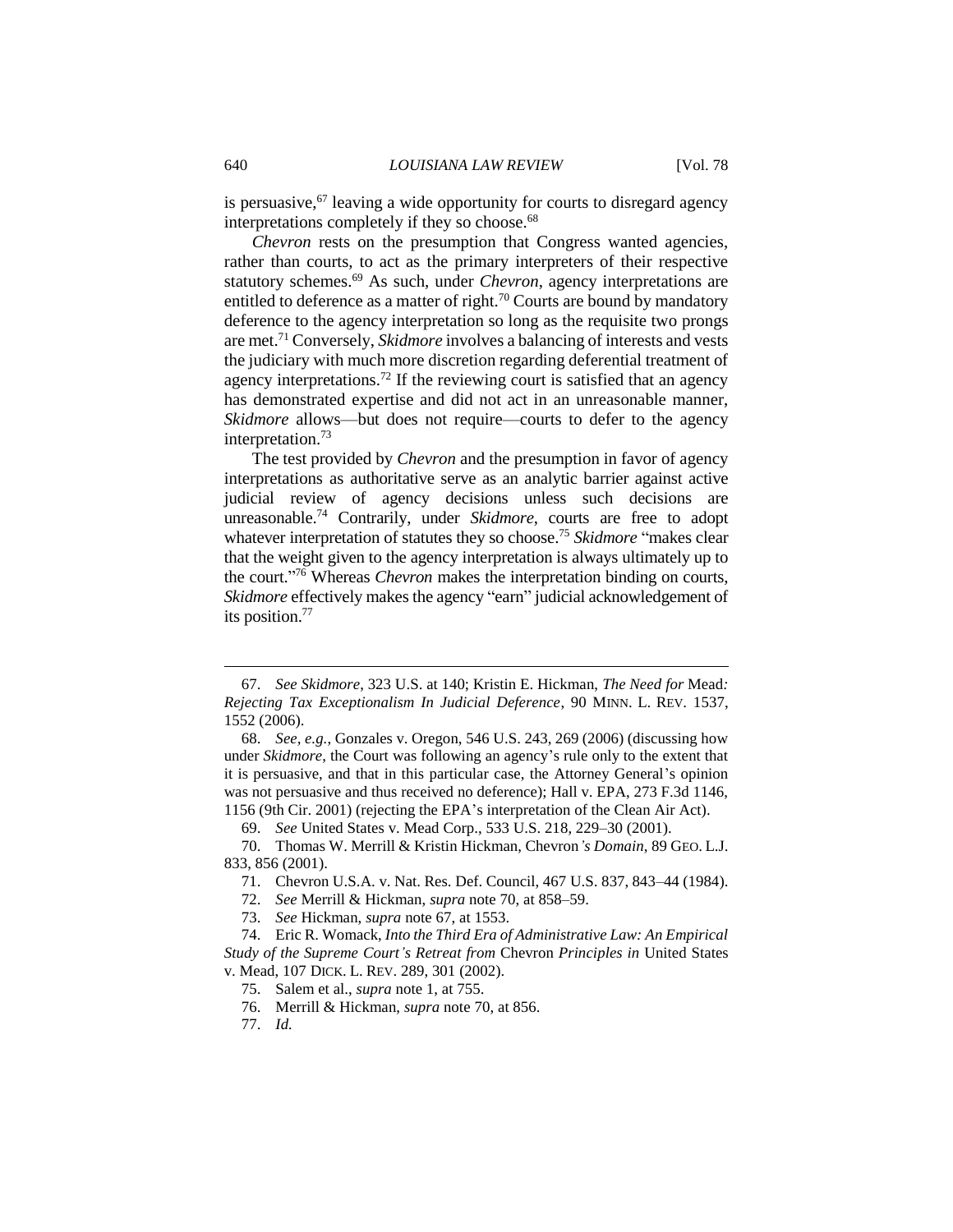#### *D. Historical Deference to Revenue Rulings*

Although *Skidmore* and *Chevron* provide the two basic deferential standards applied to administrative promulgations of law, the historical deference accorded to revenue rulings by various courts has left the deference status of revenue rulings muddled and uncertain. <sup>78</sup> In particular circumstances, revenue rulings are entitled to judicial deference, such as when the revenue ruling reflects the contemporaneous and established interpretation of a statutory provision<sup>79</sup> or when the revenue ruling represents the interpretation by the IRS of its own regulation.<sup>80</sup> In other cases, the decisions are in conflict.<sup>81</sup>

The United States Tax Court has held that it is not bound by revenue rulings,  $82$  viewing revenue rulings instead as mere opinions of the IRS with no effect of law—and claiming that revenue rulings are not binding on the Commissioner or on the courts.<sup>83</sup> But the Tax Court also has admitted that taxpayers should be able to rely on revenue rulings.<sup>84</sup>

The majority of United States appellate courts hold the opinion that, though revenue rulings are not tantamount to Treasury regulations, they nevertheless are entitled to some level of deference, including "respectful

84. *Baker*, 122 T.C. at 164 n.21, and cases cited therein.

<sup>78.</sup> *See, e.g.*, Amato v. W. Union Int'l, Inc., 773 F.2d 1402, 1411 (2d Cir. 1985) (citing numerous cases for the proposition that revenue rulings were entitled to great deference and carried "the force of legal precedents"); Carle Found. v. United States, 611 F.2d 1192, 1195 (7th Cir. 1979) (giving rulings weight). *But see* Knowlton v. Comm'r, 84 T.C. 160, 165 (1985) ("While [revenue] rulings are not binding upon us, . . . we are entitled to utilize such rulings as an aid to interpretation."), *aff'd*, 791 F.2d 1506 (11th Cir. 1986).

<sup>79.</sup> *See, e.g.*, Davis v. United States, 495 U.S. 472, 484 (1990); Jewett v. Comm'r, 455 U.S. 305, 318 (1982); Norwegian Nitrogen Prods. Co. v. United States, 288 U.S. 294, 315 (1933).

<sup>80.</sup> *See, e.g.*, Cottage Sav. Ass'n. v. Comm'r, 499 U.S. 554, 563 (1990); *Jewett*, 455 U.S. at 318; Nat'l Muffler Dealers Ass'n. v. United States, 440 U.S. 472, 484 (1979).

<sup>81.</sup> *See, e.g.*, Progressive Corp. v. United States, 970 F.2d 188, 194 (6th Cir. 1992) (stating that revenue rulings "are entitled to great deference, and have been said to 'have the force of legal precedents'"). *But see* Stubbs, Overbeck & Associates, Inc. v. United States, 445 F.2d 1142, 1146–47 (5th Cir. 1971) (noting that a revenue ruling is "merely the opinion of a lawyer in the agency" and "is not binding on the Secretary or the courts").

<sup>82.</sup> Baker v. Comm'r, 122 T.C. 143, 164 n.21 (2004), and cases cited therein.

<sup>83.</sup> *See, e.g.*, Estate of McLendon v. Comm'r, 72 T.C.M. (CCH) 42, 45 (1996).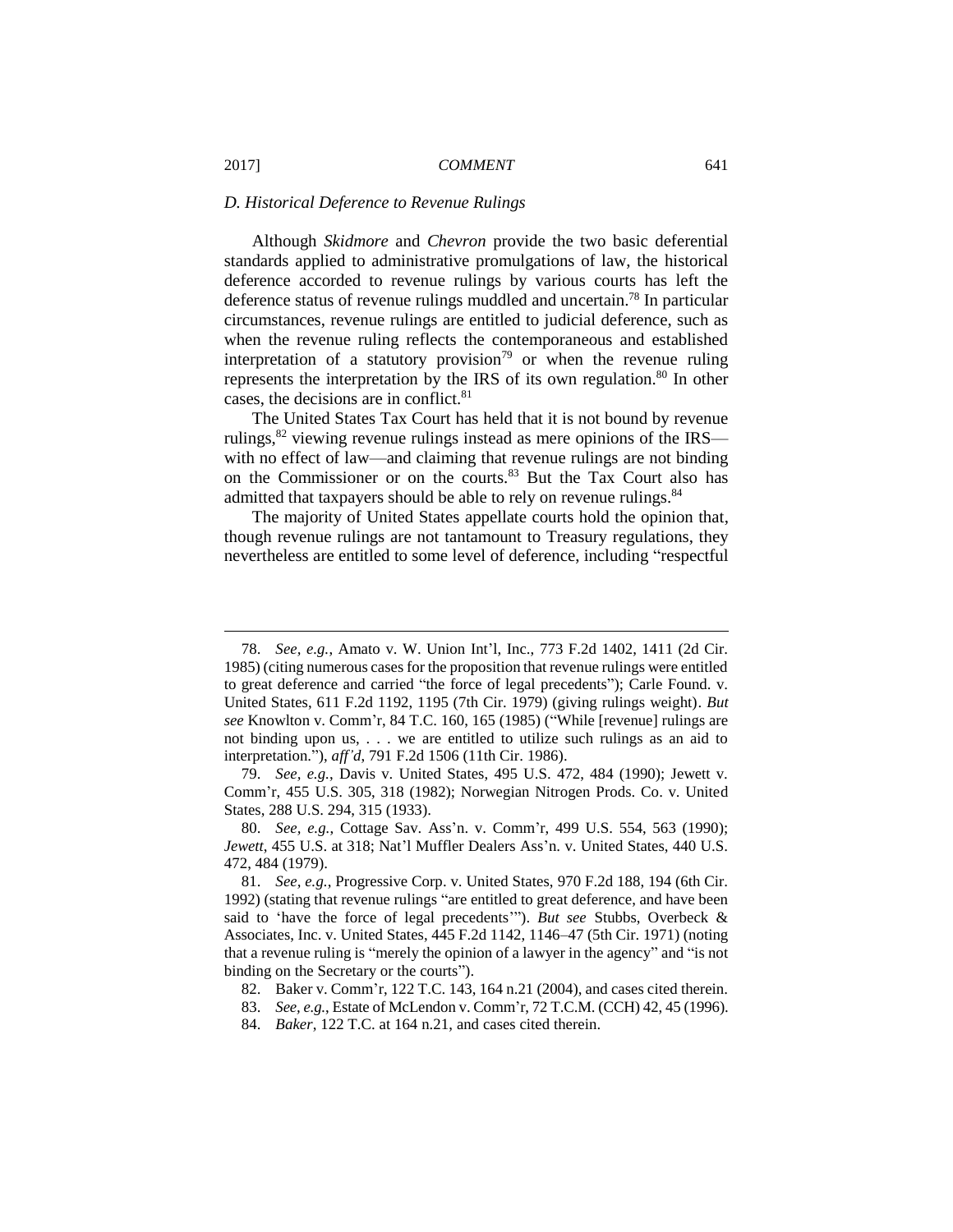consideration [and] some weight,"85 "great deference,"86 the "force of legal precedent,"<sup>87</sup> and "considerable weight."<sup>88</sup> Other circuits explicitly left open the question of which standard of deference applies to revenue rulings.<sup>89</sup> Conversely, the Sixth Circuit once extended *Chevron* deference to a revenue ruling,  $90$  although it more recently has concluded that revenue rulings may not necessarily be entitled to *Chevron* deference but should carry "at least some added persuasive force."<sup>91</sup> The Eighth and Ninth Circuits have held that a longstanding revenue ruling is entitled to substantial deference as long as the interpretation of the statute is reasonable,<sup>92</sup> which is language mirroring the deference standard set forth in *Chevron*. 93

The United States Supreme Court also has spoken on the issue. The Court initially applied *Chevron* to revenue rulings and noted that interpretive rulings do not carry the same force and effect as Treasury regulations.<sup>94</sup> In *Davis v. United States*, the Court nonetheless held that agency interpretations and practices must be given considerable weight when they involve the contemporaneous construction of a statute and reflect longstanding practices. <sup>95</sup> Later cases—in which the Court noted that the rulings do not have the force and effect of regulations—indicate a shift in policy.<sup>96</sup> In *Cleveland Indians Baseball Co. v. United States*, the

- 86. *In re* Kaplan, 104 F.3d 589, 599 (3d Cir. 1997).
- 87. Gillespie v. United States, 23 F.3d 36, 39 (2d Cir. 1994).
- 88. Wood v. Comm'r, 955 F.2d 908, 913 (4th Cir. 1992).

89. *See, e.g.*, Nat'l R.R. Passenger Corp. v. United States, 431 F.3d 374, 379 (D.C. Cir. 2005) ("[A]lthough the parties discuss whether we should defer to Revenue Ruling 79-404 pursuant to [*Chevron* or *Skidmore*], we need not resolve that question."); Am. Bankers Ins. Grp. v. United States, 408 F.3d 1328, 1335 (11th Cir. 2005) ("[W]e need not determine the proper level of deference to be given [to] Revenue Ruling 79-404.").

- 90. Johnson City Med. Ctr. v. United States, 999 F.2d 973, 976 (6th Cir. 1993).
- 91. Ammex, Inc. v. United States, 367 F.3d 530, 534 n.2 (6th Cir. 2004).

92. *See, e.g.*, Ibrahim v. Comm'r, 788 F.3d 834, 840 (8th Cir. 2015); Sewards v. Comm'r, 785 F.3d 1331, 1335 (9th Cir. 2015).

93. *See* Chevron U.S.A. v. Nat. Res. Def. Council, 467 U.S. 837, 844 (1984) ("Sometimes the legislative delegation to an agency on a particular question is implicit rather than explicit. In such a case, a court may not substitute its own construction of a statutory provision for a reasonable interpretation made by the administrator of an agency.").

94. *See* Davis v. United States, 495 U.S. 472, 484 (1990).

95. *Id.*

96. Comm'r v. Schleier, 515 U.S. 323, 336 n.8 (1995); United States v. Cleveland Indians Baseball Co., 532 U.S. 200, 219 (2001).

<sup>85.</sup> Bankers Life & Cas. Co. v. United States, 142 F.3d 973, 978 (7th Cir. 1998).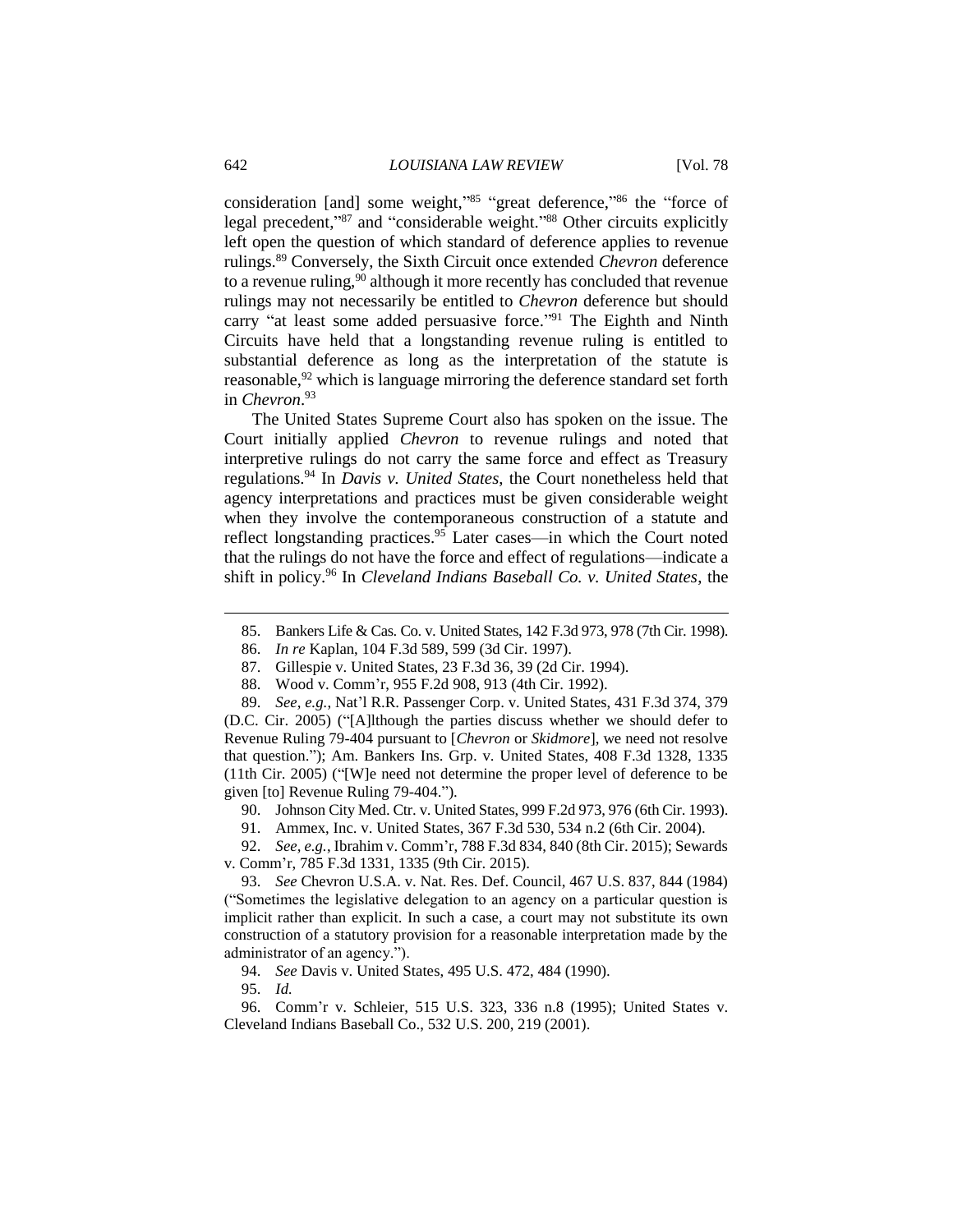Court concluded that, although the revenue ruling was not entitled to *Chevron* deference, "the Rulings simply reflect the agency's longstanding interpretation of its own regulations. Because that interpretation is reasonable, it attracts substantial judicial deference."<sup>97</sup> More recent cases, however, have avoided addressing the level of deference that should be given but seem to leave open an opportunity for revenue rulings to be entitled to *Chevron* deference by modifying the *Chevron* standard as applied to all agency promulgations and setting forth alternative ways for a promulgation to come within *Chevron*'s domain.<sup>98</sup>

## II. *CHRISTENSEN*, *MEAD*, AND ASSOCIATED PROBLEMS

Following *Skidmore* and *Chevron*, courts across the nation were divided on the issue of whether, and to what extent, the judiciary should defer to agency interpretations of law; views ranged from affording substantial deference to giving no deference whatsoever.<sup>99</sup> In the wake of such confusion, the Supreme Court attempted to determine the proper deferential standard treatment.

#### *A.* Christensen v. Harris County

Amid the circuit splits and lack of clarity regarding the scope of *Chevron* application, *Christensen v. Harris County*<sup>100</sup> was the Supreme Court's first attempt to recognize the issue of *Chevron*'s scope and offer clarity.<sup>101</sup> At issue was an advisory letter written by the United States Department of Labor's Wage and Hour Division ("Wage and Hour Division") in response to an inquiry by Harris County regarding a proposed policy on compensatory time.<sup>102</sup> The Court reasoned that *Chevron* deference was not appropriate for the advisory opinion letter signed by an acting administrator of the Wage and Hour Division because it was "an interpretation contained in an opinion letter, not one arrived at after, for example, a formal adjudication or notice-and-comment rulemaking."<sup>103</sup> The Court held that "[i]nterpretations such as those in opinion letters—like

<sup>97.</sup> *Cleveland Indians Baseball Co*., 532 U.S. at 220.

<sup>98.</sup> *See generally* United States v. Mead Corp., 533 U.S. 218 (2001).

<sup>99.</sup> *See, e.g.*, Christensen v. Harris Cty., 529 U.S. 576 (2000); *Cleveland Indians Baseball Co*., 532 U.S. 200.

<sup>100.</sup> *Christensen*, 529 U.S. at 576.

<sup>101.</sup> *See id.*; *see also* Kristin E. Hickman, *The Three Phases of* Mead, 83 FORDHAM L. REV. 527, 531 (2014).

<sup>102.</sup> *Christensen*, 529 U.S. at 581.

<sup>103.</sup> *Id.* at 587.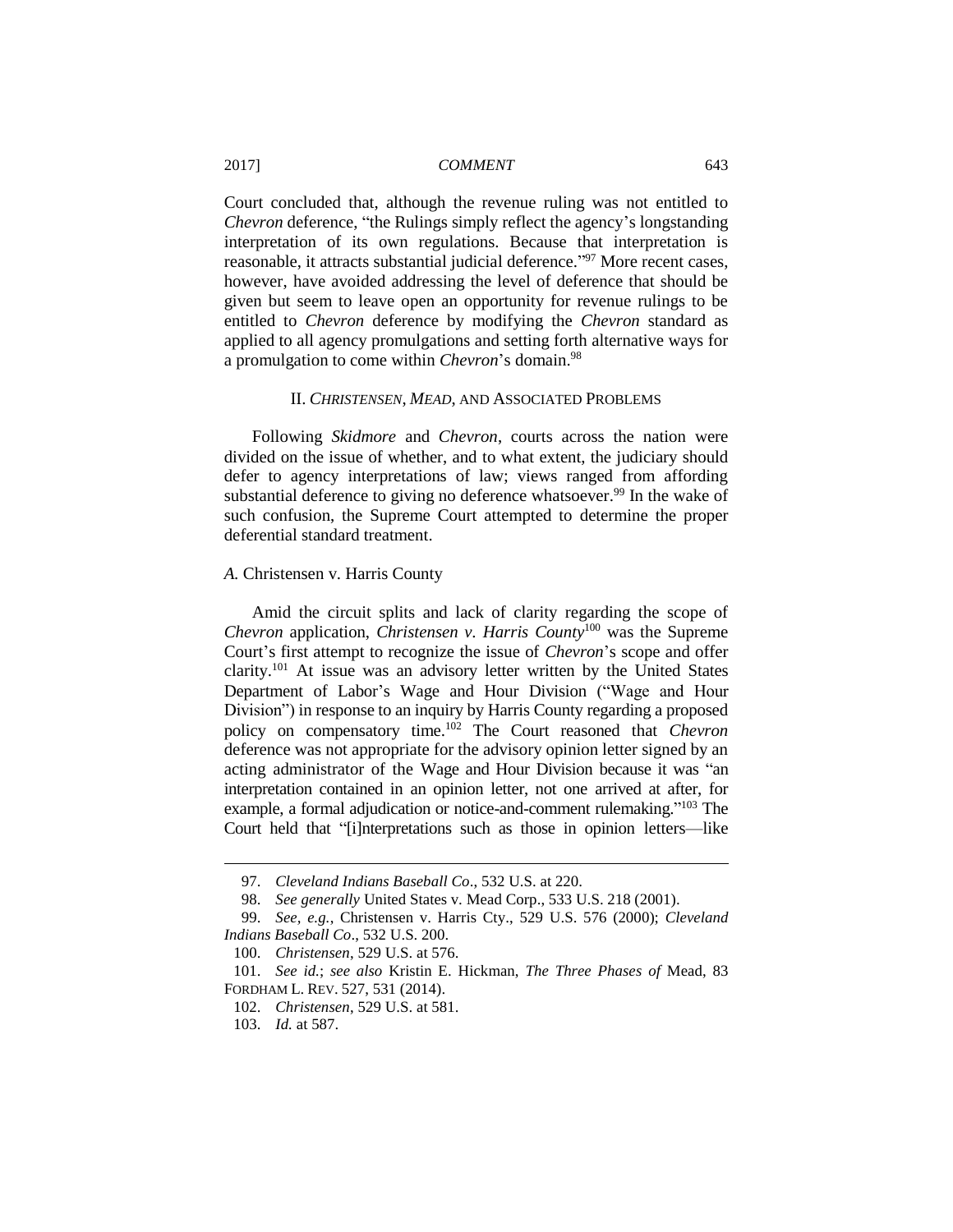interpretations contained in policy statements, agency manuals, and enforcement guidelines"—inherently lacked the force of law and thus did not warrant *Chevron* deference.<sup>104</sup> Rather, interpretations that are designed like opinion letters "are 'entitled to respect' under [the Court's] decision in [*Skidmore*], but only to the extent that those interpretations have the 'power to persuade.""105

The Court based its reasoning on the production process that generated the letter and its lack of procedural protections.<sup>106</sup> *Christensen* clarified that not all agency interpretations are entitled to *Chevron* deference but offered no guidance on how to determine which interpretations qualify.<sup>107</sup> Thus, although *Christensen* noted the absence of particular factors—such as formal adjudication, notice-and-comment procedures, and the force of law<sup>108</sup>—will result in *Skidmore* deference rather than *Chevron* deference, the Court failed to produce guidelines for determining which promulgations are to be considered the force of law.

## *B.* United States v. Mead Corp.

One year after *Christensen*, the Supreme Court again tackled the scope of *Chevron* deference in *United States v. Mead Corp*. <sup>109</sup> At issue was a ruling letter by the United States Customs Service that changed the classification of the Mead Corporation's day planners under the Harmonized Tariff Schedule of the United States.<sup>110</sup> The Tariff Act of 1930 and Treasury regulations direct the Customs Service to classify merchandise and fix the rate and amount of duty applicable.<sup>111</sup> Customs Service completes this task by issuing ruling letters.<sup>112</sup> In *Mead*, the corporation challenged a Customs Service letter ruling that reclassified day planners, thereby subjecting the corporation to a new tariff.<sup>113</sup> The Supreme Court granted certiorari "to consider the limits of *Chevron* deference owed to administrative practice in applying a statute" and held

- 110. *Id.* at 222–25.
- 111. Tariff Act of 1930, 19 U.S.C. §§ 1202, 1500, 1502 (2012).

<sup>104.</sup> *Id.*

<sup>105.</sup> *Id.*

<sup>106.</sup> *Id.* at 586; *see also* Womack, *supra* note 74, at 305.

<sup>107.</sup> *See Christensen*, 529 U.S. at 576, 587–88.

<sup>108.</sup> *Id.* at 587.

<sup>109.</sup> United States v. Mead Corp., 533 U.S. 218 (2001).

<sup>112.</sup> *See id.*

<sup>113.</sup> *Mead Corp*., 533 U.S. at 224–25.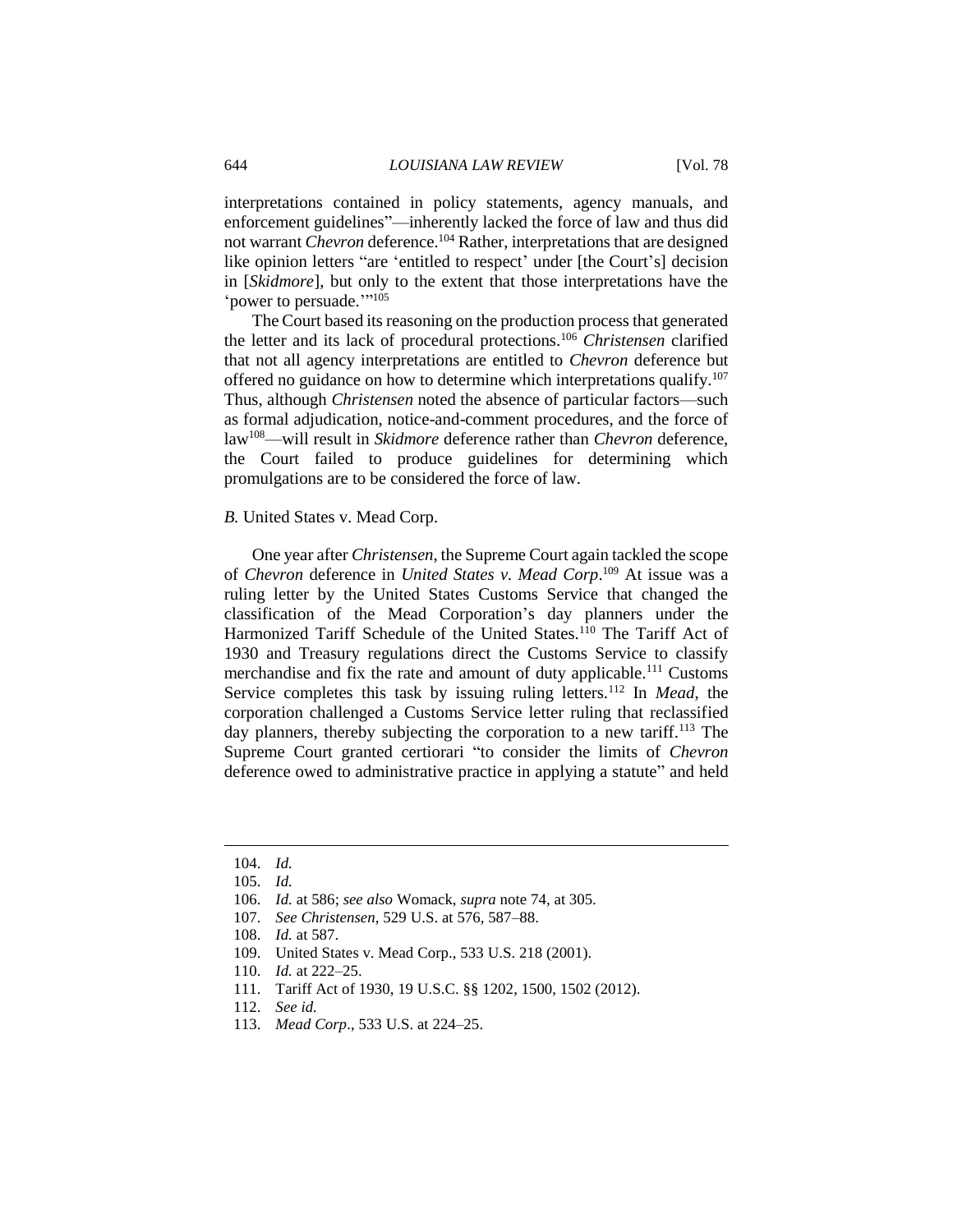that the ruling letter was not entitled to *Chevron* deference.<sup>114</sup> The Court reasoned that

[t]here are, nonetheless, ample reasons to deny *Chevron* deference here. The authorization for classification rulings, and Customs's practice in making them, present a case far removed not only from notice-and-comment process, but from any other circumstances reasonably suggesting that Congress ever thought of classification rulings as deserving the deference claimed for them here.<sup>115</sup>

Under the agency's own regulations, this type of ruling letter was limited because it applied only to a small category of goods and was determined on a case-by-case basis.<sup>116</sup> The ruling letters were issued quickly and without notice-and-comment, and any agency office could issue this type of ruling without detailed reasoning for its decision.<sup>117</sup> These ruling letters rarely set out the rationale behind the classification decision in detail.<sup>118</sup>

In denying *Chevron* deference to this letter ruling, the Court decided that although Congress had given the Customs Service authority to act with the force of law, no congressional intent existed for according the ruling letters such force.<sup>119</sup> The ruling letter could not have the force of law because the letter did not bind third parties and contained a warning against assuming any right of detrimental reliance.<sup>120</sup> The Court did not elaborate on what was meant by the "force of law."<sup>121</sup> The Court determined that the ruling letter was more akin to a policy statement, agency manual, or enforcement guideline that was outside the scope of *Chevron* deference.<sup>122</sup> In reversing, the Court remanded the case back to the lower court to be considered in light of the *Skidmore* standard.<sup>123</sup>

Per *Mead*, two conditions must be met to conclude that congressional intent warrants a grant of *Chevron* deference. *Mead* instructs courts to apply *Chevron* only when Congress has given the particular agency the authority to bind parties with "the force of law" and when the agency actually acted "in the exercise of that authority."<sup>124</sup> If one or both of these

117. *Id.*

- 118. *Id.* at 224.
- 119. *Id.* at 231–32.
- 120. *Id.* at 233.
- 121. *See id.* at 223.
- 122. *Id.* at 234.
- 123. *Id.* at 238–39.
- 124. *Id.* at 226–27.

<sup>114.</sup> *Id.* at 226–27.

<sup>115.</sup> *Id.* at 231.

<sup>116.</sup> *Id.* at 223.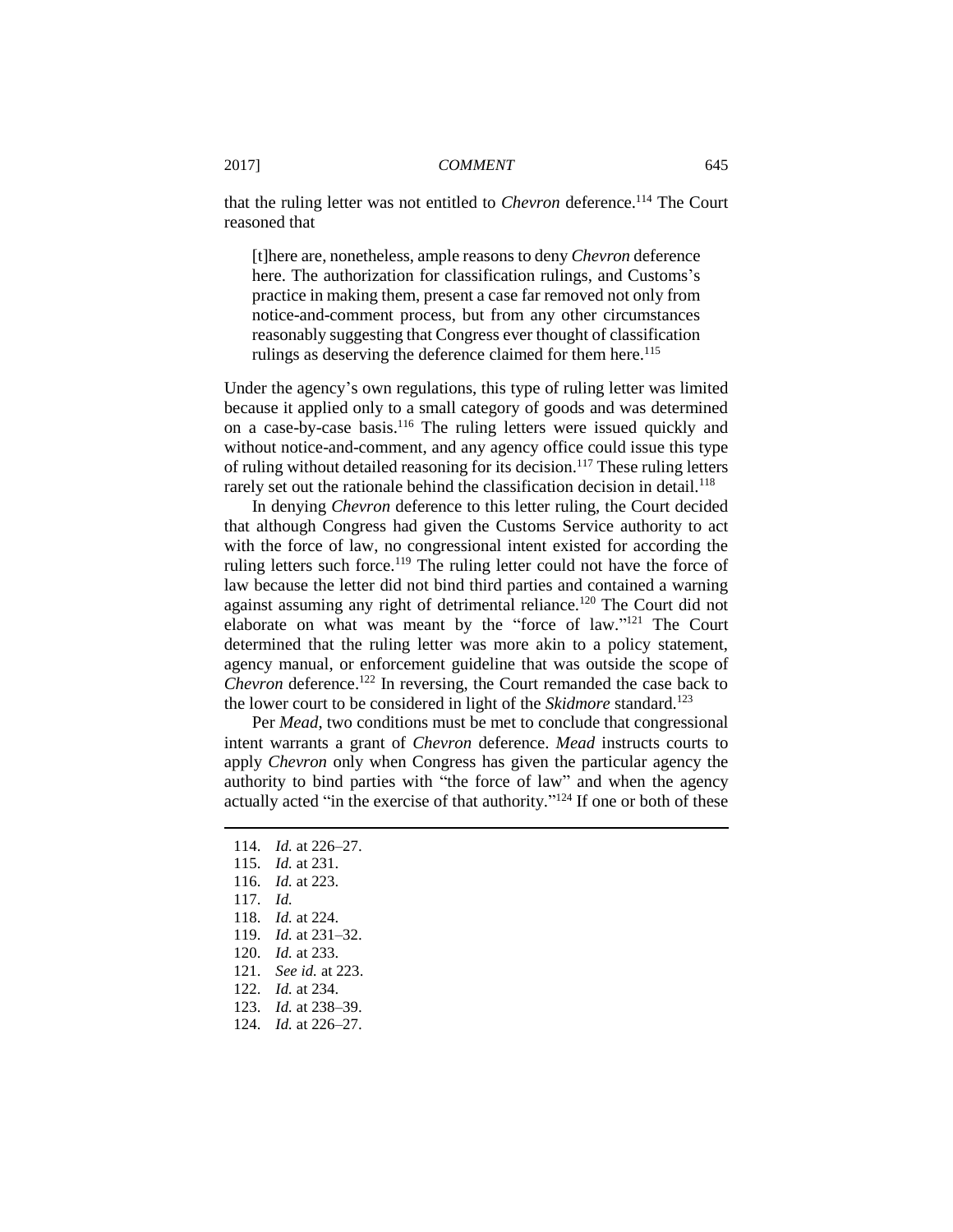requisite conditions are not met, then *Skidmore* is the appropriate level of deference to be applied.<sup>125</sup> The *Mead* opinion made clear that *Skidmore* is the proper alternative when *Chevron* deference is not applicable.

*Mead* requires courts to look first at statutory circumstances to determine whether congressional intent "to delegate general authority to make rules with the force of law" exists.<sup>126</sup> This congressional intent may be evident through an express delegation of authority, $127$  an agency's general authority, and other statutory circumstances that evidence an expectation of the agency to act with force of law when addressing ambiguity in the statute or filling gaps in enacted law.<sup>128</sup> Courts further are instructed to assess whether Congress expressly authorized the agency to engage in rulemaking or adjudication processes as a means for producing the rulings or regulations for which deference is claimed.<sup>129</sup> Explicit congressional authorization for these processes is helpful in determining if Congress has accorded an agency the ability to act with the force and effect of law.<sup>130</sup> Moreover, *Mead* noted that agencies engaging in noticeand-comment rulemaking fall under the umbrella of congressionally intended force and effect of law status.<sup>131</sup>

If the requisites for *Chevron* deference are not met, *Mead* obliges courts to consider the particular agency promulgation in light of Skidmore.<sup>132</sup> Courts are instructed to weigh "the thoroughness evident in [the agency's] consideration, the validity of its reasoning, its consistency with earlier and later pronouncements, and all those factors which give it power to persuade, if lacking power to control."<sup>133</sup> The majority opinion in *Mead* suggests a sliding scale of deference. Failure to meet *Chevron* vests the reviewing court with the power to determine what, if any, deference should be given to the agency action at bar.<sup>134</sup> Although *Skidmore* provides factors that courts must consider, ultimately a court reviewing an agency promulgation under *Skidmore* effectively considers the promulgation as just another piece of paper for review on the judge's desk.<sup>135</sup> Although a *Skidmore* result is troublesome, the same concern does

- 125. *See id.* at 227.
- 126. *Id.* at 237.
- 127. *Id.* at 227.
- 128. *Id.* at 229.
- 129. *Id*.

- 130. *Id*.
- 131. *See id.* at 227.
- 132. *Id.* at 235.
- 133. *Id.* at 219.
- 134. *See id.* at 234.
- 135. *See* Merrill & Hickman, *supra* note 70, at 855.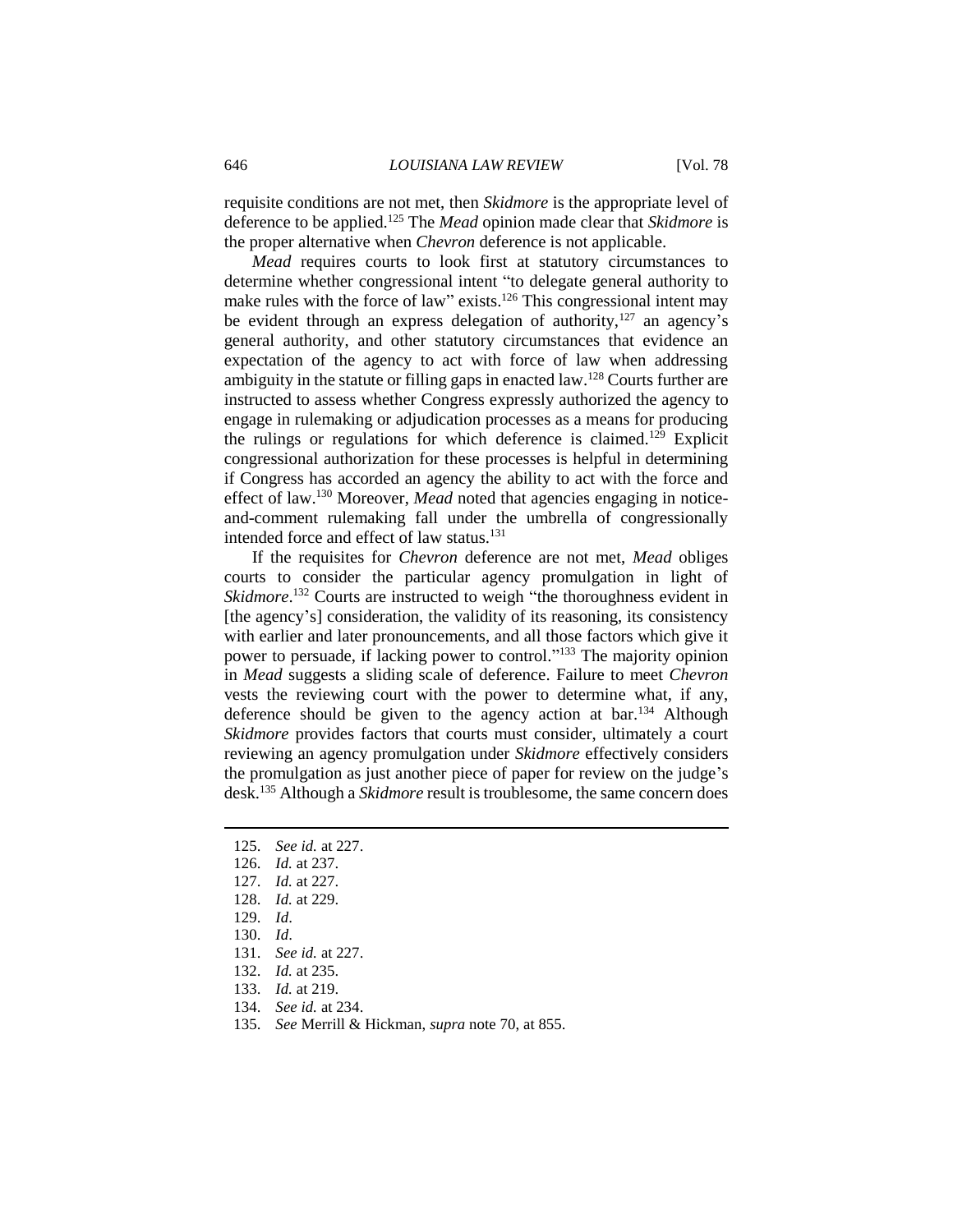not arise for revenue rulings because the rulings meet the *Mead* requirements for *Chevron* applicability and should be owed substantial deference.

## III. SUBSTANTIALLY DEFERRING TO REVENUE RULINGS: MEETING *MEAD*

When *Mead* was before the Court of Appeals for the Federal Circuit, the court noted in its comparison of the Customs promulgations and IRS publications that "[c]ustoms' classifications rulings are in some ways an even less formalized body of interpretations than IRS revenue rulings."<sup>136</sup> In *Mead*, the ruling letter, notably less formal than revenue rulings, was accorded *Skidmore* deference.<sup>137</sup> It follows that more formal revenue rulings are entitled to a greater level of deference: *Chevron* deference. The open-ended language of *Mead* leaves open the possibility of granting *Chevron* deference to revenue rulings because the Court abandoned the presumption that allowed courts to accept all reasonable agency action in filling gaps or clarifying ambiguities in favor of agency interpretations that have the force and effect of law.<sup>138</sup> The legal qualities of revenue rulings meeting the two prongs of *Mead* in addition to sound policy both support such a finding of substantial deference.

## *A. Force and Effect of Law: The Congressional Grant*

An act or promulgation with the force and effect of law binds those who act, those acted upon, and the courts that review the agency's interpretation.<sup>139</sup> As demonstrated in *Mead*, an agency whose action is under review must be congressionally vested with authority to bind regulated parties with the "force of law" to receive *Chevron* deference.<sup>140</sup> This requisite legal force may be evidenced by notice-and-comment

<sup>136.</sup> Mead Corp. v. United States, 185 F.3d 1304, 1308 (Fed. Cir. 1999).

<sup>137.</sup> *Mead*, 533 U.S. at 238–39.

<sup>138.</sup> Cloverdale, *supra* note 59, at 53.

<sup>139.</sup> *See* Merrill & Hickman, *supra* note 70, at 882. For an agency to be eligible for *Chevron* deference, Congress must have given the agency power to produce legally binding rules or adjudications:

<sup>[</sup>I]n determining whether Congress has delegated power to issue legally binding rules or order, the key question is whether the statute provides that a violation of the agency directive can result in the immediate imposition of sanctions unless the rule or order is set aside on review or stayed pending review.

*Id*.

<sup>140.</sup> *Mead Corp*., 533 U.S. at 229.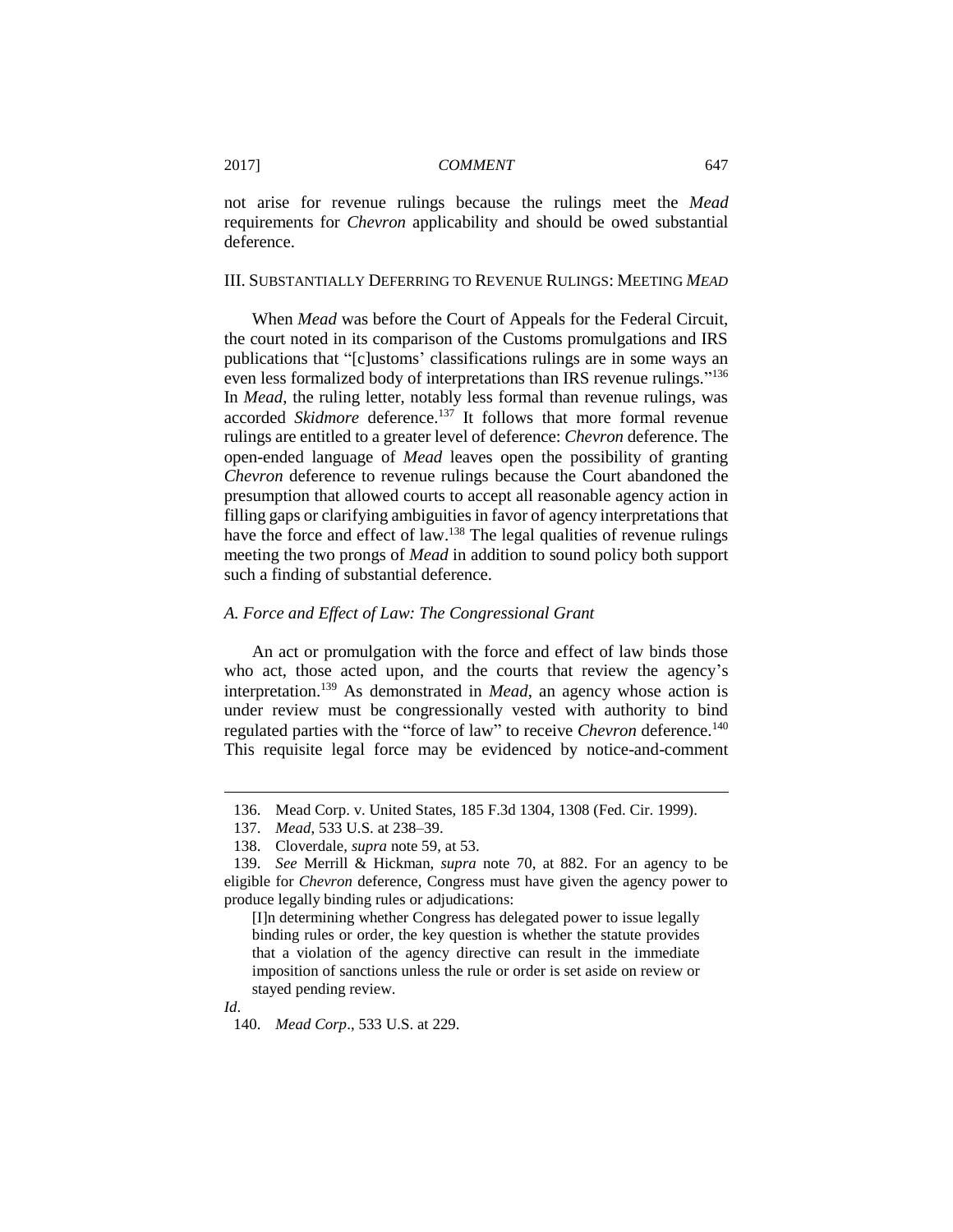rulemaking or by formal adjudication.<sup>141</sup> Although such evidence is sufficient, neither notice-and-comment nor formal adjudication is necessary for a finding of *Chevron* applicability; as such, revenue rulings are not thrust immediately from the realm of *Chevron* deference for lacking those procedural components.<sup>142</sup>

*Mead* clarified that the absence of notice-and-comment is not fatal to a finding of *Chevron* deference.<sup>143</sup> This idea was reiterated in *Barnhart v*. *Walton* when the Supreme Court, in a discussion of *Mead*, noted that just because an agency reached its interpretation through a method less formal than notice-and-comment rulemaking, the interpretation should not be deprived automatically of the judicial deference otherwise due.<sup>144</sup> The Court noted that *Mead* spoke to instances in which the Court has applied *Chevron* deference to agency interpretations that did not arise from noticeand-comment rulemaking and that the level of deference accorded depends largely on the interpretive method used for promulgating the action and the nature of the question at issue. $145$ 

Although revenue rulings are not generated through formal noticeand-comment procedures, the issuance of revenue rulings is remarkably centralized nonetheless and encompasses numerous levels of review within the IRS.<sup>146</sup> Contrary to the United States Customs Service ruling letter at issue in *Mead*, only the IRS National Office issues revenue rulings.<sup>147</sup> The Associate Chief Counsel and Assistant Commissioner "are responsible for the preparation and appropriate referral for publication of revenue rulings reflecting interpretations of substantive tax law."<sup>148</sup> Ultimately, the "same level of the IRS and the Treasury Department" that

 $\overline{a}$ 

147. Treas. Reg. § 601.201(a)(6) (1967). The National Office functions to plan and direct policies and programs with respect to legislation, regulations, interpretive rulings and opinions, and advisory services pertaining to the laws administered by the IRS. The work is handled by the Office of the Special Counsel to the National Taxpayer Advocate and the Offices of the Associate Chief Counsel for a variety of departments, including income tax and accounting, procedure and administration, tax exempt and government entities, and general legal services. IRM 5.17.1.5 (2010).

148. Rev. Proc. 89-14, 1989-1 C.B. 814.

<sup>141.</sup> *Id.*

<sup>142.</sup> *See id.* at 231.

<sup>143.</sup> *Id.*

<sup>144.</sup> Barnhart v. Walton, 535 U.S. 212, 221–22 (2002).

<sup>145.</sup> *Id.*

<sup>146.</sup> Revenue rulings are prepared by attorneys in the Office of the Chief Counsel and approved by the Chief Counsel, Commissioner of Internal Revenue, and Assistant Secretary for Tax Policy. They are signed by the Chief Counsel prior to publication. *See* Chief Counsel Publications Handbook, IRM 32.2.2 (2017).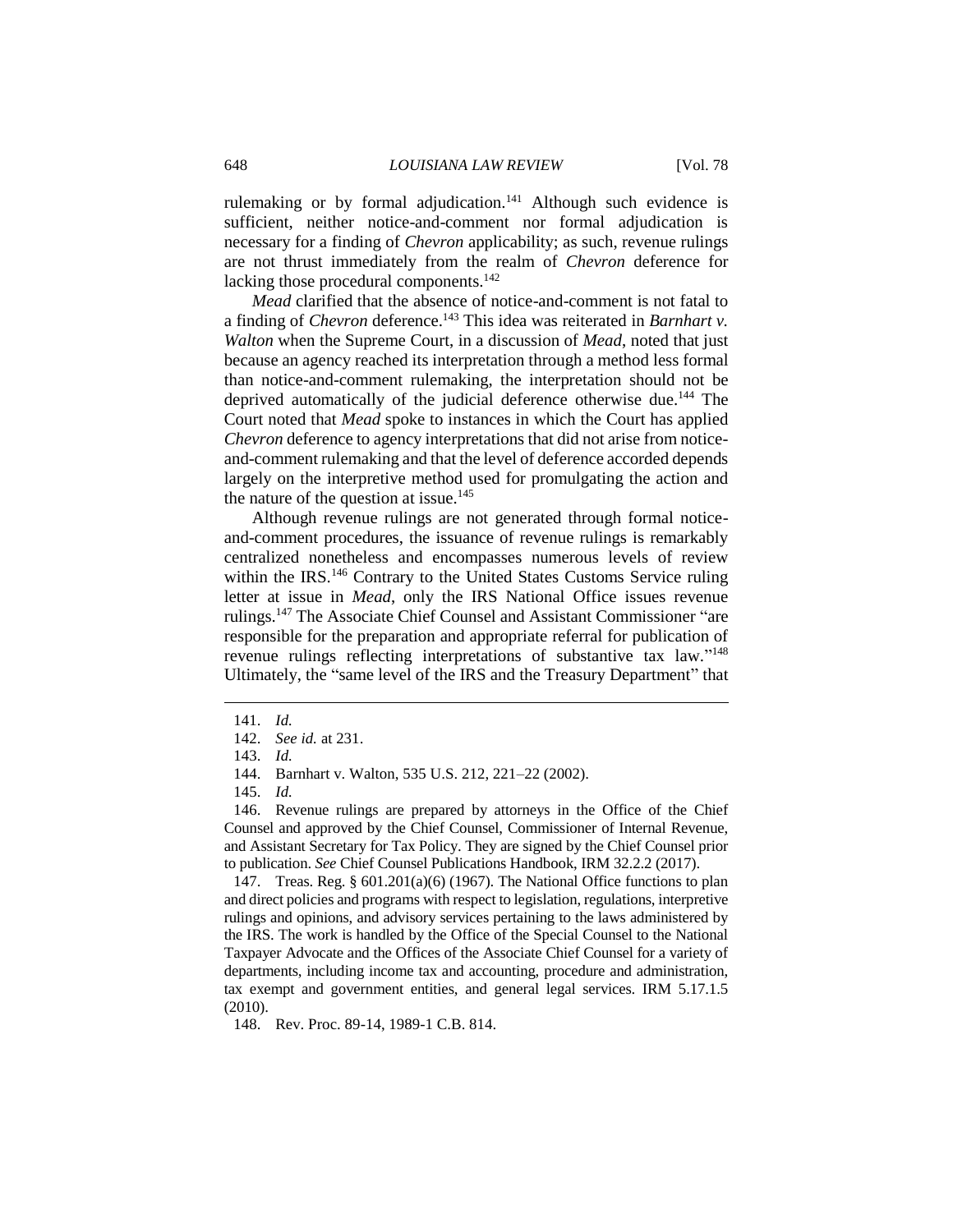reviews Treasury regulations also writes and reviews revenue rulings.<sup>149</sup> Because Congress, the Treasury, and all taxpayers adhere to the understanding that Treasury regulations are legally binding on both the government and taxpayers,<sup>150</sup> it follows that revenue rulings, issued with relatively the same purpose and in a similar manner, should be afforded such status.

Although revenue rulings are legally binding, another concern that arises in the context of a force and effect of law analysis is whether a promulgation is legislative or interpretive in nature. In the past, scholars and courts alike have scrutinized IRS promulgations, with a focus on Treasury regulations, and debated whether such promulgations are legislative or interpretive.<sup>151</sup> This distinction was crucial in the past because only legislative promulgations were considered for *Chevron* deference.<sup>152</sup> The division between legislative and interpretive rules and regulations arose in *Chevron* in which the Court noted that the *Chevron* doctrine represented the Court's view of deference to legislative regulations, implying that non-legislative, or interpretive, regulations were entitled to the lesser *Skidmore* deference.<sup>153</sup>

Generally, legislative rules and regulations are promulgated pursuant to a specific statutory congressional grant of authority;<sup>154</sup> interpretive rules, in contrast, are generated under a more general congressional grant

<sup>149.</sup> Ammex, Inc. v. United States, 367 F.3d 530, 535 (6th Cir. 2004).

<sup>150.</sup> *See, e.g.*, Swallows Holding, Ltd. v. Comm'r, 515 F.3d 162, 168–69 (3d Cir. 2008) (holding that reasonable final Treasury regulations promulgated under I.R.C. § 7805 carry the force of law); Estate of Gerson v. Comm'r, 507 F.3d 435, 438 (6th Cir. 2007) (noting that both temporary and final general authority Treasury regulations are legally binding); Bankers Life & Cas. Co. v. United States, 142 F.3d 973, 979 (7th Cir. 1998) (recognizing that all Treasury regulations have the force of law).

<sup>151.</sup> *See, e.g.*, Water Quality Ass'n Empls. Benefit Corp. v. United States, 795 F.2d 1303, 1305 (7th Cir. 1986) ("[L]egislative regulations therefore are accorded greater deference than interpretive regulations."); Kevin W. Saunders, *Interpretive Rules with Legislative Effect: An Analysis and Proposal for Public Participation*, 1986 DUKE L.J. 346, 346–47 (1986) (discussing the recognized distinction between legislative and interpretive rules in administrative law).

<sup>152.</sup> *See, e.g.*, Richard E. Levy & Robert L. Glicksman, *Agency-Specific Precedents*, 89 TEX. L. REV. 499, 516–24 (2011); Galler, *supra* note 13, at 862.

<sup>153.</sup> *See* Chevron U.S.A. v. Nat. Res. Def. Council, 467 U.S. 837 (1984); Jasper L. Cummings, Jr., *The Supreme Court's Deference to Tax Administrative Interpretation*, 69 TAX LAW. 419, 422 (2016).

<sup>154.</sup> *See* Mark E. Berg, *Judicial Deference to Tax Regulations: A Reconsideration in Light of* National Cable*,* Swallows Holding*, and Other Developments*, 61 TAX LAW. 481, 485–86 (2008).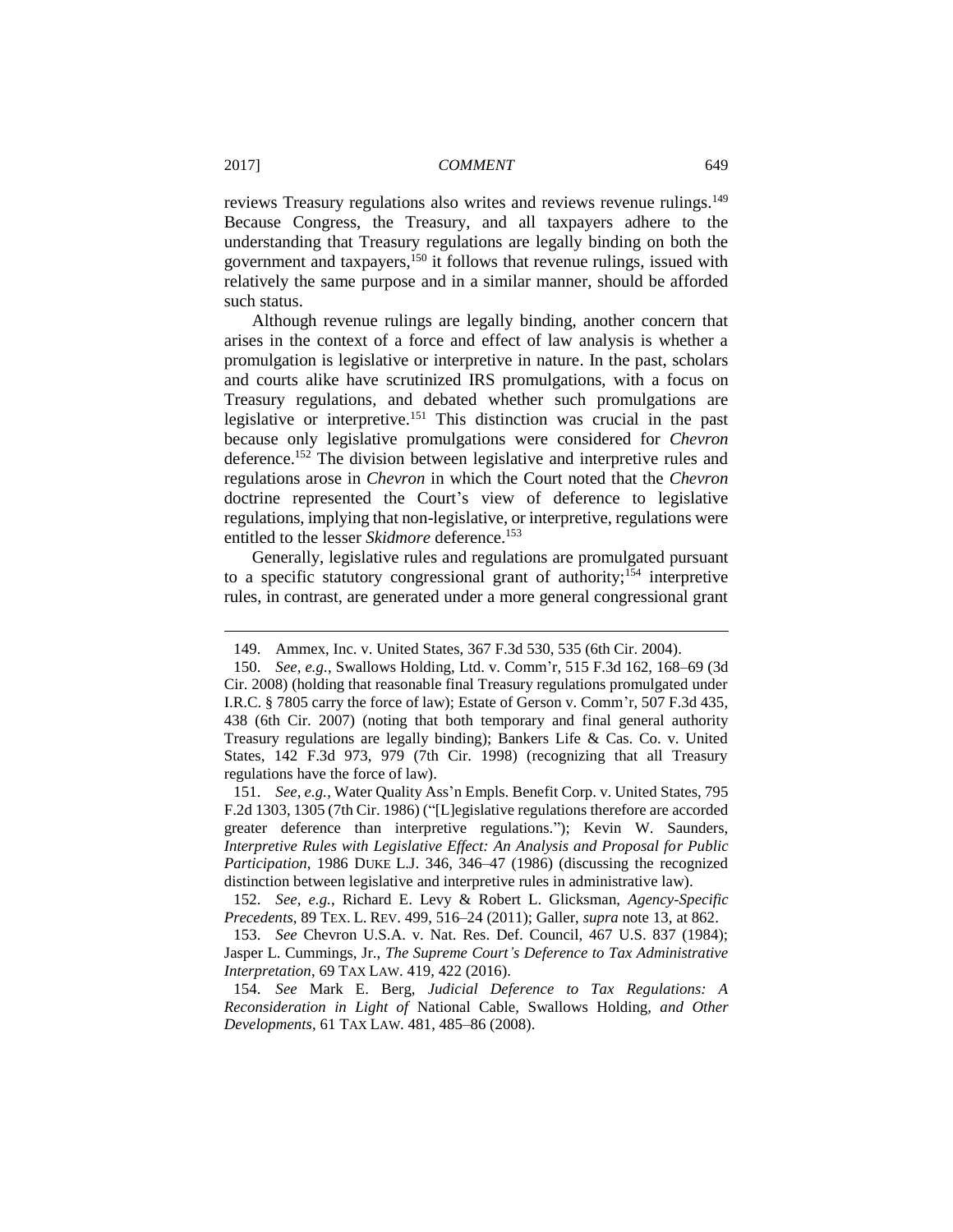of authority,<sup>155</sup> such as the authority to promulgate "all needful rules and regulations" related to the internal revenue function.<sup>156</sup> This distinction, however, is no longer significant because the Supreme Court has dispelled with it.<sup>157</sup> *Mead* noted that Congress "may not have expressly delegated authority or responsibility to implement a particular [statutory] provision or fill a particular gap." <sup>158</sup> It still can be apparent from the agency's generally conferred authority and other statutory circumstances that Congress intended for the agency to speak with the force of law when addressing ambiguities or filling gaps, even a statutory space or ambiguity that Congress did not intend.<sup>159</sup> In terms of force of law status, *Mead* failed to mention the distinction between legislative and interpretive agency acts.<sup>160</sup> In the most recent Supreme Court case employing a *Chevron* review in the tax realm, the Court did not analyze whether the statute was legislative versus interpretive and only asked if the statute was ambiguous such that the regulation came within the realm of *Chevron*. <sup>161</sup> Thus, even though many scholars argue revenue rulings are inherently interpretive<sup>162</sup> as opposed to legislative, the argument that only legislative rules are within the scope of *Chevron* deference fails in light of *Mead* and *Mayo*. 163 The contested interpretive versus legislative nature of revenue rulings<sup>164</sup> does not detract from their status as having the force and effect of law.

Congressional intent that the IRS revenue rulings carry force of law also is evidenced by the words of the IRC. Revenue rulings are

 $\overline{a}$ 

- 158. United States v. Mead Corp., 533 U.S. 218, 229 (2001).
- 159. *Id.* at 231.
- 160. *See id.* at 218.

161. *See* Mayo Found. for Med. Educ. & Research v. United States, 562 U.S. 44 (2011). Paid medical students in the Mayo Foundation residency program sought a refund of the Federal Insurance Contributions Act withholding from wages, challenging the IRS interpretation of IRC § 3121, which classified the medical residents as employees. The Court addressed the appropriate deferential standard to be applied to an agency regulation interpreting an ambiguous or silent statute and found *Chevron* as the appropriate standard of review because the principles underlying *Chevron* applied in full force to the tax context.

162. *See, e.g.*, Wing v. Comm'r, 81 T.C. 17, 27 (1983) (stating that revenue rulings have been called the "classic example" of interpretive rules).

163. *See* discussion *infra* Part III.B.

164. Levy & Glicksman, *supra* note 152, at 519 ("[A]n agency may not treat nonlegislative rules as legally binding on a party").

<sup>155.</sup> *See id.*

<sup>156.</sup> I.R.C. § 7805(a) (2012).

<sup>157.</sup> *See* Cummings, Jr., *supra* note 153.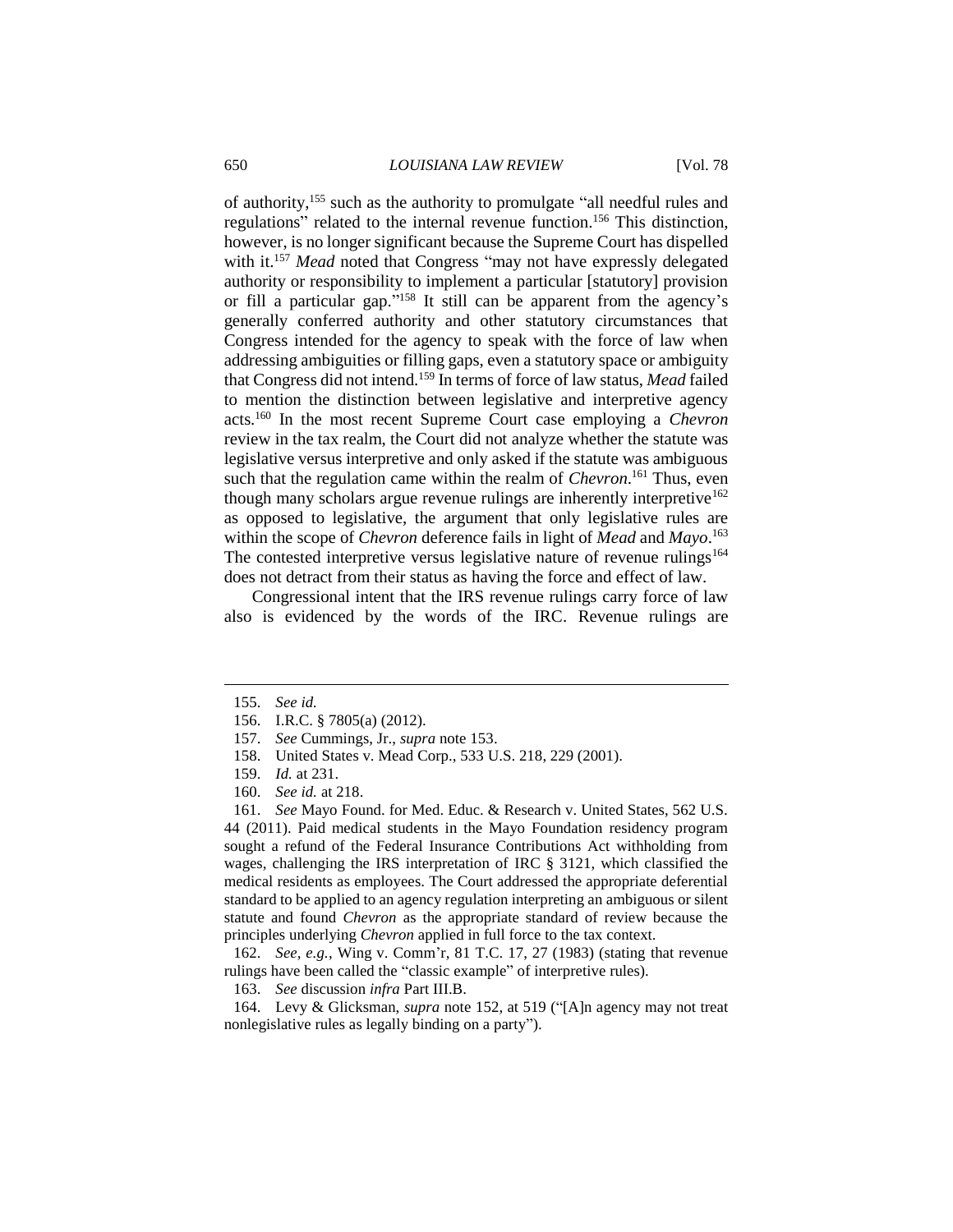promulgated under an express congressional grant of general authority.<sup>165</sup> Congress has empowered the Secretary of the Treasury and the IRS with the broad authority to "prescribe all needful rules and regulations" to enforce the IRC, including all rules and regulations deemed necessary to carry out the various functions of the IRS.<sup>166</sup> Although this grant of authority most often is cited for the legal effect of Treasury regulations, revenue rulings also are promulgated pursuant to this general grant of authority.<sup>167</sup> Because Treasury regulations are explicitly within the realm of *Chevron* deference,<sup>168</sup> and revenue rulings are similar in weight, generation, and penalty provisions—thus created with the force of law status—revenue rulings accompany Treasury regulations within *Chevron*'s domain.

## *B. Force and Effect of Law: Owning Your Power*

The second inquiry under *Mead* instructs the reviewing court to look at the specific agency action in question to determine if the agency is acting with the force of law.<sup>169</sup> IRC § 6662 imposes penalties on taxpayers who underreport and underpay their taxes because of "negligence or disregard of rules or regulations." <sup>170</sup> The rules and regulations associated with penalties include revenue rulings or notices issued by the  $IRS$ <sup>171</sup> Revenue rulings have the support of a congressional penalty, which indicates that Congress intended them to carry the force and effect of law.<sup>172</sup> As a purely legal matter, taxpayers are subject to penalties for failing to comply with guidance published by the IRS, including revenue rulings; association with penal provisions sufficiently supports the

 $\overline{a}$ 

170. I.R.C. § 6662(b)(1).

172. *See* Morris, *supra* note 16, at 1041.

<sup>165.</sup> I.R.C. § 7805(a) (2012) ("[T]he Secretary shall prescribe all needful rules and regulations for the enforcement of this title, including all rules and regulations as may be necessary by reason of any alteration of law in relation to internal revenue.").

<sup>166</sup>*. Id*.

<sup>167.</sup> *See* Tualatin Valley Builders Supply, Inc. v. United States, 522 F.3d 937, 947 (9th Cir. 2008) (O'Scannlain, J., specially concurring).

<sup>168.</sup> *See, e.g.*, K Mart Corp. v. Cartier, Inc., 486 U.S. 281, 292 (1988); Mayo Found. for Med. Educ. & Research v. United States, 562 U.S. 44, 57 (2011) (adopting the two-step *Chevron* analysis explicitly as the appropriate standard to evaluate deference to Treasury regulations); Salem et al., *supra* note 1, at 737 (ABA recommending that Treasury regulations receive *Chevron* deference).

<sup>169.</sup> United States v. Mead Corp., 533 U.S. 218, 226–27 (2001).

<sup>171.</sup> Treas. Reg. § 1.6662-2(b)(2) (as amended in 2003).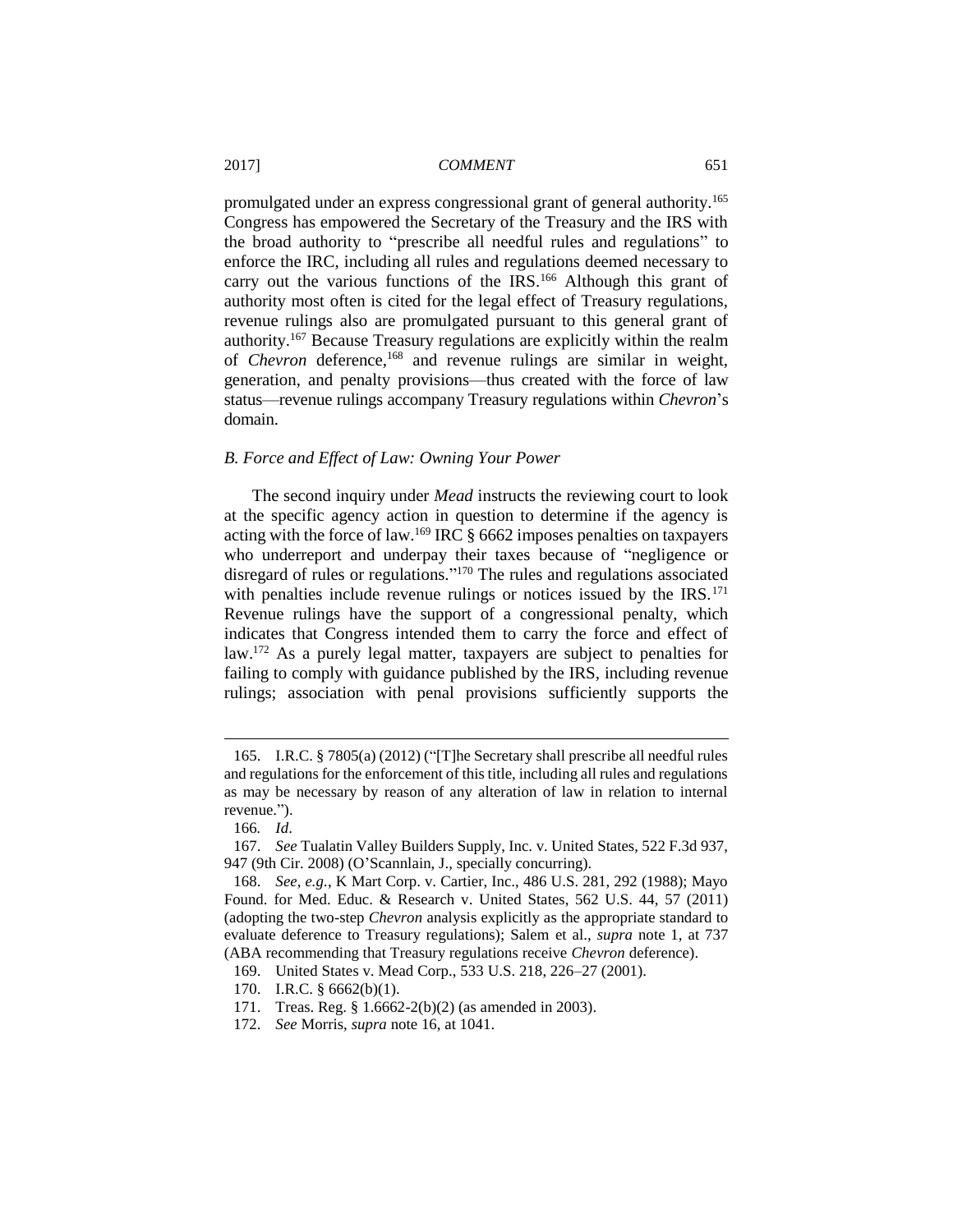proposition that revenue rulings carry the force and effect of law.<sup>173</sup> Basic logic surely associates penalties for non-compliance to derive only from legally mandated rules. The authority of the IRS to subject a taxpayer to penalties for noncompliance cannot be supported by any idea other than that authority, and the rules and regulations enacted pursuant to it carry the force and effect of law. In comparison, the EPA has authority to establish thresholds for drinking water contaminants.<sup>174</sup> Violations of these rules may lead to penalties of up to  $$25,000$  per day.<sup>175</sup> Courts have applied *Chevron* deference to these rules.<sup>176</sup> According to *Mayo*, there is no exceptionalism to be accorded to tax law; instead, consistency is required between tax law and other areas of the law.<sup>177</sup> Penalties leading to *Chevron* deference in one area of administrative law necessarily means penalties should be equated with *Chevron* deference in the tax arena.

Some scholars argue that penal provisions do not weigh in favor of promulgations having the force of law.<sup>178</sup> For example, if a taxpayer refuses or fails to follow guidance published by the IRS, including revenue rulings, the taxpayer is not subject to the penalty if the taxpayer's position "has a realistic possibility of being sustained on its merits," regardless of whether noncompliance is disclosed or the taxpayer intends to challenge the validity of the respective IRS guidance;<sup>179</sup> the lack of blanket penal enforcement suggests that a taxpayer need not disclose on his tax return that he chose to deviate from a revenue ruling. The disclosure requirement for noncompliance with revenue rulings is notably different from the requirements for Treasury regulations, in which positions adopted by taxpayers that are inconsistent with regulations must be disclosed on tax returns and the taxpayer must have a "reasonable basis" to avoid the penalty.<sup>180</sup> Noncompliance with a regulation also must represent "a good faith challenge to the validity of the regulation."<sup>181</sup> Notwithstanding the difference in penalties for disclosure of and nonconformity with regulations

- 180. Treas. Reg. § 1.6662-3(b)(1) .
- 181. Treas. Reg. § 1.6662-3(c)(1) .

<sup>173.</sup> Kristin E. Hickman, *IRB Guidance: The No Man's Land of Tax Code Interpretation*, 2009 MICH. ST. L. REV. 239, 268 (2009).

<sup>174.</sup> *See* 42 U.S.C. § 300f (2012).

<sup>175.</sup> *See id.*

<sup>176.</sup> *See* City of Waukesha v. EPA, 320 F.3d 228, 238 (D.C. Cir. 2003).

<sup>177.</sup> *See* Mayo Found. for Med. Educ. & Research v. United States, 562 U.S. 44, 53–56 (2011).

<sup>178.</sup> *See* Kristin E. Hickman, *Coloring Outside the Lines: Examining Treasury's (Lack of) Compliance with Administrative Procedure Act Rulemaking Requirements*, 82 NOTRE DAME L. REV. 1727, 1804–05 (2007).

<sup>179.</sup> Treas. Reg. § 1.6662-3(a) (as amended in 2003).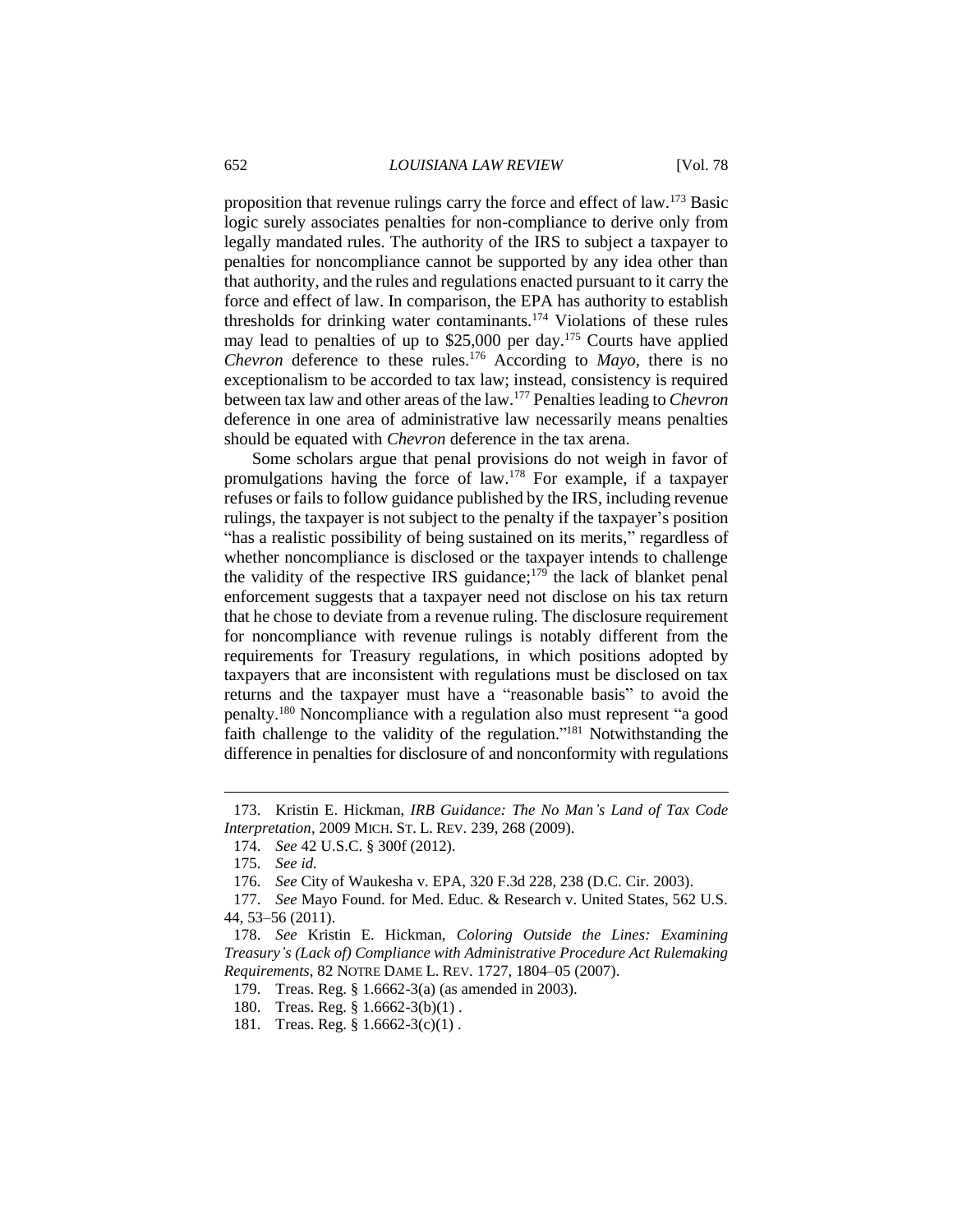versus revenue rulings, penalties for noncompliance with revenue rulings still emerge from a statutory grant of authority. Considering these mandatory and disciplinary provisions as separate and distinct from the principles that carry the force and effect of law not only defies the law but also defies basic logic.

## IV. THE FUTURE OF REVENUE RULINGS AND THE APPROPRIATE DEFERENCE STANDARD: EXAMINING CHARITABLE ORGANIZATIONS

For regulations and revenue rulings alike, the IRS, through various review mechanisms, acts with goals of consistency and coordination in mind.<sup>182</sup> Because of the countless duties of the IRS and the volume of transactions and interactions between the IRS and taxpayers, "perfection in the administration of such vast responsibilities cannot be expected."<sup>183</sup> Though no perfect solution exists to solve the problem of inconsistency in a way that also guarantees a mechanism for absolute taxpayer certainty, revenue rulings provide a vehicle for a near-perfect solution. Revenue rulings often contain original and core standards by which the IRS approaches taxation transactions, but if courts simply regard them as just a piece of paper with no legal weight—a position that taxpayers eventually will also take—the IRS is robbed of any incentive to issue revenue rulings.

An examination of how revenue rulings are used in tax, specifically in the context of tax-exempt organizations, highlights the need for a consistent deferential standard and supports a finding that *Chevron* deference is appropriate. A cursory glance of  $\S$  501(c) of the IRC leaves much to be desired for guidance on what exactly is required for an organization to qualify as a tax-exempt entity.<sup>184</sup> Outside guidance on qualification for and upkeep of exempt status is absolutely necessary<sup>185</sup> because over 1.5 million charitable organizations exist in the United States,<sup>186</sup> and the IRC provisions setting forth which entities qualify as tax exempt cover a mere one page of the incredibly voluminous Code.<sup>187</sup> Although the IRS has provided some substantive guides that elaborate on

<sup>182.</sup> Steve R. Johnson, *An IRS Duty of Consistency: The Failure of Common Law Making and a Proposed Legislative Solution*, 77 TENN. L. REV. 563, 565 (2010).

<sup>183.</sup> Sirbo Holdings, Inc. v. Comm'r, 509 F.2d 1220, 1225 (2d Cir. 1975).

<sup>184.</sup> *See* I.R.C. § 501(c) (2012).

<sup>185</sup>*. See* Philip T. Hackney, *Charitable Organization Oversight: Rules v. Standards*, 13 PITT. TAX REV. 83, 94 (2015).

<sup>186.</sup> *Quick Facts About Nonprofits*, NAT'L CTR. FOR CHARITABLE STATS., http://nccs.urban.org/statistics/quickfacts.cfm (last visited Nov. 16, 2017) [https: //perma.cc/9QQR-N7SX].

<sup>187.</sup> *See* § 501(c)(3).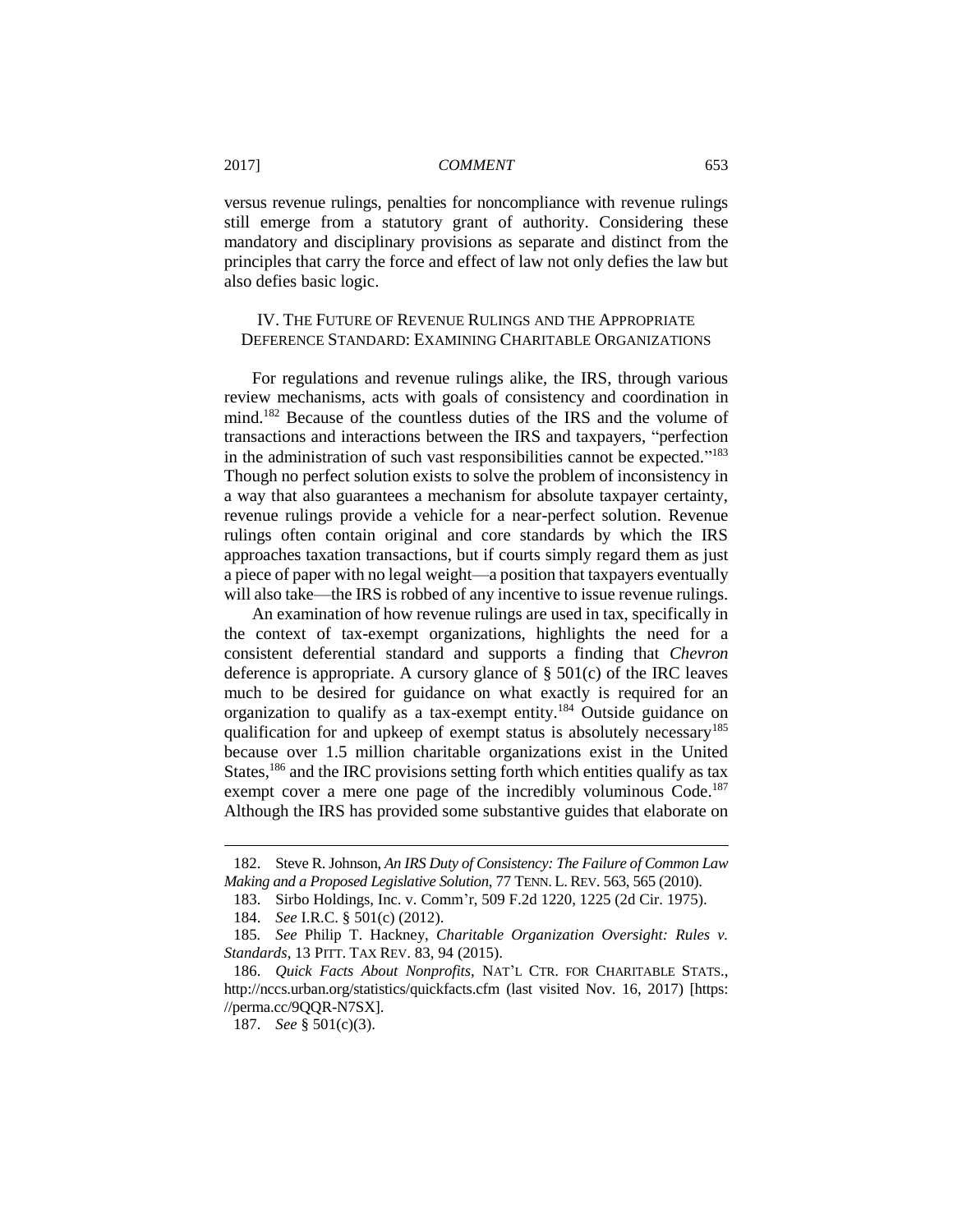the standards of  $\S$  501(c) in the regulations,<sup>188</sup> the elaborative content consists of broad restatements and leaves many unanswered questions.<sup>189</sup> The IRS primarily has addressed these gaps in the Code with formal guidance, including revenue rulings.<sup>190</sup> The ensuing discussion analyzes a sample of revenue rulings issued in the context of tax exempt organizations and provides seminal standards by which the law of exempt organizations is governed. The discussion concludes by discussing the implications of failing to defer substantially to these core legal principles.

## *A. Hospitals*

 $\overline{a}$ 

Revenue Ruling 69-545 examined whether two different nonprofit hospitals qualified for an exemption from federal income tax under §  $501(c)(3)^{191}$  of the IRC.<sup>192</sup> The first hospital was exempt because it had an emergency room open to everyone—in addition to providing care to all people in the community who could pay, having an open medical staff, and using surplus funds on expanding facilities, improving quality of care, medical training, education, and research.<sup>193</sup> Additionally, the hospital was operated by a board of trustees composed of neutral community leaders.<sup>194</sup> Conversely, the second hospital was not exempt from federal income tax because it was not operated for the exclusive benefit of the public but, rather significantly, operated for the private benefit of the previous

191. Section 501(c)(3) organizations are organizations, often charitable, that are exempt from federal income taxes under Section 501 of the Internal Revenue Code. To qualify for tax-exempt status, an organization must operate exclusively for one of the enumerated tax-exempt purposes, must be a non-profit organization, may not engage in electioneering, and cannot have a substantial part of activities be lobbying activities. *See* § 501(c)(3).

<sup>188.</sup> *See, e.g.*, Treas. Reg. § 1.501(c)(3)–1 (as amended in 2017); Treas. Reg.  $§ 1.505(c) - 1T(1986).$ 

<sup>189.</sup> *See* Hackney, *supra* note 185, at 93–94.

<sup>190.</sup> *See, e.g.*, Rev. Rul. 69-545, 1969-2 C.B. 117 (examining charitable trust law to determine that "charitable" means what is the "generally accepted legal sense of that term" and establishing the community benefit rule for hospitals to qualify as charitable organizations); Rev. Rul. 70-585, 1970-2 C.B. 115 (establishing rules for charitable qualifications for organizations that provide housing); Rev. Rul. 67-151, 1967-1 C.B. 134 (establishing that organizations formed for the purpose of preventing children from working in hazardous conditions is charitable and thus tax exempt).

<sup>192.</sup> Rev. Rul. 69-545, 1969-2 C.B. 117, 117–18.

<sup>193.</sup> *Id.*

<sup>194.</sup> *Id.*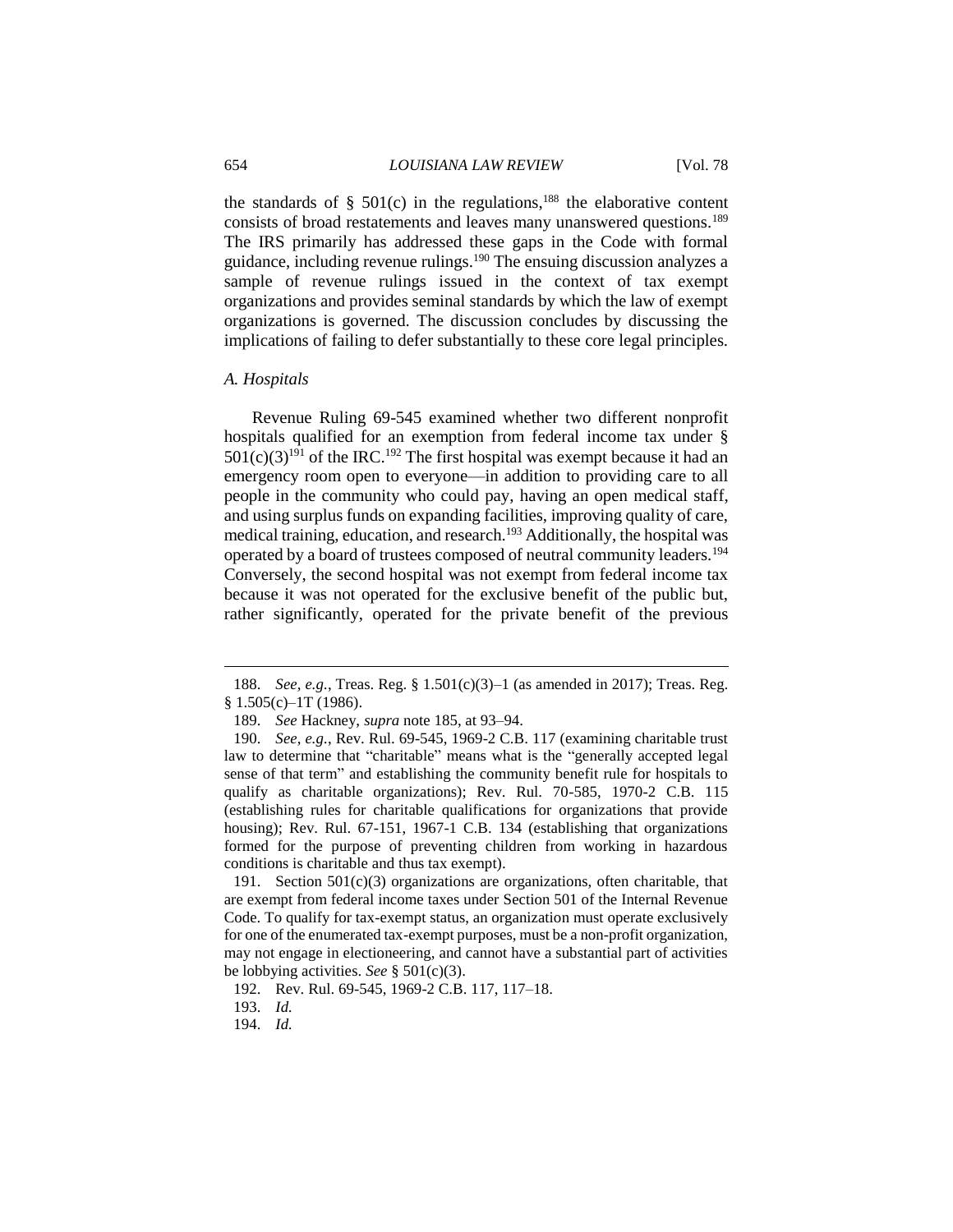owners.<sup>195</sup> Though the second hospital was owned by a nonprofit organization at the time, the previous private owners still retained control of the hospital through the board of trustees and committees, using that control to limit several functions of the hospital and execute favorable rental agreements with the hospital for office space.<sup>196</sup>

In deciding whether a particular hospital qualified for an exemption, Revenue Ruling 69-545 established the "community benefit standard," which hospitals must meet in order to attain tax-exempt status as a charitable organization.<sup>197</sup> Prior to this Revenue Ruling, to obtain exemption a hospital needed to "be operated to the extent of its financial ability for those not able to pay for the services rendered and not exclusively for those who are able and expected to pay."<sup>198</sup>

Rather than simply standing for the proposition that a functioning emergency room satisfies the requirements of  $\S$  501(c)(3), this Ruling stands for the idea that "charitable" is defined broadly in terms of community benefit and holds that promoting health constitutes a "charitable purpose" under §  $501(c)(3)$ .<sup>199</sup> This widely accepted standard, which still exists today as one test required for nonprofit hospitals to achieve tax-exempt status, represents the idea that revenue rulings, as a whole, signify much more than just substantive law applied to very particular facts. Rather, revenue rulings convey sound legal reasoning and mandates that, as evident from the longevity of this specific test, have the force and effect of law.<sup>200</sup> For example, the express language of Revenue Ruling 69-545 states that "Revenue Ruling 56-185 is hereby modified to remove therefrom the requirements relating to caring for patients without charge or at rates below cost." <sup>201</sup> If Revenue Ruling 56-185 applied only to the specific factual scenario and substantially similar circumstances, modification of that specific standard would have been unnecessary. Instead, presumably recognizing the wide breadth of the standards that revenue rulings have, the IRS issued Revenue Ruling 69-545 by both building from and revising the principles of Revenue Ruling 56-185.

Revenue Ruling 89-157 revised the community benefit standard when the IRS determined that operating an emergency room open to the public

<sup>195.</sup> *Id.*

<sup>196.</sup> *Id.*

<sup>197.</sup> *See id.*

<sup>198.</sup> Rev. Rul. 56-185, 1956-1 C.B. 202, 203 (modifying Rev. Rule. 69-545, 1969-2 C.B. 117).

<sup>199.</sup> *See* E. Ky. Welfare Rights Org. v. Simon, 506 F.2d 1278, 1280–81 (D.C. Cir. 1974), *vacated*, 426 U.S. 26 (1976).

<sup>200.</sup> *See* discussion *supra* Part III.

<sup>201.</sup> Rev. Rul. 69-545, 1969-2 C.B. 117, 120.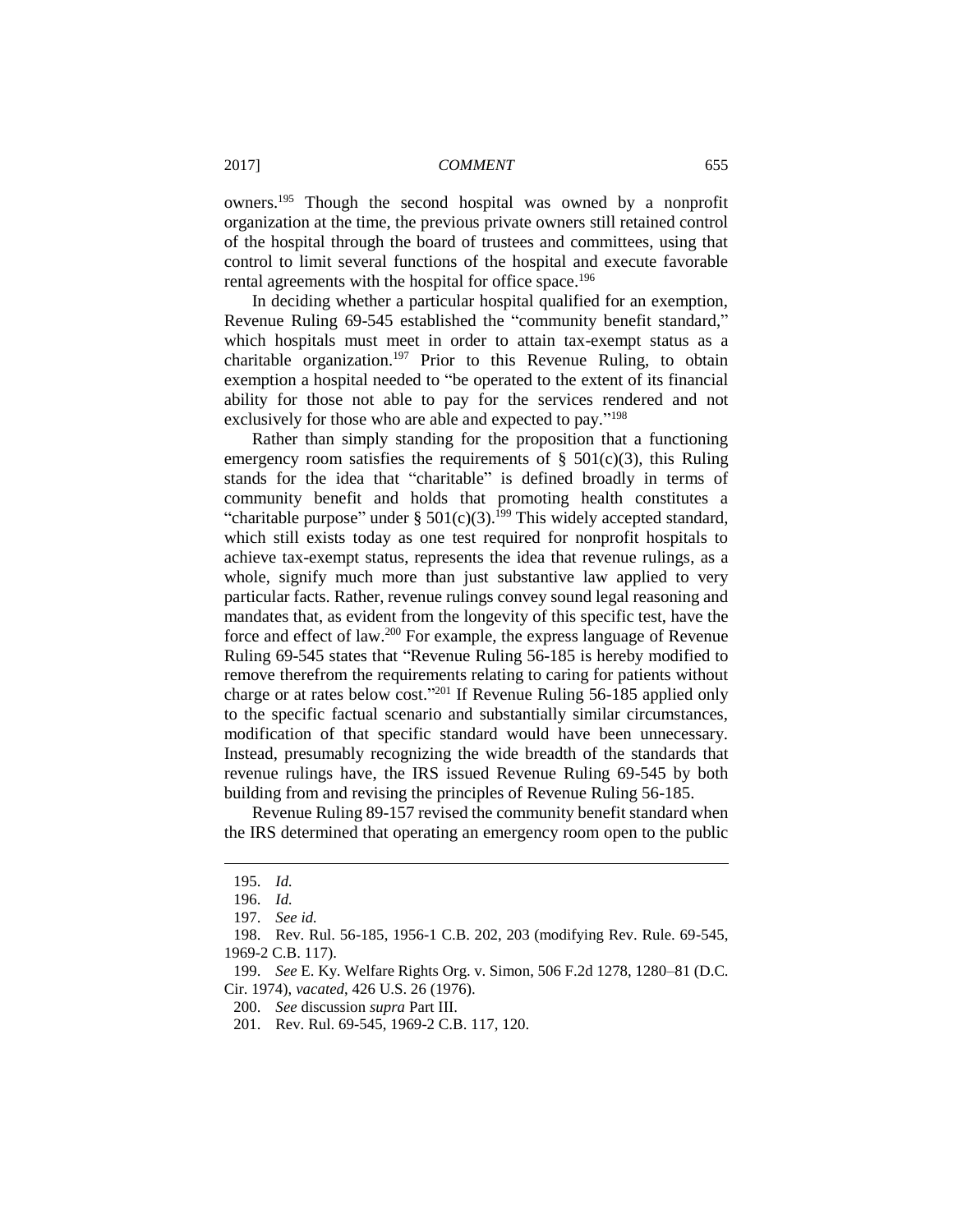was not required to meet the community benefit test, so long as other substantial factors existed signifying that the hospital operated for the public benefit.<sup>202</sup> This Ruling also stated that specialty hospitals, which are not expected to operate emergency rooms due to the nature of the specialized practice, also can qualify for the  $\S$  501(c)(3) exemption if similar substantial factors showing that the hospital operates exclusively for the benefit of the community are present. <sup>203</sup> Reading Revenue Ruling 89-157 in conjunction with Revenue Ruling 69-545, it becomes clear that a nonprofit hospital must make its services available to the entire community and provide additional community or public benefits to qualify for § 501(c)(3) exemption status.<sup>204</sup>

Not only is the progress of the IRS standard for exempt hospitals shown through the evolution of the discussed revenue rulings, these rulings also provide for flexibility and change.<sup>205</sup> Read together, these revenue rulings indicate that no single factor controls in determining exemption status and that all facts and circumstances must be weighed.<sup>206</sup> The IRS repeatedly has chosen to promulgate the particular hospital exemption requirements through revenue rulings; that historical pattern of decisions should not be discounted by a low standard of judicial deference.<sup>207</sup> In fact, these rulings, which provide the governing standard for exemption status, have withstood numerous attempts by various legislators to modify or change the community benefit standard. <sup>208</sup> Molding standards of charitable purposes into rigid legislative rules is difficult and often illogical because unbending standards do not take into account the flexibility and factual considerations required.<sup>209</sup> Because the rulings establishing and elaborating on the community benefit standard are reasonable interpretations of IRC  $\S$  501(c)(3) standards for maintaining

 $\overline{a}$ 

207. *See* Courtney, *supra* note 205, at 393.

208. Proposed, but not passed, legislation has attempted to modify or abandon the current community benefit standard. *See, e.g.*, H.R. 790, 102d Cong. (1991) (introduced by Representative Edward R. Roybal to move toward relief of poverty or charity standard); H.R. 1374, 102d Cong. (1991) (introduced by Representative Brian J. Donnelly to move toward relief of poverty or charity standard).

<sup>202.</sup> Rev. Rul. 83-157, 1983-2 C.B. 94.

<sup>203.</sup> *Id.*

<sup>204.</sup> *See* IHC Health Plans, Inc. v. Comm'r, 325 F.3d 1188, 1198 (10th Cir. 2003).

<sup>205.</sup> *See* Bobby A. Courtney, *Hospital Tax-Exemption and the Community Benefit Standard: Considerations for Future Policymaking*, 8 IND. HEALTH L. REV. 365, 368–71 (2011).

<sup>206.</sup> Nina J. Crimm, *Evolutionary Forces: Changes in For-Profit and Not-For-Profit Health Care Delivery Structures; A Regeneration of Tax Exemption Standards*, 37 B.C. L. REV. 1, 49 (1995).

<sup>209.</sup> *See* Hackney, *supra* note 185, at 115–16.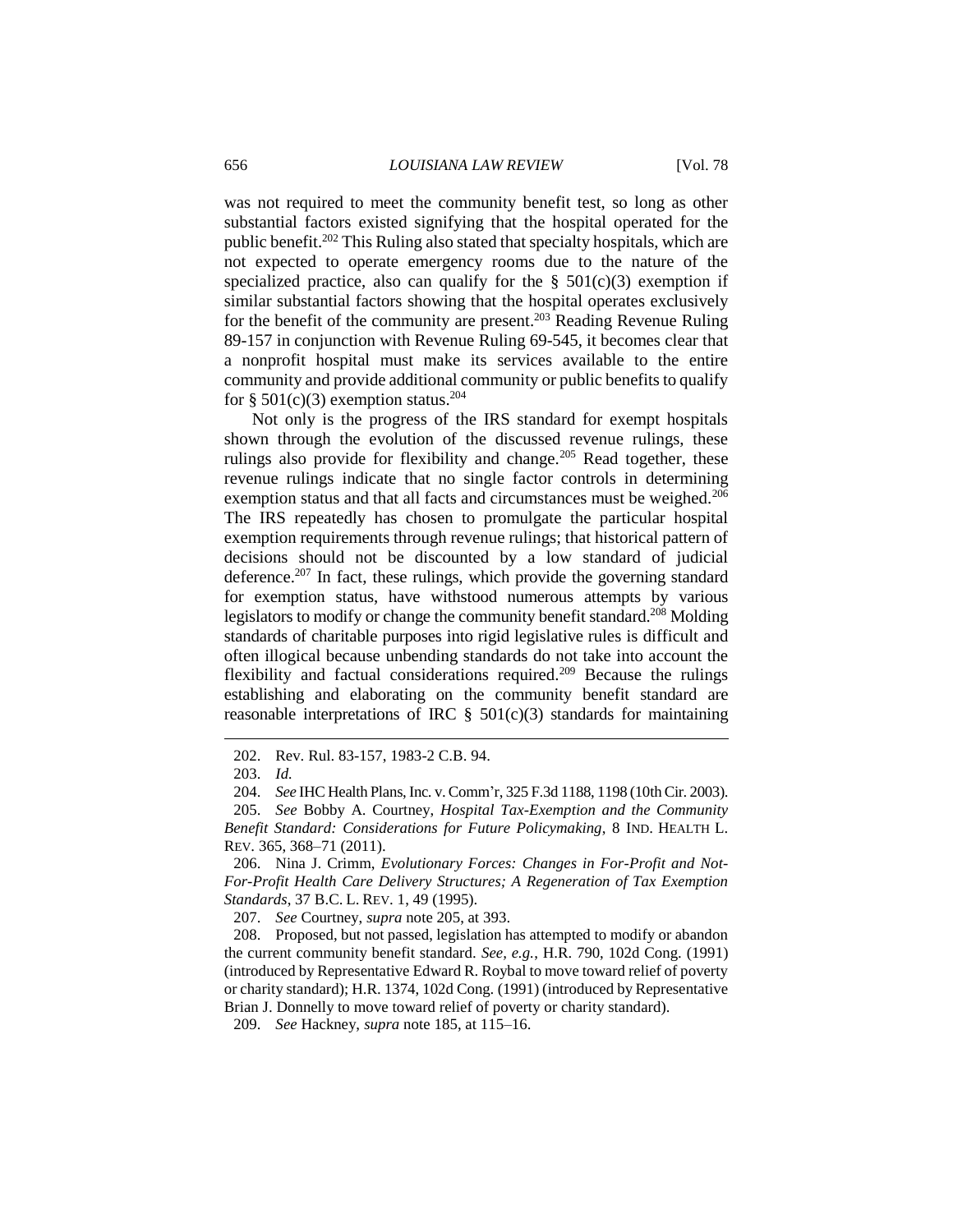exempt status, courts should be bound to defer to the community benefit standard. For example, failure to accord the community benefit standard *Chevron* deference would call into question the exemption status of many hospitals and open the door for discrimination across the courts.<sup>210</sup>

## *B. Unrelated Business Income and the Notion of "Relatedness"*

Another area of the law in which tax-exempt organizations rely on the promulgation of revenue rulings as a basis for certain criteria is unrelated business income.<sup>211</sup> Section 511 of the IRC states that taxes are imposed on the unrelated business income of tax-exempt organizations.<sup>212</sup> The purpose of taxing income that is unrelated to the organization's exempt purpose is to equalize exempt organizations and their non-exempt competitors.<sup>213</sup> Although the Code provides that income subject to taxation is income from a trade or business not substantially related to the organization's performance of its charitable purpose or function, $214$  the Code also leaves much to be desired for specific organizations that must determine whether certain arms of their businesses trigger income tax or are protected by the  $\S$  503(c) exemption.<sup>215</sup> Because the IRC is not the proper forum to evaluate various entities and whether a new arm of business is sufficiently related to the exemption-related purpose, the IRS uses revenue rulings to promulgate guidance. <sup>216</sup> One such promulgation, Revenue Ruling 73-104, provided that an art museum's sale of greeting cards that reproduced artwork on display in these museums was exempt from income tax as an unrelated trade or business under § 513 because it contributed importantly to the accomplishment of the museum's purpose.<sup>217</sup> Although the cards were sold at a profit and in competition with other greeting card publishers, the sale of the cards still was related to the museum's exempt purpose. $218$ 

<sup>210.</sup> *See* Confessore et al., *supra* note 8.

<sup>211.</sup> *See generally* Gail A. Lasprogata & Marya N. Cotton, *Contemplating "Enterprise": The Business and Legal Challenges of Social Entrepreneurship*, 41 AM. BUS. L.J. 67, 109 (2003).

<sup>212.</sup> *See* I.R.C. § 511(a)(1) (2012).

<sup>213.</sup> *See* H.R. REP. NO. 81-2319, at 36 (1950); S. REP. NO. 81-2375, at 28 (1950).

<sup>214.</sup> I.R.C. § 513.

<sup>215.</sup> *See* Treas. Reg. § 1.513-1(a) (1983) (providing minimal guidance on what it means to have an unrelated trade or business).

<sup>216.</sup> Treas. Reg. § 601.201(a)(6) (1967).

<sup>217.</sup> Rev. Rul. 73-104, 1973-1 C.B. 263.

<sup>218.</sup> *Id.*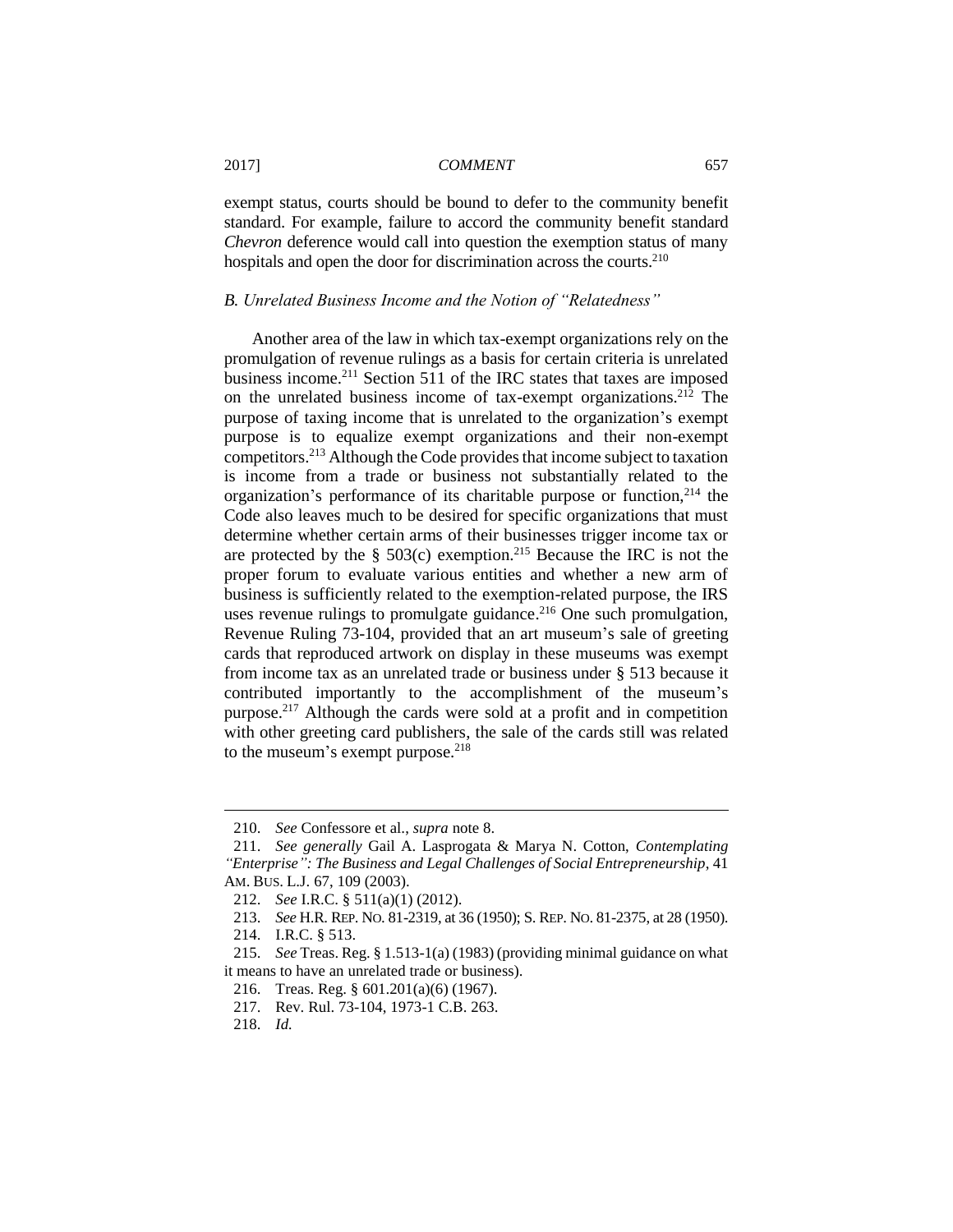#### 658 *LOUISIANA LAW REVIEW* [Vol. 78

The next revenue ruling issued, Revenue Ruling 73-105, further provided that an American folk art museum selling reproductions of art and books in the associated gift shop would not be subject to income tax from an unrelated trade or business because these items contributed to accomplishing the museum's exempt purpose—existing as an educational art museum on the basis of ownership, maintenance, and exhibition for public viewing of an art collection.<sup>219</sup> The IRS, however, reached a different result for scientific books and city-based souvenirs sold in the gift shop: these items had no causal relationship with—and did not contribute to—the museum's exempt educational purpose, so the sale constituted taxable unrelated trade or business income under  $\S 513$  of the Code.<sup>220</sup>

These rulings underscore the importance of carefully considering the extent to which the characteristics of items sold by a charitable organization furthers the organization's exempt purpose to determine if taxable unrelated business income has been generated or if the income is exempt under § 513. 221

## *C. Political Campaign Activity*

A third area of charitable organization tax law in dire need of clarity and deference involves  $\S$  501(c)(3) organizations and their involvement in political campaign activity.<sup>222</sup> In order for a § 501(c)(3) organization to

<sup>219.</sup> *Id.*

<sup>220.</sup> *Id.*

<sup>221.</sup> *See* Stuart J. Lark, *Revenue From Product Sales By Religious Organizations May Be Taxable*, 13 J. TAX'N EX. ORG. 94 (2001).

<sup>222.</sup> *See, e.g.*, Bright Lines Project, Comment Letter on Political Activity Guidance for Section  $501(c)(3)$  Organizations (May 16, 2016), http://www.citizen .org/documents/Final%20BLP%20(c)(3)%20Letter--Signed.pdf [https://perma.cc /R4XB-F3AE]; Bright Lines Project, Comment Letter on Proposed Guidance for Tax-Exempt Social Welfare Organizations on Candidate-Related Political Activities (June 16, 2015), http://www.brightlinesproject.org/wp-content/uploads /2015/06/Comment-re-501c3s.pdf [https://perma.cc/XWM8-HP4E]; Bright Lines Project, Comment Letter on Proposed Guidance for Tax-Exempt Social Welfare Organizations on Candidate-Related Political Activities (Feb. 27, 2014), http://www.citizen.org/documents/Bright%20Lines%20Project%20Comment%2 0FINAL%20with%20exhibit.pdf [https://perma.cc/ME92-DWK6]; Am. Bar Ass'n, Section of Taxation, Comment Letter on Comments on 501(c)(4) Exempt Organizations (May 7, 2014), http://www.americanbar.org/content/dam/aba /administrative/taxation/policy/050714comments.authcheckdam.pdf [https://per ma.cc/ZRY8-SK3U]; Alliance for Justice, Comment Letter on Guidance for Tax-Exempt Social Welfare Organizations on Candidate-Related Political Activities (Feb. 27, 2014), https://bolderadvocacy.org/wp-content/uploads/2014/02/AFJ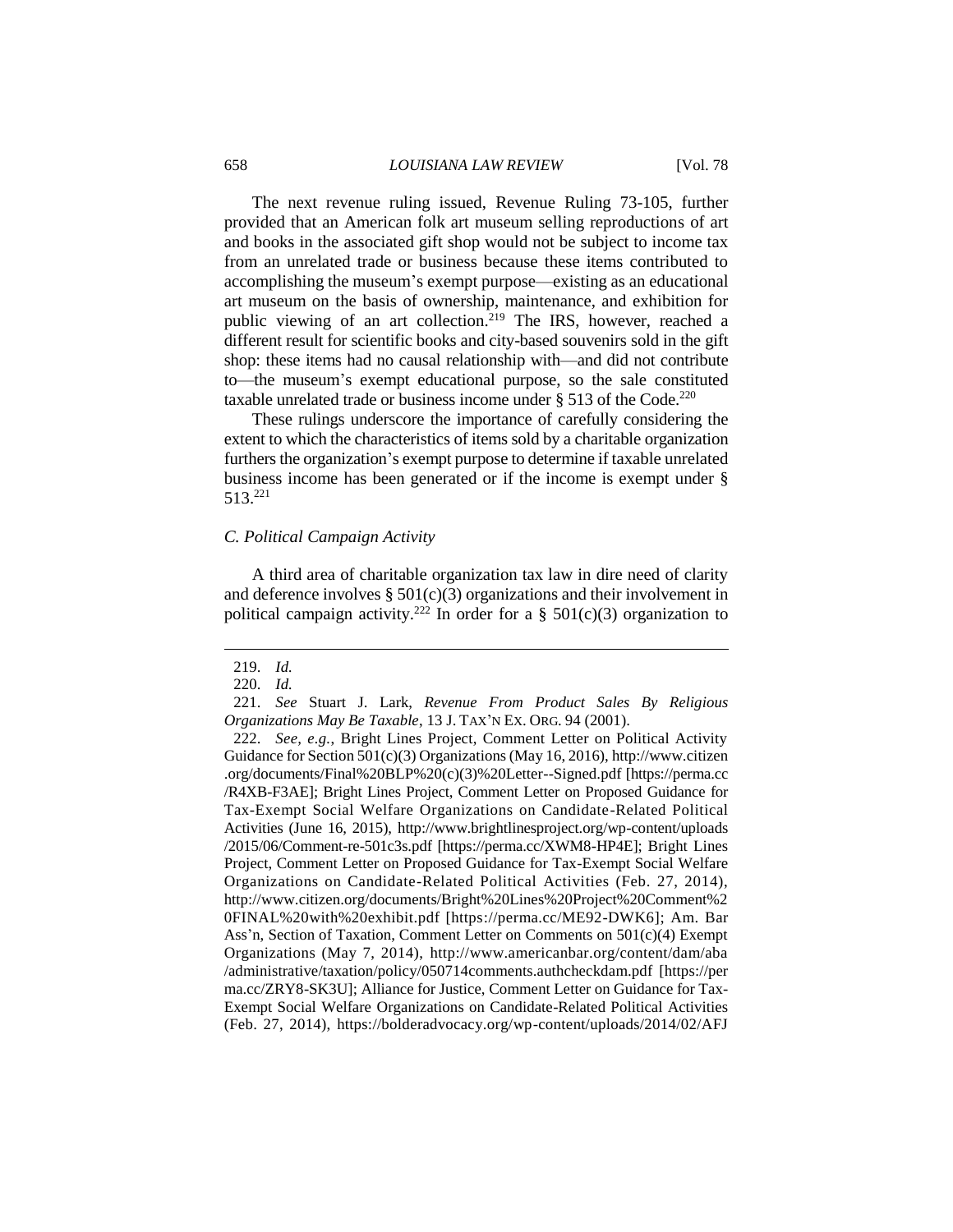enjoy income tax exemption under § 501(a), the organization may not participate or intervene in any political campaign on behalf of or in opposition to any candidate for public office.<sup>223</sup> Although the plain language of  $\S 501(c)(3)$  purports to bar involvement in political campaign activities, this interpretation has been negated by essential caselaw and revenue rulings.<sup>224</sup>

Complying with each requirement for tax-exempt status is paramount for  $§$  501(c)(3) organizations because without such obedience, these organizations may face penalties<sup>225</sup> and/or lose their  $\S$  501(c)(3) organization status altogether, thus subjecting themselves to income taxes on revenues.<sup>226</sup> As such, organizations want and need robust and brightline rules on how to avoid prohibited political campaign activities. Following the 2004 election year,  $\S$  501(c)(3) organizations had many questions regarding election year activities and the prohibition on political campaign involvement.<sup>227</sup> In an effort to help these organizations stay in compliance with federal tax law, the IRS issued Fact Sheet 2006-17 to enhance education and enforcement efforts while the agency drafted a more comprehensive and authoritative source of guidance.<sup>228</sup> This "living" document—the predecessor to Revenue Ruling 2007-41—was issued with a request and encouragement for comments from the public, which would then be, and in fact were, taken into consideration for future IRS developments and feedback.<sup>229</sup>

In the midst of a bare statute and minimal regulations on point, Revenue Ruling 2007-41 was issued to provide guidance on the scope of the tax law prohibition of political campaign activities by  $\S 501(c)(3)$  taxexempt organizations.<sup>230</sup> In an effort to delineate allowable and unallowable activities related to political campaign activities, Revenue Ruling 2007-41 set forth 21 scenarios with examples and explanations of whether the specific activity constituted participation or intervention in a

\_comments\_NPRM\_Guidance\_for\_Tax-Exempt\_Social\_Welfare\_Organizations \_on\_Candidate-Related\_Political\_Activities.pdf [https://perma.cc/S97E-RB2T]. 223. I.R.C. § 501(c)(3) (2012).

<sup>224.</sup> *See, e.g.*, St. Louis Union Trust Co. v. United States, 374 F.2d 427, 431– 32 (8th Cir. 1967); Rev. Rul. 86-95, 1986-2 C.B. 73; Rev. Rul. 2007-41, 2007-1 C.B. 1427.

<sup>225.</sup> I.R.C. § 4955.

<sup>226.</sup> *See* § 501(a).

<sup>227.</sup> *See* I.R.S. Fact Sheet FS-2006-17 (Feb. 2006).

<sup>228.</sup> *Id.*

<sup>229.</sup> *Id.*

<sup>230.</sup> Rev. Rul. 2007-41, 2007-1 C.B. 1492.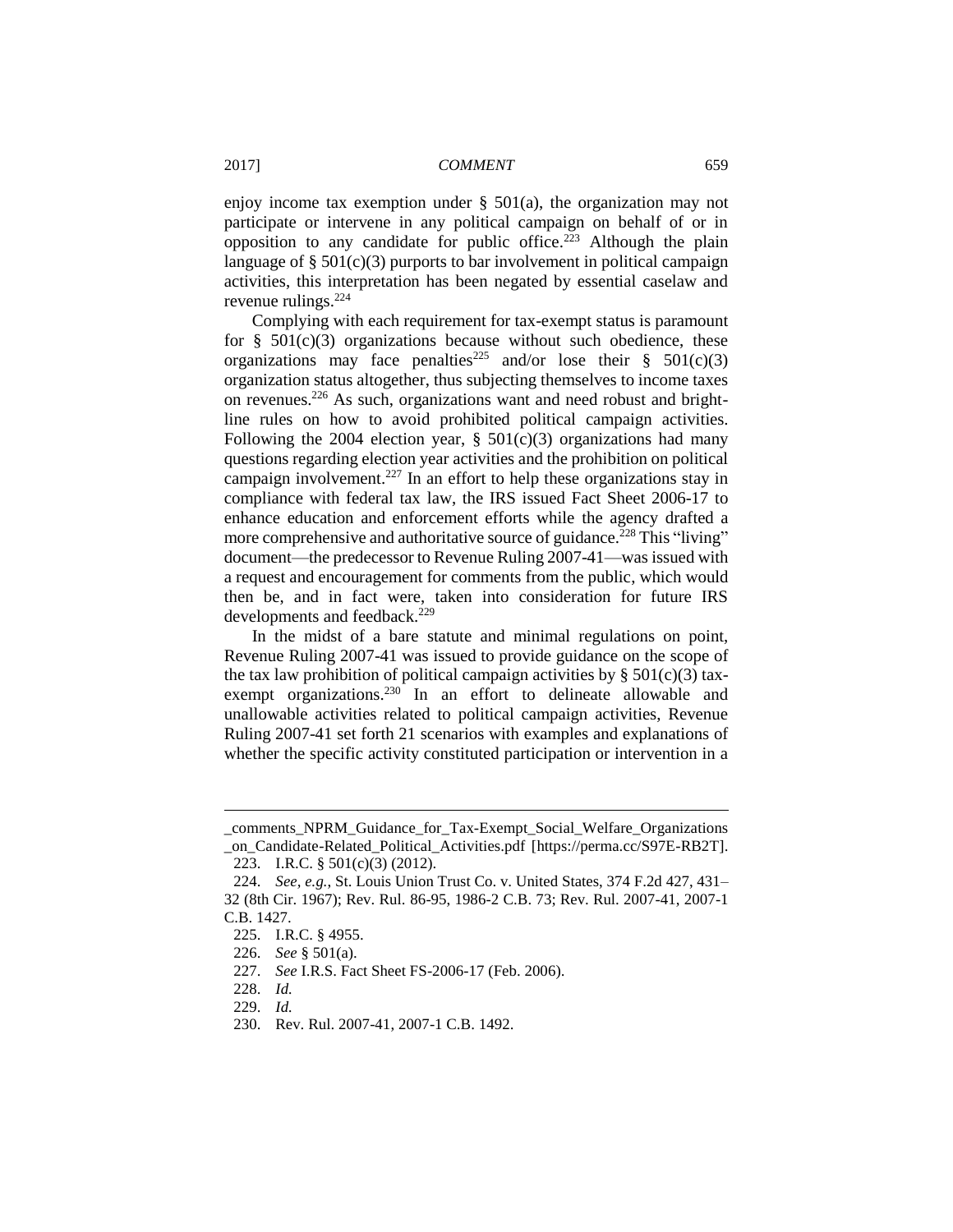political campaign.<sup>231</sup> Revenue Ruling 2007-41, however, also provides that the final determination of whether a  $\S$  501(c)(3) organization runs afoul to the political campaign prohibition "depends on all of the facts and circumstances of each case." <sup>232</sup> Furthermore, unlike other areas of tax law, the campaign intervention prohibition—and Revenue Ruling 2007-41 specifically—has been subject to very few judicial decisions.<sup>233</sup> As such, the meaning of factors addressed in Revenue Ruling 2007-41 is uncertain, and exempt organizations are forced to be excessively risk-averse and to avoid "even the most benign nonpartisan efforts altogether."<sup>234</sup>

Section  $501(c)(3)$  organizations—the most numerous category of taxexempt organizations in the United States $^{235}$ —have pushed repeatedly for more guidance on how to comply with the political campaign prohibition.<sup>236</sup> Because of the large number of organizations subject to this prohibition and the lack of clarity on it, the IRS should develop guiding rules<sup>237</sup> to improve compliance and provide for more predictable outcomes.<sup>238</sup> Advocates for comprehensive rules regarding the full range of potential activities that will or will not violate the campaign intervention prohibition realistically acknowledge that adopting Treasury regulations is not possible.<sup>239</sup> Rather, these advocates repeatedly have proposed a solution in the form of revenue rulings.<sup>240</sup> Furthermore, Revenue Ruling 2007-41 demonstrates that creating a set of rules regarding the campaign intervention prohibition is not an unattainable task; the IRS can and has given a "manageable set of categories in which political campaign intervention is most likely to arise."<sup>241</sup> Once these organizations become more informed under

<sup>231.</sup> *Id.*

<sup>232.</sup> *Id.*

<sup>233.</sup> *See* Ellen P. Aprill, *Why the IRS Should Want to Develop Rules Regarding Charities and Politics*, 62 CASE W. RES. L. REV. 643, 655 (2012).

<sup>234.</sup> Comment Letter on Political Activity Guidance for Section 501(c)(3) Organizations, *supra* note 222.

<sup>235.</sup> *Quick Facts About Nonprofits*, *supra* note 186.

<sup>236.</sup> *See supra* notes 222–228 and accompanying text.

<sup>237.</sup> Aprill, *supra* note 233, at 665.

<sup>238.</sup> Comment Letter on Political Activity Guidance for Section 501(c)(3) Organizations, *supra* note 222.

<sup>239.</sup> *Id.*

<sup>240.</sup> *Id.*; *see also* Proposed Guidance for Tax-Exempt Social Welfare Organizations on Candidate-Related Political Activities, *supra* note 222; Proposed Guidance for Tax-Exempt Social Welfare Organizations on Candidate-Related Political Activities, *supra* note 222; American Bar Association, *supra* note 222; Guidance for Tax-Exempt Social Welfare Organizations on Candidate-Related Political Activities, *supra* note 222.

<sup>241.</sup> Aprill, *supra* note 233, at 680.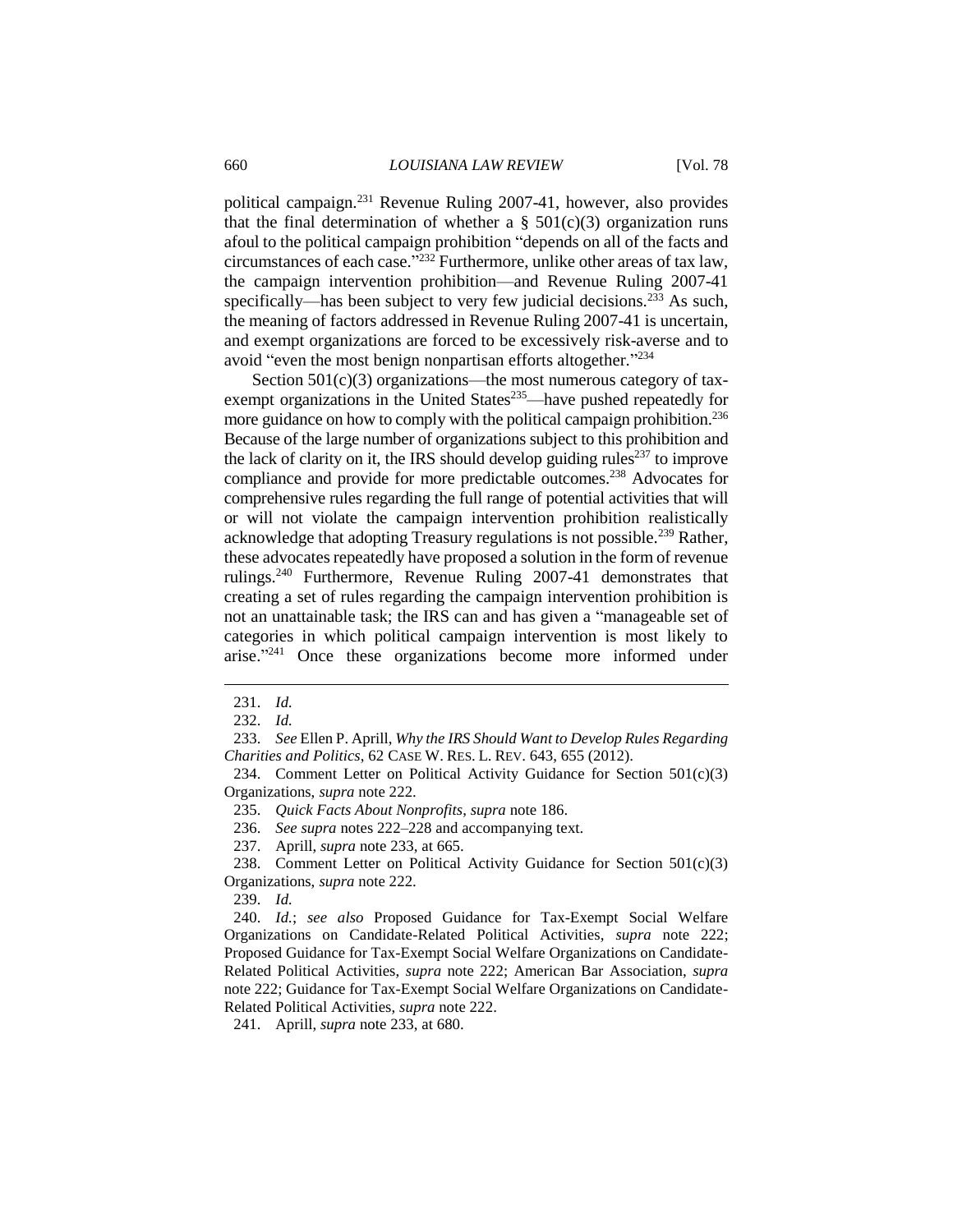promulgated rules, scholars predict that behavior will fall more in line with legal norms,<sup>242</sup> which unquestionably is a goal of the IRS.<sup>243</sup>

Although IRS promulgations regarding the campaign intervention prohibition are desperately needed, the IRS is unlikely to devote time and resources to producing guidance if it will not be respected as binding law.<sup>244</sup> Although revenue rulings are undeniably the solution to elaborating on Revenue Rule 2007-41 and filling gaps in the prohibition, no reason exists for the IRS to produce such if courts fail to defer to the promulgations. Granting *Chevron* deference to these hypothetical revenue rulings—and all revenue rulings—promotes the promulgation of "administrative directives in a way that best effects compliance."<sup>245</sup> If the judiciary substantially defers to the hypothetical revenue rulings, it signals to the public that the rulings represent the applicable law and that  $\S 501(c)(3)$  organizations can rely on the rulings without risking losing their exemption status.

## *D. Complexity of Charitable Organizations Tax Law as a Whole*

The IRS develops guidance items, including specific revenue rulings, "in large part based on its agents' interactions with charitable organizations in adjudications."<sup>246</sup> There obviously is a standard that must be applied in determining whether an entity is tax exempt as a charitable organization, but the requisite standard is not necessarily one that can be encompassed in a rigid, statutory rule.<sup>247</sup> The idea and nature of "charity" is a fluid concept, changing over time with society and thus should exist in a manner

<sup>242.</sup> Louis Kaplow, *Rules v. Standards: An Economic Analysis*, 42 DUKE L.J. 557, 575 (1992).

<sup>243.</sup> *See generally* Treas. Reg. § 601.601(d)(2)(iii) (as amended in 1989).

<sup>244.</sup> Revenue rulings have the benefit of being promulgated frequently and expeditiously without the burden of notice-and-comment procedures. If, however, revenue rulings lack judicial deference, applicability to similar circumstances falls and the IRS lacks incentive to issue blanket guidance. Instead, the IRS may retreat to only issuing a Private Letter Ruling ("PLR"), which is a statement issued to a taxpayer interpreting and applying tax law to the taxpayers set of facts. A PLR is binding only on the particular taxpayer who requested it, and PLRs are issued at the expense of each individual taxpayer looking for guidance. *Understanding IRS Guidance*, IRS, https://www.irs.gov/newsroom/understanding-irs-guidance-abrief-primer (last updated July 6, 2016) [https://perma.cc/5B GC-E7HK]. For exempt organizations, each PLR is typically issued at a fee of \$28,300. *See* Rev. Proc. 2017-1, I.R.B. 2017-1.

<sup>245.</sup> Aprill, *supra* note 233, at 676.

<sup>246.</sup> Hackney, *supra* note 185, at 94.

<sup>247.</sup> *Id.* at 115–16.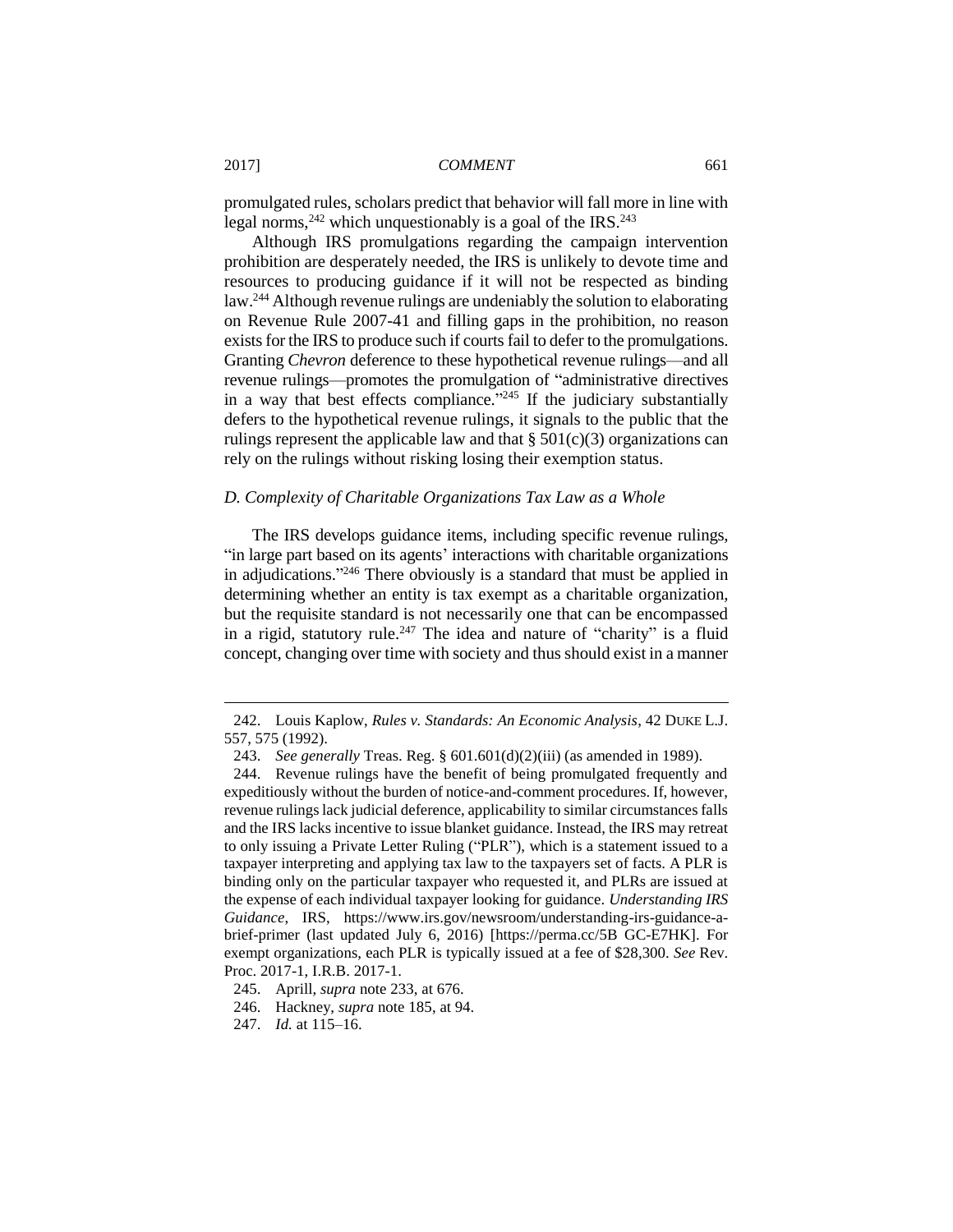easily modified<sup>248</sup>—a concept recognized by the Supreme Court.<sup>249</sup> In 1913, when the income tax was created, racial discrimination was commonly accepted among society and Congress.<sup>250</sup> Noting the flexible and changing nature of the charitable standard, the Court in 1983 held that such discrimination was contrary to public policy; thus, an otherwise taxexempt organization could be denied exempt status because of racially discriminatory policies.<sup>251</sup> The Court's decision in *Bob Jones University v. United States* is one of many illustrations of the evolving perception of charitable purposes in the eyes of society.<sup>252</sup> Because of the evolving connotation of "charity," the applicable rules and regulations for charitable organizations must be open to flexibility and progression as society grows.

As seen above in the context of health care and exemption status, unrelated business income, and political campaign activity, the considerations that must be weighed in evaluating an organization's status as a  $\S$  501(c)(3) entity do not necessarily lend themselves to a rigid rule appropriate for statutory codification. The ability of revenue rulings to take the general position of the IRS and mold a concept around particular facts and circumstances, such as location-based souvenirs versus museumcontent souvenirs, not only conveys the position of the IRS clearly in regard to a question of tax law but also illustrates the correct way to apply this concept. If revenue rulings are to be disregarded—or considered merely persuasive—taxpayer reliance on them may be eroded, and eventually, the IRC will become lengthier and more complex, with specific provisions like the precise designation of each individual souvenir that can be sold in a tax-exempt museum and whether the corresponding income would be excluded.<sup>253</sup> Because the IRS is vested with the authority to produce fact-sensitive opinions affecting many taxpayers in a quicker manner and with a broader sweep than courts, these rulings should be entitled to substantial judicial deference.

It became evident from the resulting Tea Party scandal<sup>254</sup> that the IRS was looking for ways to streamline some of the various processes the IRS must engage in with very little guidance.<sup>255</sup> Perhaps if IRS agents had

 $\overline{a}$ 

255. *See* Confessore et al., *supra* note 8 (Former Director of the IRS Exempt Organizations Division saying that the Tea Party targeting may have resulted from specialists trying to develop a single, long survey that could be sent to many kinds

<sup>248.</sup> *See id.*

<sup>249.</sup> *See* Bob Jones Univ. v. United States, 461 U.S. 574 (1983).

<sup>250.</sup> *Id.*

<sup>251.</sup> *Id*. at 605.

<sup>252.</sup> Hackney, *supra* note 185, at 121.

<sup>253.</sup> *See* discussion *supra* Part IV.B.

<sup>254.</sup> *See* TREAS. INSP. GEN. FOR TAX ADMIN., *supra* note 4.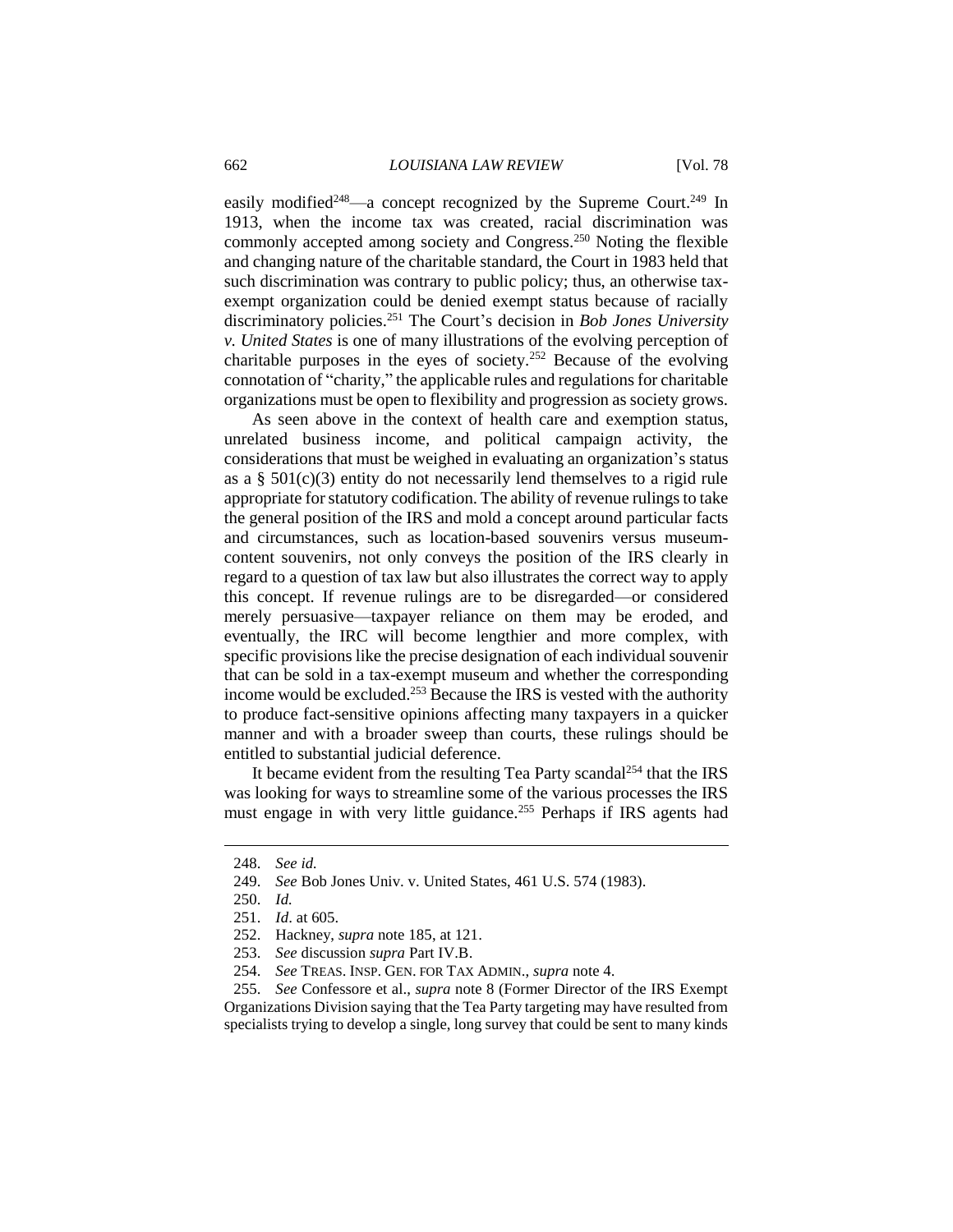informal guidance like revenue rulings to rely on, much of the discrimination toward Tea Party organizations could have been avoided as there would have been no need for the already overworked exemption  $division<sup>256</sup>$  to craft its own personal methods for evaluating potentially taxexempt organizations. Statutory provisions, due to the costs and difficulties associated with promulgation, are not necessarily appropriate for establishing the standards by which charitable rules are governed.<sup>257</sup> Rather, "[c]haritable tax law should instead promote a range of diverse ideas." <sup>258</sup> Having a statutory, rule-oriented regime precludes the promotion of ideas before they can even arise.<sup>259</sup> The taxation laws covering tax-exempt organizations demonstrate that revenue rulings are more suitable to address the constant fluctuation that the tax realm endures.<sup>260</sup>

## V. A CALL FOR DEFERENCE

Though confusion among the circuit courts regarding the proper standard of review for IRS guidance documents exists, logic and experience dictate that revenue rulings should be entitled to *Chevron* deference.<sup>261</sup> Guiding principles of expertise, agency purpose, administrative feasibility, certainty, and consistency support this conclusion. Applying *Chevron* deference to revenue rulings is not foreign to the courts. For example, in *Tualatin Valley Builders Supply, Inc.*, a special concurrence concluded that IRS revenue procedures are entitled to *Chevron* deference.<sup>262</sup> Additionally, in *Aeroquip-Vickers, Inc.*, the court stated, "[W]e conclude that the underlying rationale of Revenue Ruling 82-20 is valid, 'reflect[s]

of groups and thus make the status decision process less burdensome on the agency).

<sup>256.</sup> *Id.*

<sup>257.</sup> Hackney, *supra* note 185, at 119.

<sup>258.</sup> *Id.* at 120.

<sup>259.</sup> *Id.*

<sup>260.</sup> *See* discussion *supra* Part IV.A.

<sup>261.</sup> *See* Texaco, Inc. v. United States, 528 F.3d 703, 711 (9th Cir. 2008) (avoiding the *Chevron* question by holding that the revenue ruling at issue was in line with the plain meaning of the statute but would be worthy of deference under either *Chevron* or *Skidmore* even if the statute was unclear).

<sup>262.</sup> Tualatin Valley Builders Supply, Inc. v. United States, 522 F.3d 937, 945–46 (9th Cir. 2008) (O'Scannlain, J., specially concurring).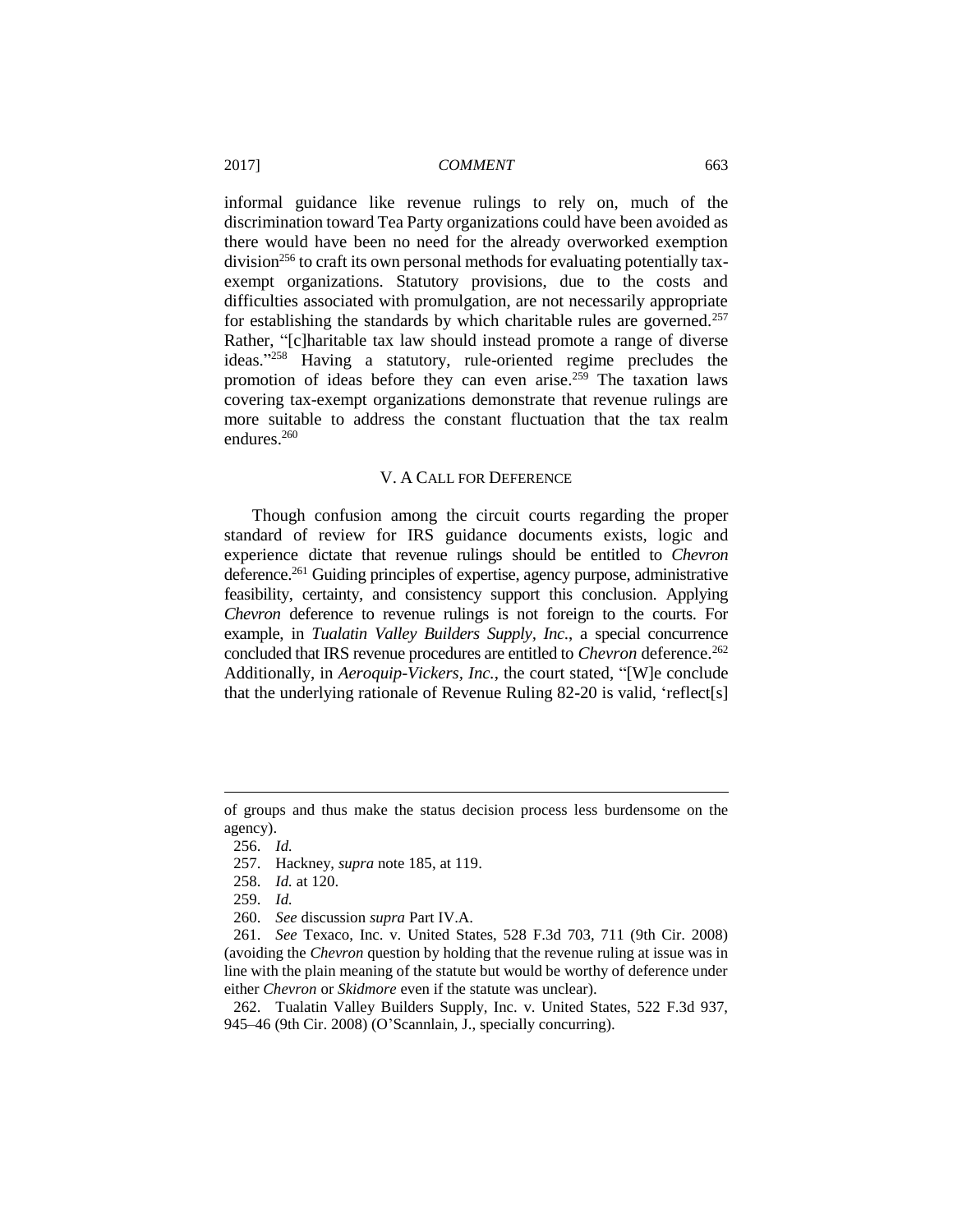the agency's longstanding interpretation of its own regulations,' and thus deserves 'substantial judicial deference."<sup>263</sup>

## *A. The IRS as the Tax Expert*

Agency expertise provides support for substantial deference to revenue rulings.<sup>264</sup> Under the IRC, the IRS has been tasked with not only revenue collection but also non-revenue raising functions associated with home ownership, health care, education, work incentives, and reduction of poverty.<sup>265</sup> Thus, Congress has recognized that the IRS is a necessary arm of the government and is at least somewhat successful in the associated field of expertise.<sup>266</sup> Stripping IRS revenue rulings of deference is irrational because tax law is exceedingly specialized, with a vast body of law and guidance; the subject matter specialization of the IRS should be more unescapable to reviewing courts than less specialized areas of law.<sup>267</sup>

Furthermore, unlike appointed federal judges, Treasury officials are democratically accountable, better situated to be receptive of taxpayer behavior and changes in policy, and possess significantly more expertise in the convoluted area of tax law.<sup>268</sup> In 2015, federal district courts across the nation were flooded with the filing of more than 300,000 new lawsuits.<sup>269</sup> Federal judges already are overworked, and litigants are stuck waiting years before their particular matters reach judicial resolution.<sup>270</sup> It is impractical and a waste of judicial resources for a court to interpret law

<sup>263.</sup> Aeroquip-Vickers, Inc. v. Comm'r, 347 F.3d 173, 182 (6th Cir. 2003) (quoting United States v. Cleveland Indians Baseball Co., 532 U.S. 200, 220 (2001)).

<sup>264.</sup> *See generally* Levy & Glicksman, *supra* note 152, at 558.

<sup>265.</sup> Leslie Book, *A New Paradigm for IRS Guidance: Ensuring Input and Enhancing Participation*, 12 FLA. TAX REV. 517, 531 (2012).

<sup>266.</sup> *See* Alan Cole, *The IRS Has Too Many Responsibilities*, TAX POLICY BLOG, http://taxfoundation.org/blog/irs-has-too-many-responsibilities (last visited Nov. 16, 2017) [https://perma.cc/F4N4-4R9M].

<sup>267.</sup> Kristin E. Hickman, *The Perfect Process is the Enemy of the Good Tax: Tax's Exceptional Regulatory Process*, 35 VA. TAX REV. 553, 589 (2016).

<sup>268.</sup> Hickman, *The Need for* Mead*: Rejecting Tax Exceptionalism In Judicial Deference*, *supra* note 67, at 154.

<sup>269.</sup> *Federal Judicial Caseload Statistics 2015*, US COURTS, http://www.us courts.gov/statistics-reports/federal-judicial-caseload-statistics-2015 (last visited Sept. 4, 2017) [https://perma.cc/U79T-KK9Z].

<sup>270.</sup> Jennifer Bendery, *Federal Judges Are Burned Out, Overworked And Wondering Where Congress Is*, HUFF. POST, http://www.huffingtonpost.com/entry /judge-federal-courts-vacancies\_us\_55d77721e4b0a40aa3aaf14b (last updated Oct. 1, 2015) [https://perma.cc/DM5M-VXWH].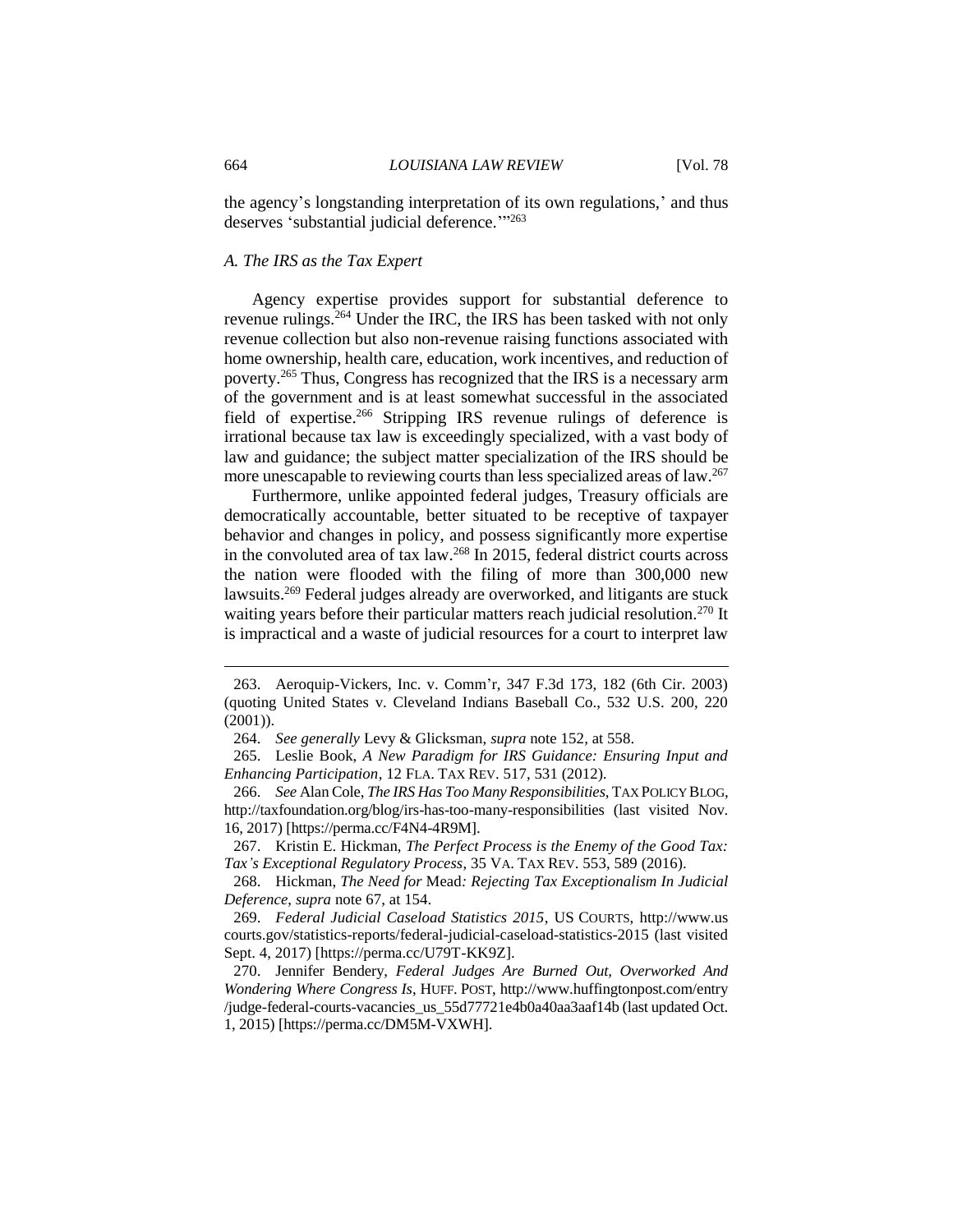that subject matter experts, the IRS, already have addressed. Revenue rulings are generated with a great deal of care and precision,<sup>271</sup> and substantially deferring to them is practical for the judiciary and complies with principles of administrative law as a whole.<sup>272</sup> *Chevron* is intended to detach the courts from the substantive act of agency lawmaking if the agency stays within legislatively defined parameters, $273$  and as such, revenue rulings deserve substantial judicial deference.

A counterargument to the call for revenue ruling deference based on the expertise of IRS officials compared to federal judges arises where the jurisdiction of tax courts begins.<sup>274</sup> A query exists as to why—in this specialized court for this specific area of the law—the judges are not accorded a presumption of both procedural and subject matter expertise. Furthermore, scholars who oppose giving *Chevron* deference to revenue rulings take this position because of a disfavor of tax exceptionalism.<sup>275</sup> But carving out an exception for tax law compared to other administrative agencies is exactly what the Supreme Court denounced in *Mayo Foundation for Medical Education & Research v. United States*. 276 Holding that challenges to the validity of Treasury regulations generally are governed by *Chevron* to the same extent as any other promulgation issued by another administrative agency, *Mayo* clarified that tax law is integrated into the broad sphere of administrative law.<sup>277</sup> As such, the existence of the specialized Tax Court has no bearing on the judicial standard of deference accorded to any agency act, whether a particular act comes before the Tax Court or any other federal court. Furthermore, this Comment does not advocate for *Chevron* deference solely for IRS revenue

<sup>271.</sup> *See* discussion *supra* Part III.A.

<sup>272.</sup> *See* discussion *supra* Part I.A.

<sup>273.</sup> Kristin E. Hickman, *Unpacking the Force of Law*, 66 VAND. L. REV. 465, 521 (2013).

<sup>274.</sup> The United States Tax Court is a court of nationwide jurisdiction physically located in Washington, D.C. The judges travel nationwide to conduct trials in designated cities. Each of the 19 Tax Court judges are appointed by the President and have special expertise in federal tax laws as compared to federal district court judges who have jurisdiction over nearly all categories of federal cases. *See About the Court*, U.S. TAX COURT, https://www.ustaxcourt.gov /about.htm (last visited Sept. 27, 2017) [https://perma.cc/7K25-MSNX].

<sup>275.</sup> *See generally* Levy & Glicksman, *supra* note 152, at 500 ("[T]o the extent that agency-specific precedents deviate from standard administrative law doctrine, they challenge the very foundations of administrative law.").

<sup>276.</sup> Mayo Found. for Med. Educ. & Research v. United States, 562 U.S. 44, 51 (2011).

<sup>277.</sup> *Id.* at 52–54.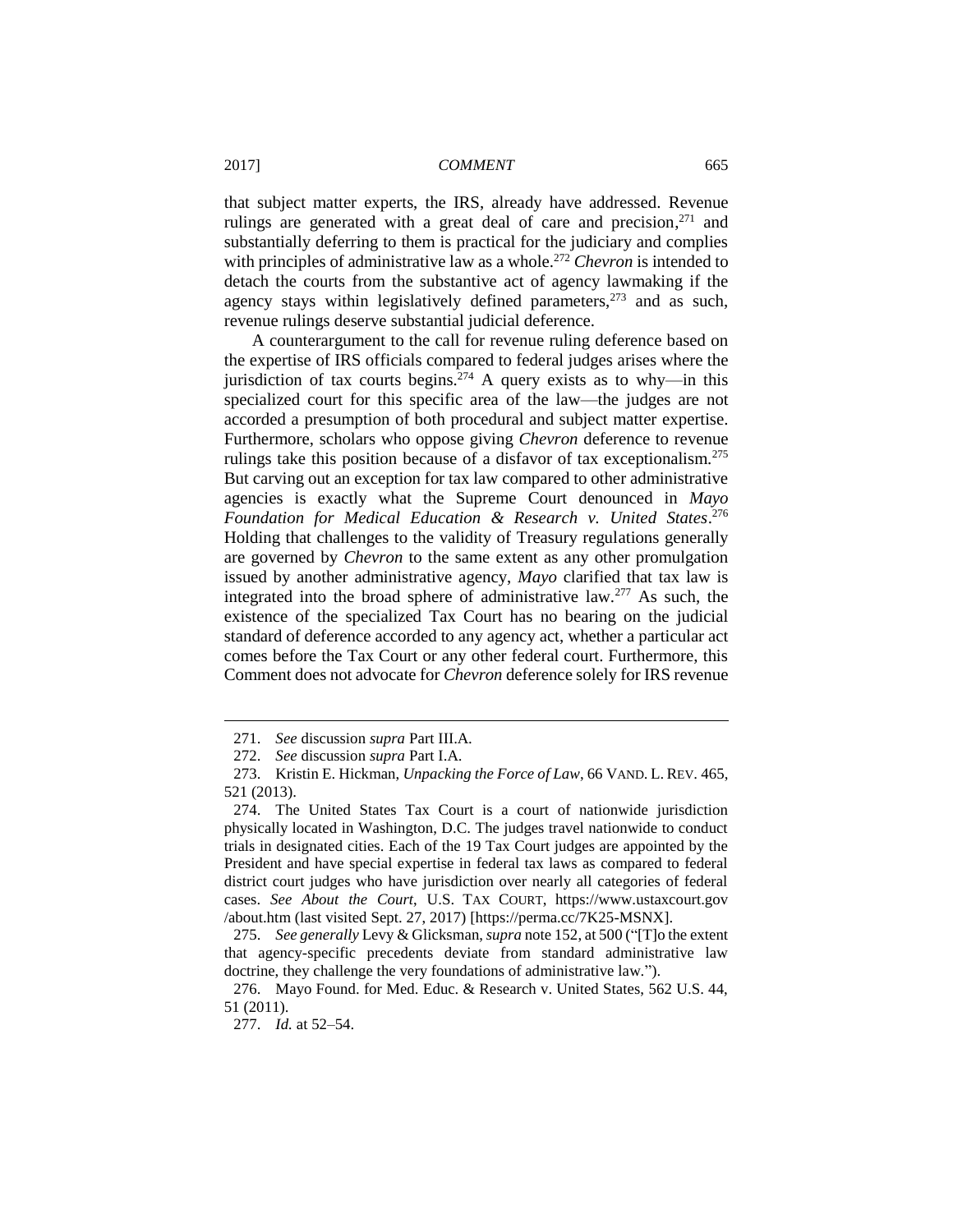rulings but supports substantial deference to all agency interpretations that meet the requirements of *Chevron* and *Mead*. 278

## *B. The Need for Quick Answers*

The issue of democracy and lack of notice-and-comment procedures may cause many taxpayers to question whether *Chevron* deference is appropriate for revenue rulings. Though revenue rulings typically are not generated through public notice-and-comment procedures—a process that the Supreme Court has explicitly stated is not required for *Chevron* deference<sup>279</sup>—there remains an opportunity for public participation in the process of creating revenue rulings.<sup>280</sup> Public "outcry," or the need for guidance in a complex or confusing situation, is why revenue rulings exist and how the creation of one is sparked.<sup>281</sup> The revenue ruling program emerged in 1953 as a solution to controversy over the reluctance of the IRS to make letter rulings publically available after issuance to individual taxpayers.<sup>282</sup> Additionally, the IRS occasionally requests comments from the public on proposed revenue rulings.<sup>283</sup> Furthermore, Congress is notorious for taking lengthy amounts of time to pass legislation,<sup>284</sup> and

<sup>278.</sup> *See generally* discussion *supra* Part II.B.

<sup>279.</sup> Mead Corp. v. United States, 533 U.S. 218, 229 (2001).

<sup>280.</sup> *See, e.g.*, I.R.S. Fact Sheet FS-2006-17, *supra* note 227 (requesting for public comment on the IRS position regarding compliance with political campaign activity restrictions); I.R.S. Notice 2009-64, 2009-36 I.R.B. 307 (proposing a ruling that would hold tangible assets used in converting corn to fuel grade ethanol are property included in a specific asset class for depreciation); I.R.S. Notice 2002-31, 2002-1 C.B. 908 (outlining the contents of a proposed ruling regarding the employment taxation and reporting of nonqualified stock options and nonqualified deferred compensation transferred to a former spouse incident to divorce).

<sup>281.</sup> The revenue ruling program grew out of the IRS's reluctance to make letter rulings publicly available to everyone. There was initial controversy as to whether the IRS should be required to publish all rulings issued to individual taxpayers. Eventually, the IRS determined it would publish all letter rulings that established new precedents, and eventually the Internal Revenue Code was amended to mandate the public release of all letter rulings. Korb, *supra* note 31, at 333–34.

<sup>282.</sup> *Id.* at 333.

<sup>283.</sup> *See, e.g.*, I.R.S. Announcement 95-25, 1995-14 I.R.B. 11 (requesting comments on a proposed revenue ruling).

<sup>284.</sup> *See, e.g.*, Treas. Reg. § 145.4051-1 (as amended in 2000) (temporary Treasury regulation issued in response to a 1982 legislative act was only to remain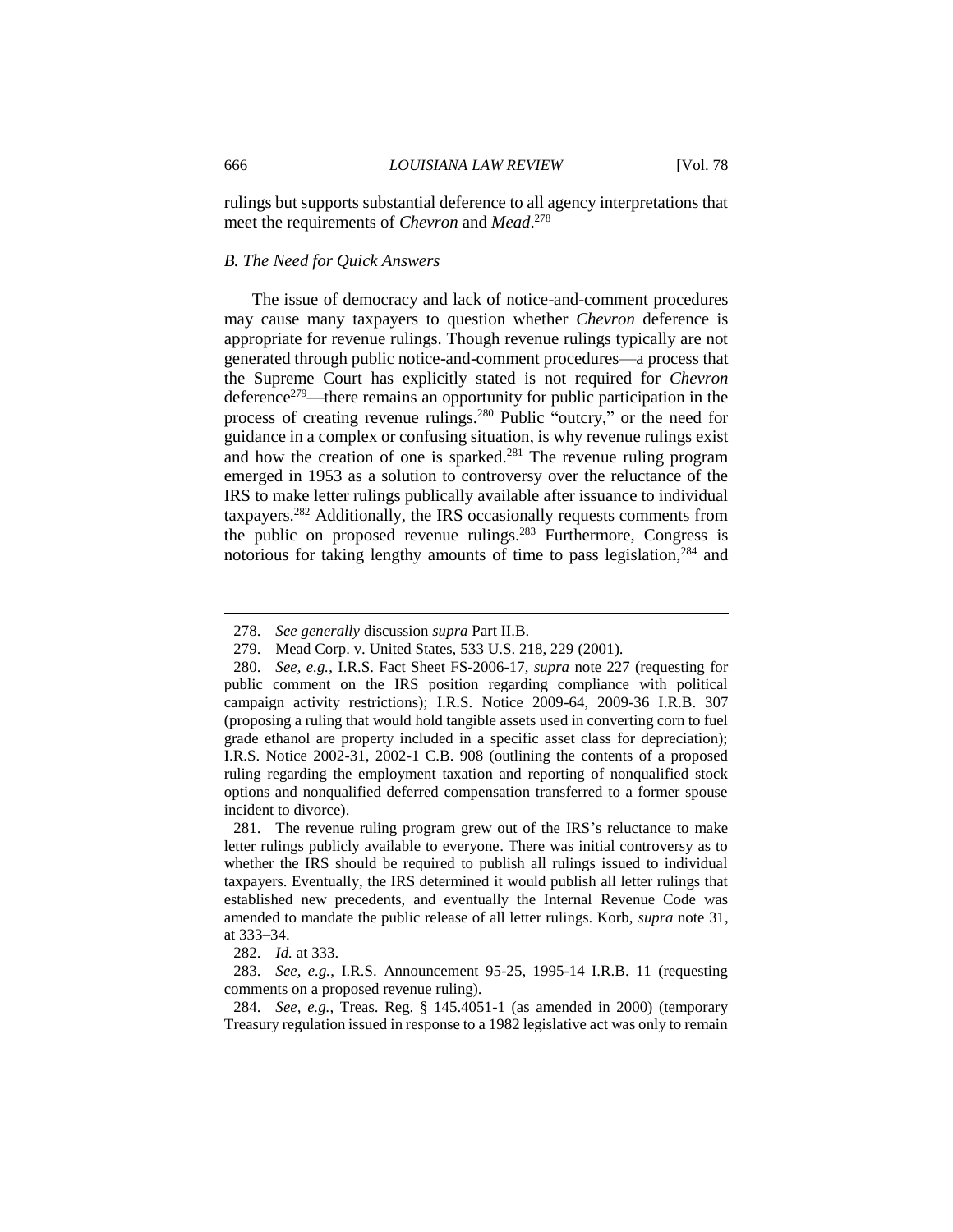according deference to administrative positions—if and when Congress finds those positions to contradict legislative intent—may encourage Congress to draft better laws that provide more clarity and certainty.<sup>285</sup>

## *C. Revenue Rulings Actually Save Taxpayer Dollars*

Moreover, administrative feasibility and costs associated with promulgating more formal statutes or regulations support increased deference to revenue rulings, along with encouraging their creation. It is neither feasible nor realistic to expect Congress to legislate, much less anticipate, every possible issue and detail that might arise, thus triggering the need for additional clarification via statutory guidance.<sup>286</sup> The IRS issues revenue rulings under various levels of review and authority<sup>287</sup> prescribed by the Internal Revenue Manual.<sup>288</sup> Revenue rulings also are generated in a more economical and sensible manner by not engaging in notice-and-comment procedures.<sup>289</sup> The notice-and-comment process consumes an enormous

286. Daniel W. Graves, *Not So Special after All: How* Mayo *Granted the Treasury Unfettered Rule-Making Discretion*, 77 MO. L. REV. 283, 283 (2012).

287. *See* IRM 39.5.4.3 (Mar. 2000) (according to the Manual, the relevant Branch Chief reviews the revenue ruling and then forwards it to the Assistant Chief Counsel, who then forwards it to the Assistant Commissioner with a publication recommendation); *see also* Treas. Reg. § 601.601(d)(2) (as amended in 1989).

288. Susan C. Allen, *Why the Internal Revenue Manual Is Valuable to Your Clients*, TAX ADVISER (Apr. 1, 2015), http://www.thetaxadviser.com/issues/2015 /apr/tpp-apr2015-02.html [https://perma.cc/4746-ECM7]. IRS employees operate under the Internal Revenue Manual:

The Internal Revenue Manual (IRM) is essentially the IRS employee handbook. It contains instructions on how to carry out all administrative and procedural matters, such as how to audit specific tax returns, collect taxes, process returns, or assess penalties. The IRM may be the most important tool provided to IRS employees as it contains vital information to help them do their jobs.

 $\overline{a}$ 

289. Although notice-and-comment does permit some public input, it does not require full transparency. Agencies are not required to publish every alteration to a rule for public comment unless it is not a logical outgrowth of the original proposal. *See* First Am. Disc. Corp. v. Commodity Futures Trading Comm'n, 222 F.3d 1008, 1015 (D.C. Cir. 2000). Furthermore, agencies need not follow any recommendations received through public comments. *See* Chocolate Mfrs. Ass'n of U.S. v. Block, 755 F.2d 1098, 1105 (4th Cir. 1985).

in effect until final regulations were adopted but is still in the Code as a temporary regulation today).

<sup>285.</sup> *See* Galler, *supra* note 13, at 882.

*Id.*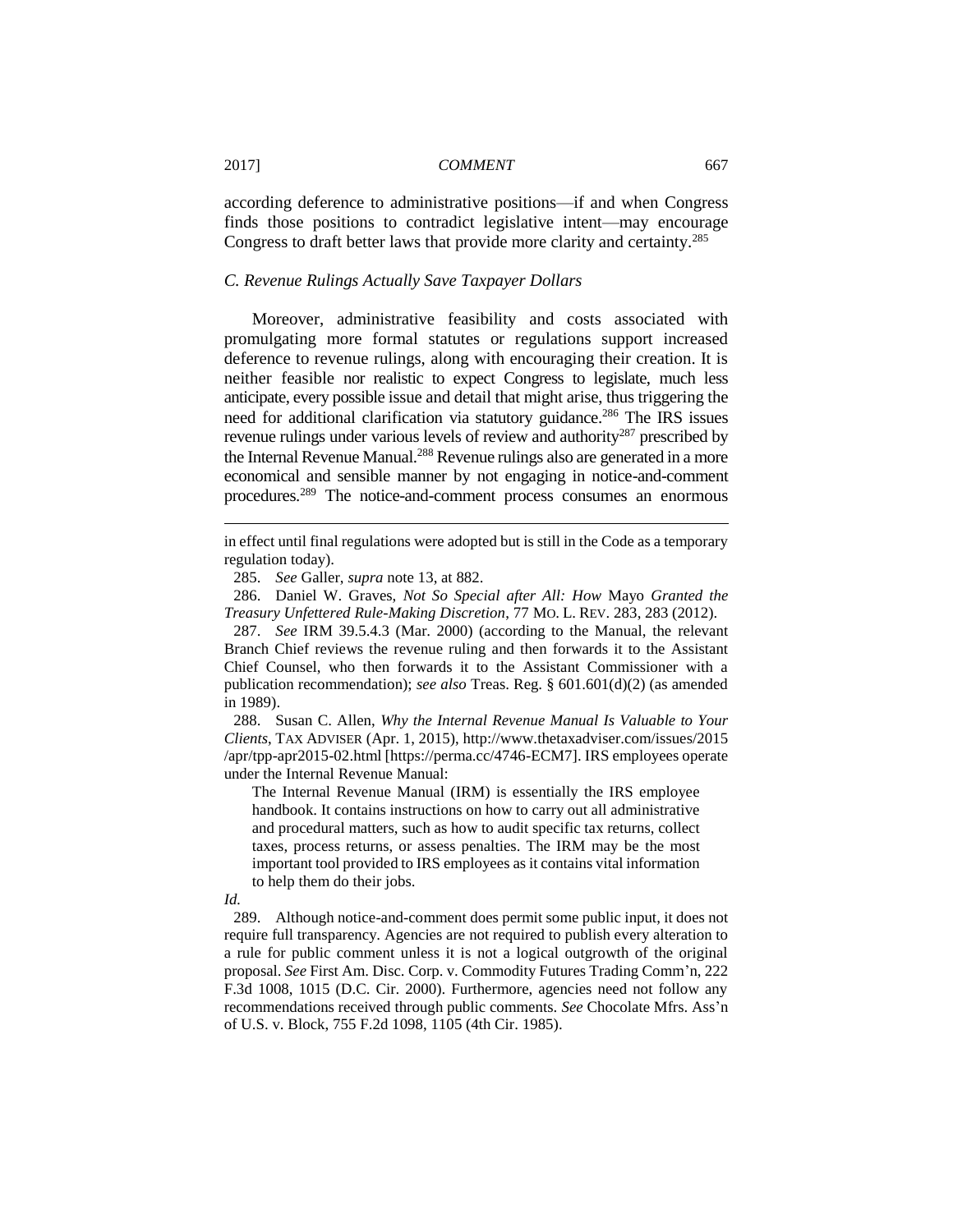amount of time and resources, with a single rule often taking five to ten years and tens of thousands of agency staff hours to promulgate. <sup>290</sup> Time and resource commitment associated with notice-and-comment leads to such a burdensome process that, were revenue rulings subjected to noticeand-comment, the IRS routinely would delay or defer the issuance of these rulings.<sup>291</sup> This potential delay is common in other agencies.<sup>292</sup> Noticeand-comment does not necessarily mean there will be any more public participation in generating tax guidance than already exists<sup>293</sup> because notice-and-comment is used primarily as a recordkeeping process and typically occurs when a rule is near its final form.<sup>294</sup> As such, revenue rulings as they currently exist are more ideal than other alternative sources of law, such as Treasury regulations.

Shifting to a system that relies more heavily on revenue rulings than costly and time-consuming regulations is justified by reducing the agency's burdens.<sup>295</sup> Conversely, denying revenue rulings substantial judicial deference will give taxpayers an indication they need not to abide by rulings. When deference is denied to authoritative pronouncements, costs and associated litigation rates likely will skyrocket, instances of noncompliance will increase, and the IRS will have to divert resources to enforcing the established law.<sup>296</sup> Although costs of producing guidance alone do not correlate directly to the level of deference accorded, a cursory

<sup>290.</sup> RICHARD J. PIERCE ET AL., ADMINISTRATIVE LAW AND PROCESS § 6.4.6b, at 336 (4th ed. 2004).

<sup>291.</sup> *See* Hickman, *The Perfect Process is the Enemy of the Good Tax: Tax's Exceptional Regulatory Process*, *supra* note 267, at 579.

<sup>292.</sup> *See, e.g.*, MAEVE P. CAREY, CONG. RESEARCH SERV., RL32240, THE FEDERAL RULEMAKING PROCESS: AN OVERVIEW (2013), https://fas.org/sgp/crs /misc/RL32240.pdf (providing that the Occupational Safety and Health Administration takes an average of ten years to develop and promulgate a health or safety standard) [https://perma.cc/82FG-DJ2K]; Wendy Wagner et al., *Rulemaking in the Shade*, 63 ADMIN L. REV. 99, 143–45 (2011) (noting that it takes the Environmental Protection Agency between five and six years to issue roughly one hundred insignificant rules); EME Homer City Generation, L.P. v. EPA, 696 F.3d 7, 24 n.18 (D.C. Cir. 2012) (stating that the Environmental Protection Agency has taken longer than 20 years to issue judicially adequate rules regarding interstate transportation of pollution).

<sup>293.</sup> *See* Hickman, *The Perfect Process is the Enemy of the Good Tax: Tax's Exceptional Regulatory Process*, *supra* note 267, at 584.

<sup>294.</sup> E. Donald Elliott, *Re-Inventing Rulemaking*, 41 DUKE L.J. 1490, 1490 (1992).

<sup>295.</sup> *See* Hickman, *The Perfect Process is the Enemy of the Good Tax: Tax's Exceptional Regulatory Process*, *supra* note 267, at 594.

<sup>296.</sup> *See id.* at 593–94.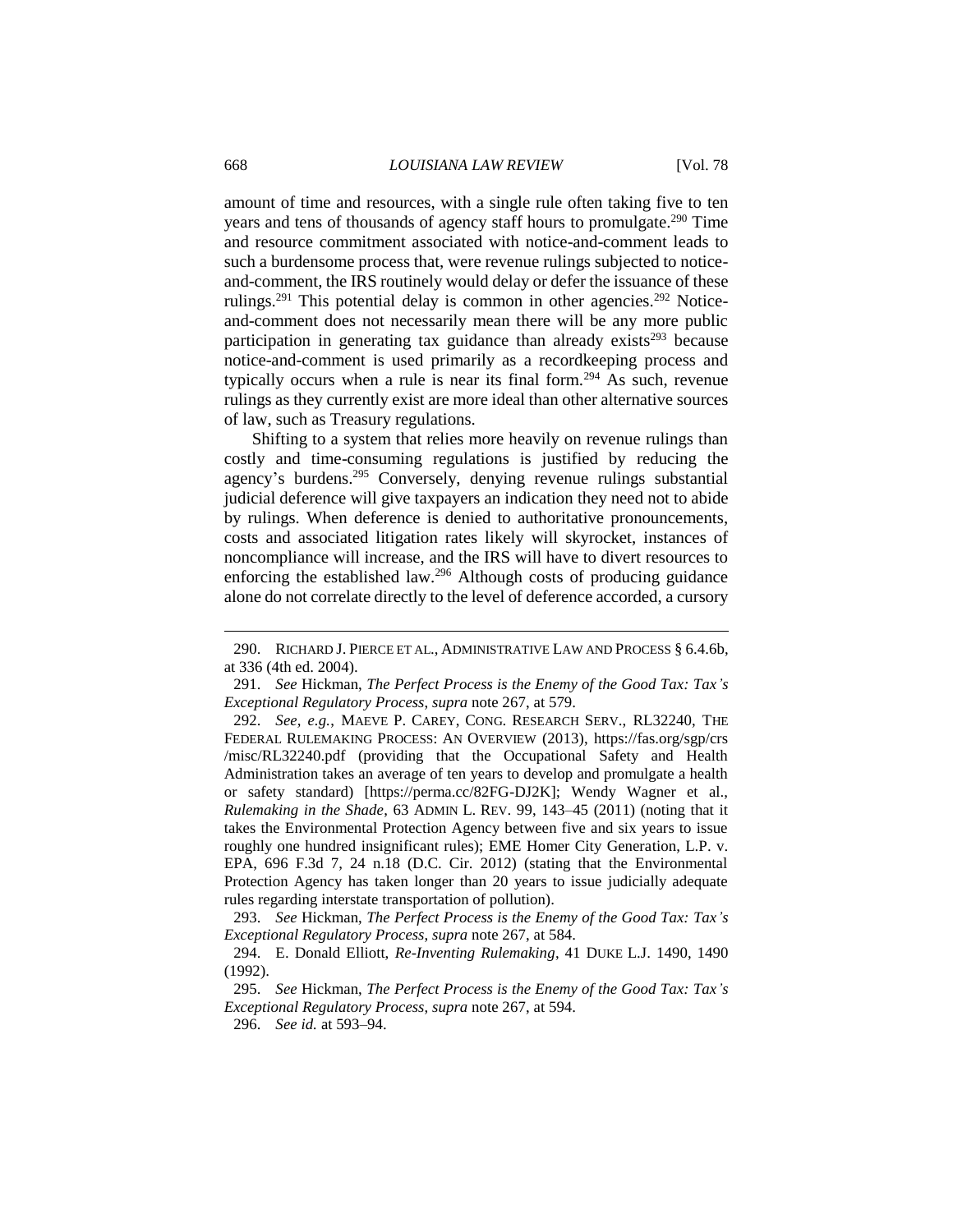glance over associated costs helps explain why revenue rulings require judicial deference.<sup>297</sup> Giving revenue rulings *Chevron* deference signals to taxpayers that compliance is mandatory and will act as a gatekeeper to would-be tax litigation, and "[t]he tax system cannot run without some level of baseline deference to the tax administrator, which has no option but to speak through something 'less' than regulations issued after notice and hearing." <sup>298</sup> The policy issues associated with increased costs, in addition to the legally-mandated requirements for deference being met, requires *Chevron* deference for revenue rulings because anything less, including *Skidmore* deference, is really no deference at all.<sup>299</sup>

## *D. Certainty, Reliance, and Consistency: Avoiding Incoherent Representations*

Taxpayer certainty and reliance require an efficient and effective method of taxation, and "[r]obbing revenue rulings of any claim to actual deference will diminish the IRS's ability to inform taxpayers and IRS personnel of the law and ultimately to set IRS policy and ensure voluntary compliance with revenue laws."<sup>300</sup> Furthermore, general notions of equity indicate that taxpayers expect the IRS to comply with its self-imposed duty of consistency, which implicitly provides for taxpayer certainty.<sup>301</sup> Congressional rules are more appropriate for providing certainty in areas in which there is little change over time, which is not the case in either tax law or in the charitable organization context.<sup>302</sup> Though revenue rulings necessarily are subject to less scrutiny than regulations and statutes, often written in a conclusory style without a detailed explanation of factual significance to the outcome, and lack clear reasoning as to why both the facts and law support the finding,  $303$  the rough justice they provide is outweighed by many other redeeming qualities. For example, the Commissioner of the IRS has the authority to retroactively revoke a

<sup>297</sup>*. See* Kristin E. Hickman, *A Problem of Remedy: Responding to Treasury's (Lack of) Compliance with Administrative Procedure Act Rulemaking Requirements*, 76 GEO. WASH. L. REV. 1153, 1202 n.218 (2008).

<sup>298.</sup> Cummings, Jr., *supra* note 153, at 441.

<sup>299.</sup> *See* discussion *supra* Part I.B.

<sup>300.</sup> Morris, *supra* note 16, at 1004.

<sup>301.</sup> *See generally* Stephanie Hoffer, *Hobgoblin of Little Minds No More: Justice Requires an IRS Duty of Consistency*, 2006 UTAH L. REV. 317 (2006).

<sup>302.</sup> Hackney, *supra* note 185, at 115.

<sup>303.</sup> Lowy & Vasquez, Jr., *supra* note 13, at 235.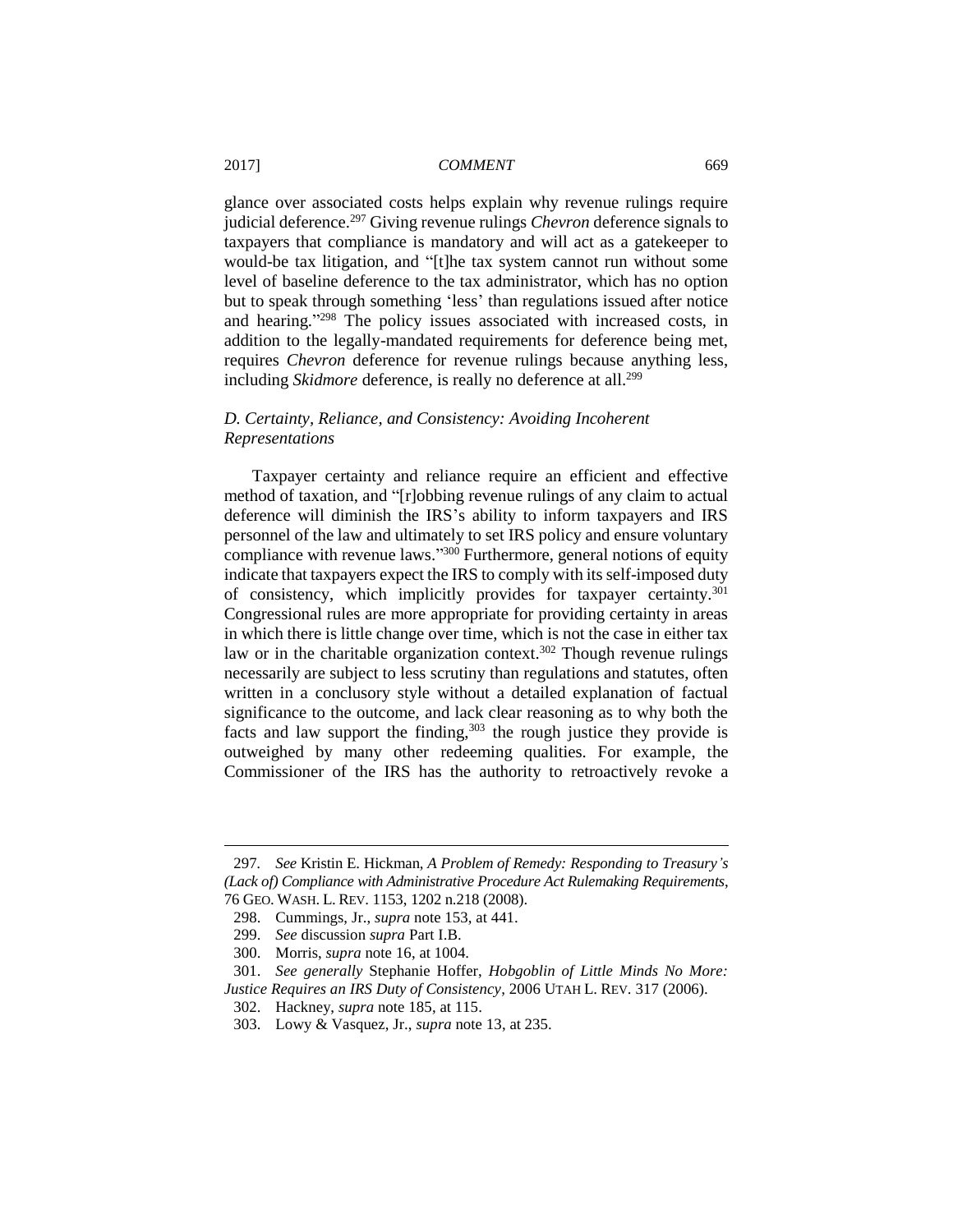revenue ruling that is contrary to law, in accordance with the congressional intent evidenced in IRC § 7805(b).<sup>304</sup>

Like certainty and reliance, consistency is another fundamental requirement for an effective tax administration to thrive. The IRS continually has affirmed that treating similarly situated taxpayers equally is an important goal of the tax system.<sup>305</sup> Courts also recognize that horizontal equity<sup>306</sup> is an important goal of the tax system.<sup>307</sup> Although Congress has delegated to the Treasury Department—and implicitly to the IRS—the authority to "prescribe all needful rules and regulations" <sup>308</sup> for enforcement of the IRC, this grant of authority rests in part on the need to "ensure that in 'this area of limitless factual variations,' . . . like cases will be treated alike." <sup>309</sup> Inconsistency contributes to taxpayer distrust in the IRS, which may threaten the soundness of self-reporting—a practice the IRS relies on heavily.<sup>310</sup> A general and rigid policy of deference would increase national uniformity regarding the meaning of tax laws by decreasing the chance that courts across the nation adopt different views when interpreting a particular provision of the IRC.<sup>311</sup> Establishing a policy of deference also would encourage the IRS to issue as much guidance as possible.<sup>312</sup>

The need for a grant of *Chevron* deference to all IRS revenue rulings that meet the requisite standard is especially pertinent in the context of charitable organizations. Charitable organizations, like every other entity regulated by law, need deliberate and principled analysis of the implicated

305. I.R.S. Mission, 2007-2 C.B. ii.

308. I.R.C. § 7805(a) (2012).

<sup>304.</sup> *See generally* Auto. Club of Mich. v. Comm'r, 353 U.S. 180 (1957); *see also* Bornstein v. United States, 345 F.2d 558 (Ct. Cl. 1965).

<sup>306.</sup> Horizontal equity is an economic theory that states individuals with similar income and assets should pay the same amount in taxes, regardless of the tax system in place. Ira K. Lindsay, *Tax Fairness By Convention: A Defense of Horizontal Equity*, 19 FLA. TAX REV. 79, 79–81 (2016).

<sup>307.</sup> *See, e.g.*, Comm'r v. Sunnen, 333 U.S. 591, 599 (1948) ("[C]ollateral estoppel must be used with its limitations carefully in mind so as to avoid injustice."); Burnet v. Harmel, 287 U.S. 103, 110 (1932) (discussing how tax law should usually "be interpreted so as to give a uniform application to a nationwide scheme of taxation").

<sup>309.</sup> Nat'l Muffler Dealers Ass'n v. United States, 440 U.S. 472, 477 (1979) (quoting United States v. Correll, 389 U.S. 299, 307 (1967)).

<sup>310.</sup> *See* U.S. GOV'T ACCOUNTABILITY OFFICE, GAO-09-567, TAX ADMINISTRATION: IRS SHOULD EVALUATE PENALTIES AND DEVELOP A PLAN TO FOCUS ITS EFFORTS (2009).

<sup>311.</sup> Salem et al., *supra* note 1, at 722.

<sup>312.</sup> *Id*.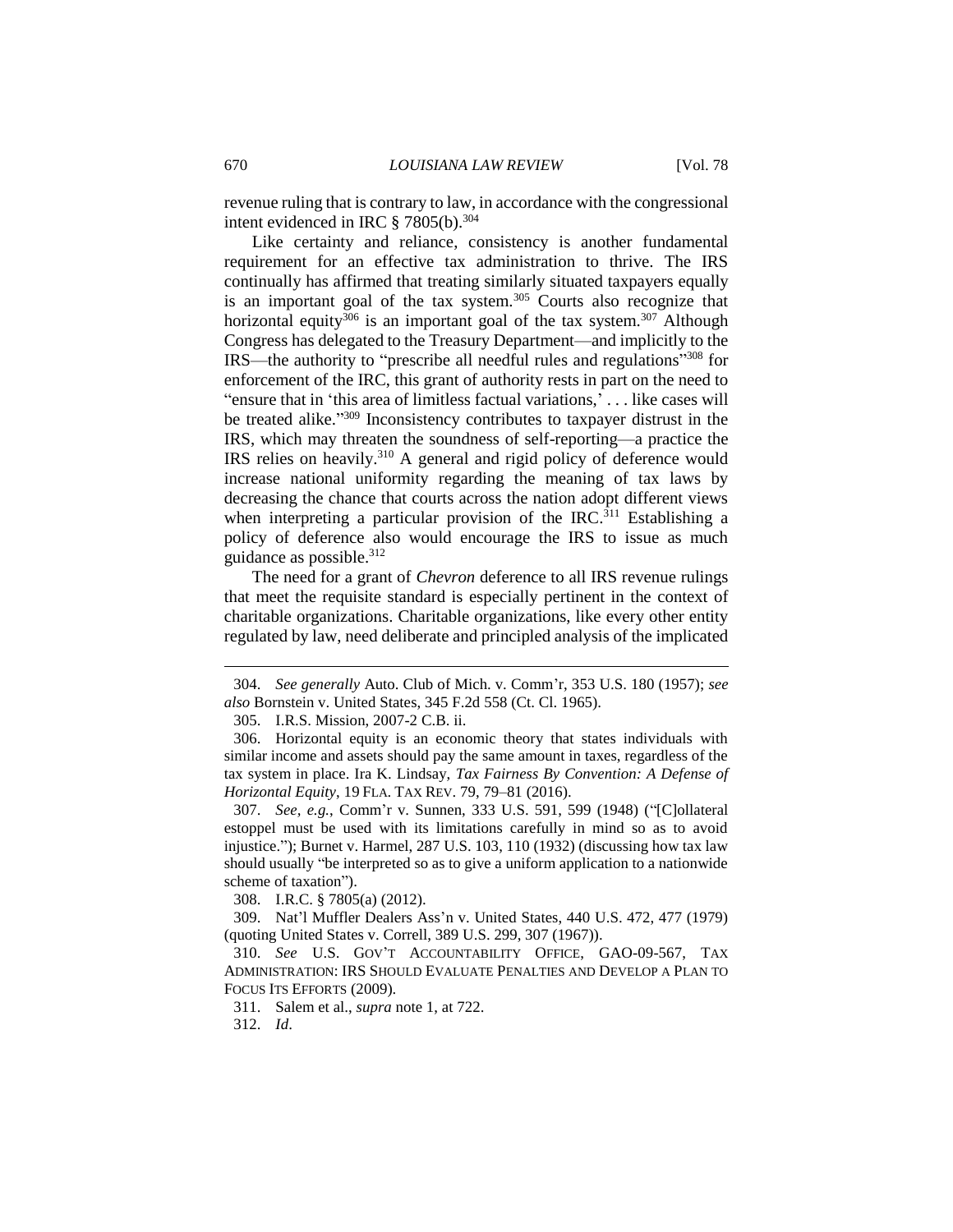values in tax law.<sup>313</sup> Because the resolution of these vast issues has significant financial implications, these organizations need a reliable set of rules that create a clear and principled approach.<sup>314</sup> These financial implications also affect organizational behavior; thus, having clear, concise, and reliable rules serves a broader social interest as well.<sup>315</sup> For example, though widely criticized, Revenue Ruling 69-545 still is cited and employed<sup>316</sup> for providing the standard by which hospitals rely on to achieve charitable organization status.<sup>317</sup> The question of realizing democratic goals also is avoided because Congress affords charitable organizations the right to challenge any IRS decision denying the organization charitable status.<sup>318</sup> A charitable organization also can challenge IRS decisions in court by refusing to pay a tax—after which the IRS will assess a deficiency against the organization—and then seeking a refund from the IRS based on the organization's tax-exempt status.<sup>319</sup> Utilizing these various mechanism of review, "courts have played a role in defining the contours of charitable organizations and healthcare."320

#### **CONCLUSION**

Revenue rulings deserve substantial deference because they carry the force of law and result from a formal administrative procedure. The IRS issues revenue rulings under a general grant of authority by Congress, which implicitly shows that Congress intends them to have the force of law.<sup>321</sup> The intent for revenue rulings to carry the force and effect of law is evidenced further by the congressionally-mandated penalties that arise when taxpayers do not comply with revenue rulings.<sup>322</sup> Courts also should afford revenue rulings *Chevron* deference, as such pronouncements are responsive to complicated issues in a relatively quick manner, alleviating

<sup>313.</sup> Laura B. Chisolm, *Exempt Organization Advocacy: Matching the Rules to the Rationales*, 63 IND. L.J. 201, 253 (1988).

<sup>314.</sup> *Id*.

<sup>315.</sup> *Id*.

<sup>316.</sup> *See, e.g.*, Dialysis Clinic, Inc. v. Levin, 127 Ohio St. 3d 215, 221 (Ohio 2010).

<sup>317.</sup> Cecilia M. Jardon McGregor, *The Community Benefit Standard For Non-Profit Hospitals: Which Community, and For Whose Benefit?*, 23 J. CONTEMP. HEALTH L. & POL'Y 302, 315 (2007).

<sup>318.</sup> I.R.C. § 7428 (2012).

<sup>319.</sup> *See id.* § 7422.

<sup>320.</sup> Hackney, *supra* note 185, at 95.

<sup>321.</sup> *See* Bankers Life & Cas. Co. v. United States, 142 F.3d 973, 978 (7th Cir.

<sup>1998).</sup>

<sup>322.</sup> I.R.C. § 6662(b)(1), (c).